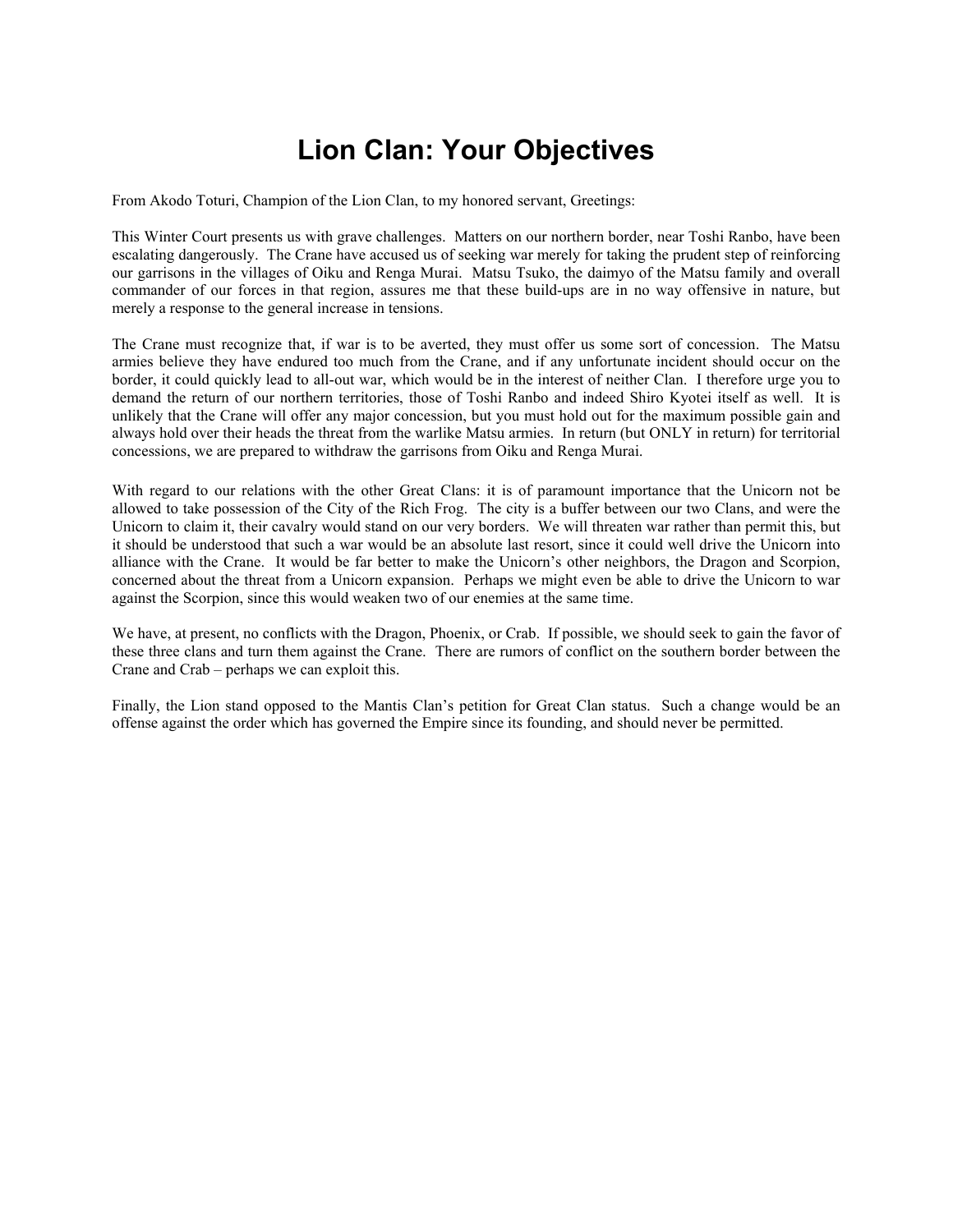# **Lion Clan: Game-play Effects**

As a representative of the Lion Clan, you are empowered to promise the withdrawal of Lion troops from the border villages of Oiku and Renga Murai, in response to a territorial concession (or a major political gesture) from the Crane. Inform the chief judge (Otomo Hiroshi) if you take this action.

You can dispatch troops to the City of the Rich Frog in order to oppose a Unicorn annexation of the city. If you are Matsu, you can also dispatch them to occupy the city yourself. Inform the judge if you take either action.

You can make offers of military/political alliance to other Clans (anyone but the Crane and Unicorn), subject to the ruling of the judge.

You can offer marriages to two Lion brides by way of cementing such alliances. The head judge (Otomo Hiroshi) has certs detailing the dowry and benefits which come with these brides. You might wish to review these before promising them in marriage.

#### **What You Know About the Other Clans:**

**Crane:** The Crane dogs laugh at us from behind their fluttering fans. Only the favor of the Emperor protects them from our righteous wrath. Perhaps, if enough other Clans can be brought against them, they will no longer be able to hide behind the Hantei's mercy.

**Unicorn:** These barbarians occupy lands which were ours for centuries, and now they seek to encroach even closer by taking the City of the Rich Frog. Further, the Unicorn are said to be friendly with the Crane Clan! An alliance between them cannot be allowed. Better to drive the Unicorn into war with the Scorpion. The Unicorn are known to be obsessed with upholding the law, and especially with shutting down the opium trade. Perhaps if evidence can be found which shows the Scorpion to be behind the opium trade, such a war would indeed break out… which might leave us free to annex the wealthy City of the Rich Frog.

**Crab:** The Crab are said to be feuding with the Crane, and this may offer us an opportunity. However, the Crab are not wealthy and their troops are tied up at the Wall, so it remains to be seen whether they can offer us anything of value against the Crane.

**Phoenix:** We are at peace with the Phoenix, and that should remain the case. There is no need to add to our list of enemies at this time. Perhaps we can improve our relations with them, so as to ensure that they do not side with the Crane in future.

**Dragon:** The Dragon also border on the territory of the City of the Rich Frog. Perhaps they can be convinced to speak out against the Unicorn annexing the city. Still, it is hard to know what a Dragon is thinking – perhaps it is better simply to leave them in their distant mountains.

**Scorpion:** Never trust a Scorpion. They seek nothing but their own power, and do so by the vilest and most dishonorable means. We do not know what, if anything, they seek at this Winter Court, and it could be dangerous to find out. Better to ignore them. Better still to drive them into a war with the Unicorn. There are rumors that they have discovered some great treasure in the caverns beneath their chief city, Kyuden Bayushi – perhaps that can be used against them somehow.

**Minor Clans:** The minor Clans are of no importance, unless they can aid us against the Crane. Even so, they should come to us as supplicants, not equals.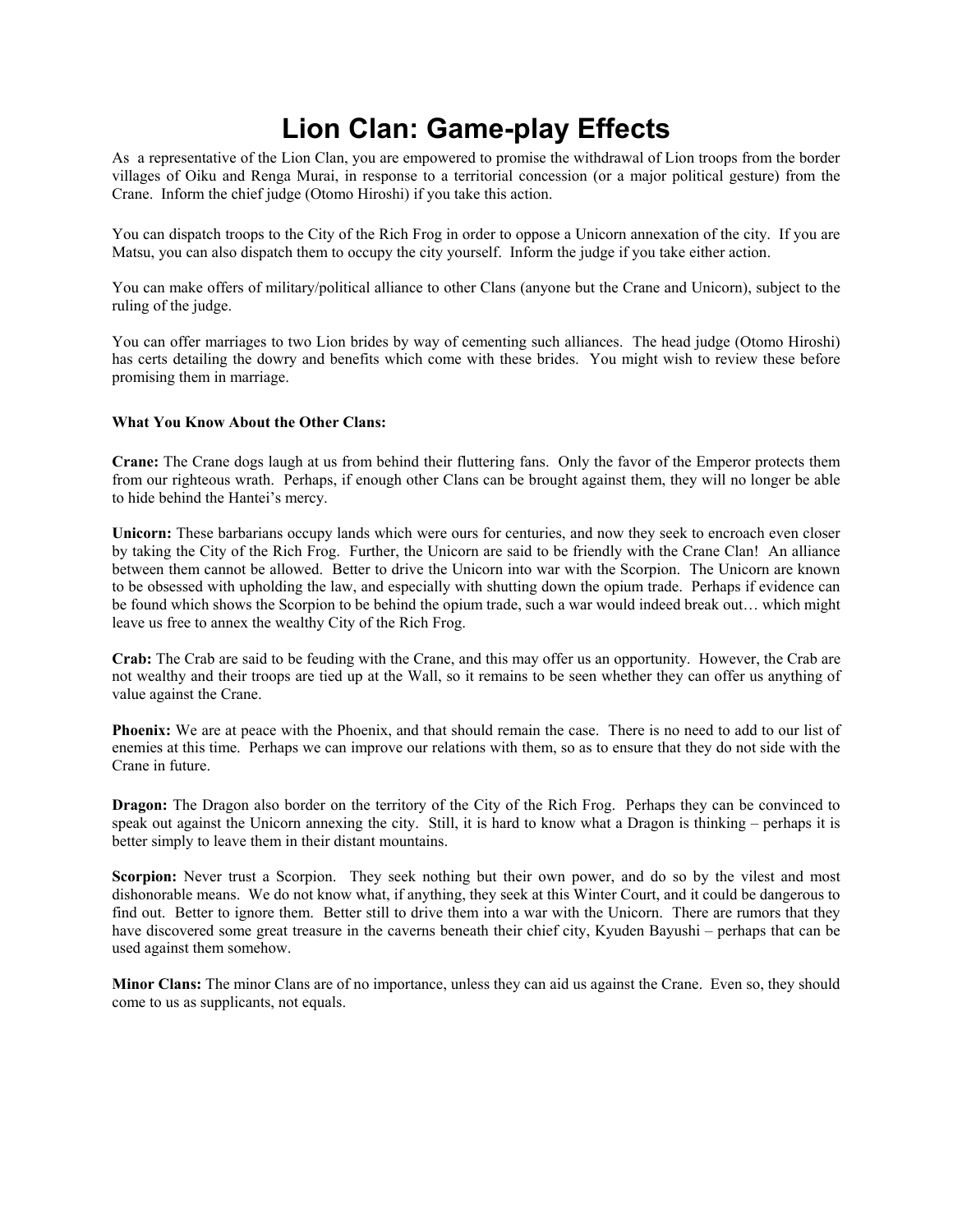## **Special Note for Matsu-family characters (only):**

Matsu Tsuko seeks to build up the Clan for the war with the Crane which she is certain must come. However, at present the Lion Clan is desperately short of the resources (money and food) needed to fight such a war. Tsuko has therefore directed you to make any sort of secret arrangement or alliance which will bring such support to the Lion Clan. She has also directed you to seize the City of the Rich Frog if you can manage to do so without provoking a war with the Unicorn. If the Unicorn take the city first, it MUST be taken back from them, even if war is the result.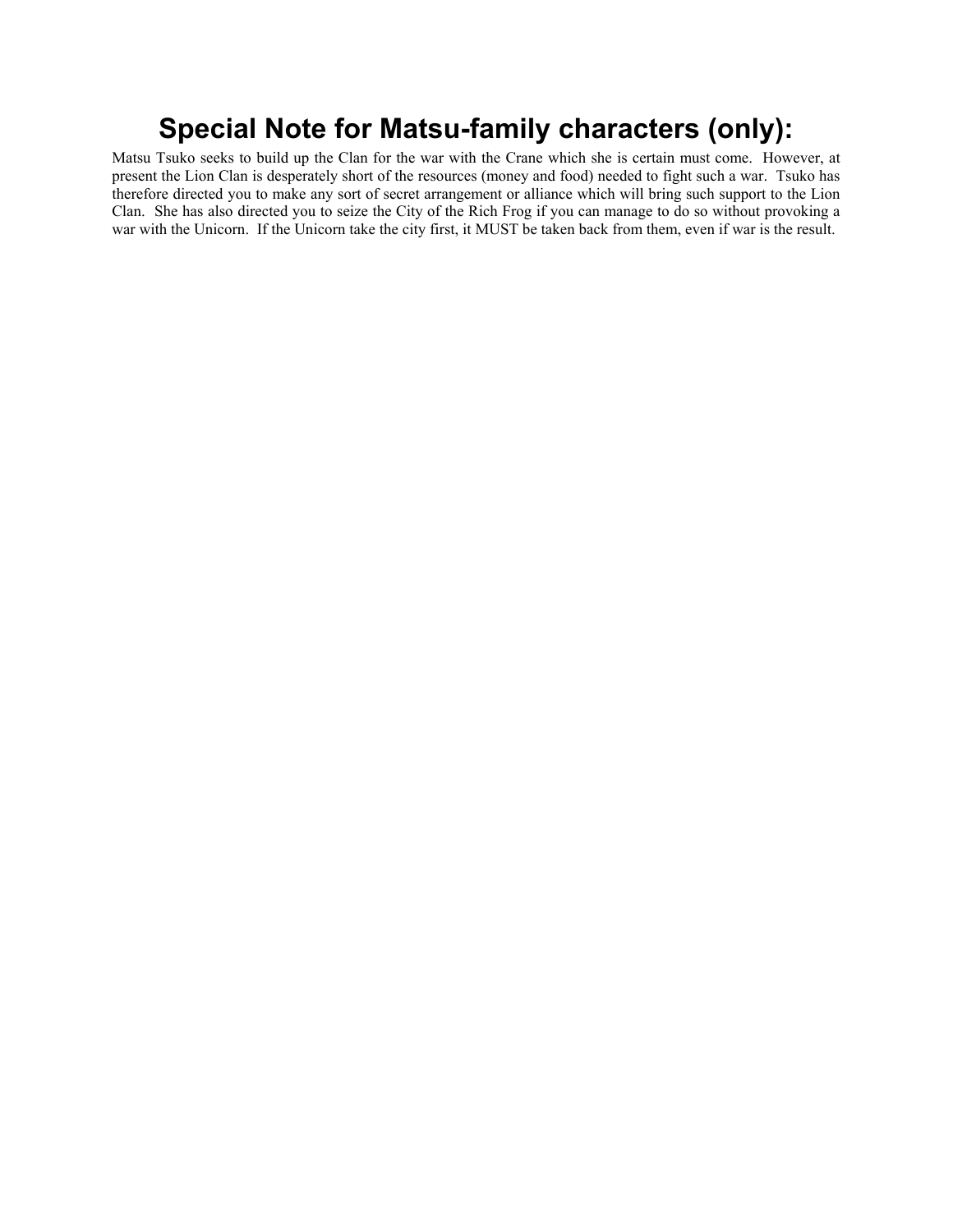# **Crane Clan: Your Objectives**

From Doji Satsume, Daimyo of the Crane and Emerald Champion of the Divine Hantei XXXVIII, greetings:

This Winter Court will be an important one for the future peace and prosperity of our Clan and the Empire. The crude and warlike Lion press us, the Yasuki insult us, and unless these threats can be averted we could well find ourselves at war. Although the divine Hantei Emperor will surely listen to our pleas for His protection, the Lion might yet inflict terrible damage upon our lands before His hand restrains them.

Of particular concern to us are the troops which the Lion have posted in the villages of Oiku and Renga Murai along their northern border. These are clearly intended to threaten the city of Toshi Ranbo, which we took from the Lion in certain political and military maneuvers a generation ago. The Matsu daimyo, Matsu Tsuko, would undoubtedly like to retake the city, and the presence of her troops there is clearly a provocation aimed at starting a war. We must insist that they be withdrawn before any further negotiations can take place. Once the Lion have given us face by withdrawing, we can perhaps throw them a small bone by granting some minor territorial concession – the village of Koga Mura, for example.

We must also prevent the Lion from annexing the wealthy ronin settlement, the City of the Rich Frog, which lies between their territory and that of the Unicorn. Far better to let the Unicorn, so often our allies, take the city and thereby grow stronger, better able to off-set the Lion numbers. Indeed, perhaps it may be possible to nudge the Lion into a war with the Unicorn which will avert any conflict with us.

Regardless, we must cement our ties with other Clans in order to protect ourselves in the event of war with the Lion. You are directed to seek marriage alliances with other Clans, in particular the Phoenix, Dragon, and Unicorn, for this purpose.

The Crab Clan are another problem. Their filthy merchant family, the Yasuki, were caught some months ago smuggling forbidden gaijin pepper in through the territories of our Daidoji family. Although two of their so-called daimyo committed seppuku to atone for this crime, the Daidoji family do not consider themselves satisfied in this matter, and I am inclined to agree with them. The Yasuki must make further amends for their deeds, whether it be through political concessions, territorial grants, or some other way. Warn them that if they do not give us face, they run the risk of war – something the Crab can hardly afford, with their constant duties on the Wall.

The Minor Clans are of no concern to us, and if any of them show their faces at court, pay them no mind. We make a sole exception for the Mantis Clan, whose foolish ambitions of gaining Great Clan status offend us. Do not permit them to achieve any success in these impudent dreams.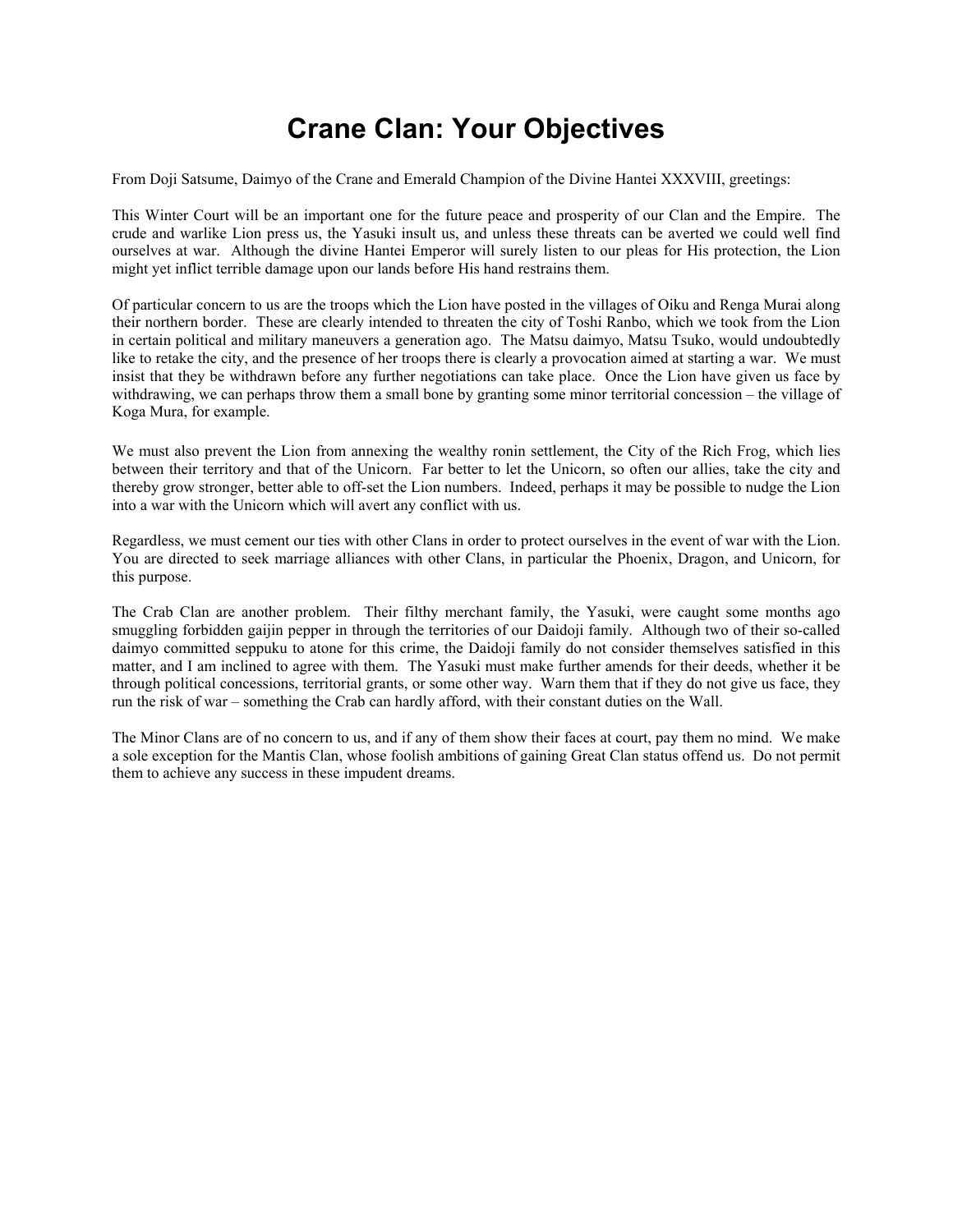### **Crane Clan game-play effects**

You can, in concert with the other Crane representatives, offer the territorial concession of the village of Koga Mura (total annual production: 7 koku) to the Lion Clan in exchange for their withdrawal from the villages of Oiku and Renga Murai. By order of your Champion, this concession cannot be made until after the Lion have withdrawn. The chief judge (Otomo Hiroshi) must be informed when and if this concession is made.

You can, in concert with the other Crane representatives, order your Daidoji family not to attack the Crab, if you choose. Or you can give them permission to go ahead and attack as soon as spring arrives. Inform the judge of either decision.

You can offer up to six Crane brides to other Clans in order to cement alliances. The head judge (Otomo Hiroshi) has certs detailing the dowry which accompanies each bride. (You may also arrange marriages of Crane PCs to PCs from other Clans, if it is acceptable to them.) You should probably review the certs before making any marriage offers.

You may also, in agreement with the other Crane PCs present here, make up to three Gifts (value 1,000 koku each) to other Clans in order to ensure their friendship. Inform the judge if you make such a decision.

#### **What You Know About the Other Clans:**

**Lion:** The Matsu daimyo, Matsu Tsuko, is said to be secretly preparing for war despite the wishes of her Clan Champion, Akodo Toturi. If these rumors are true, there is a deep rift within the Lion Clan. Perhaps it will be possible to play the Matsu and the Akodo families against each other.

**Unicorn:** The Unicorn seek to annex the wealthy ronin city of the Rich Frog. They clashed there with the Lion some months ago. We favor their acquisition of the city, since it will strengthen them against the Lion. (Besides, filthy ronin have no business running a city anyway.) Indeed, if we push the Unicorn into annexing the city, it may result in a war between them and the Lion, a war in which we would (naturally) support the Unicorn, and which would weaken our Lion enemies. The Unicorn also seek our help in gaining control of the medicinal opium trade from the Scorpion – a worthy cause, and one worth supporting if it brings us their military help.

**Crab:** You know that the Yasuki were caught smuggling gaijin pepper (gunpowder), and that two of their daimyo committed seppuku to atone for the discovery. You also know that the Crab have been hard-pressed on the Wall this past year, and are therefore in little position to resist if you press them for further concessions. Get as much out of them as you can, holding out the threat of war with the Daidoji.

**Phoenix:** The Phoenix have often been your friends and allies in the past, and you should see to it that they remain so in the future. There are said to be some minor border disputes between the Phoenix and the Dragon – if you take the Phoenix side, it will probably help keep them friendly to you. Perhaps you could even convince them to side with you against the Lion.

**Dragon:** Who knows what the Dragon want? And who cares? Their ways are as mysterious and pointless as ever.

**Scorpion:** The Scorpion have been very cagey of late, ever since they discovered that cave beneath Kyuden Bayushi two years ago. All manner of rumors have circulated about the ancient treasures they found there, although they've been predictably secretive about the truth of the matter. Let them keep their secrets, so long as they do not harm your cause.

**Minor Clans:** The Mantis are increasingly open in their attempts to gain Great Clan status, and have been aggressively seeking alliances with other Minor Clans (such as our distant cousins in the Sparrow Clan) to this end. They have also been trying to gain influence with the other Great Clans, hoping for their support, although all they can offer in return is gaudy trinkets. You should oppose their goals whenever possible.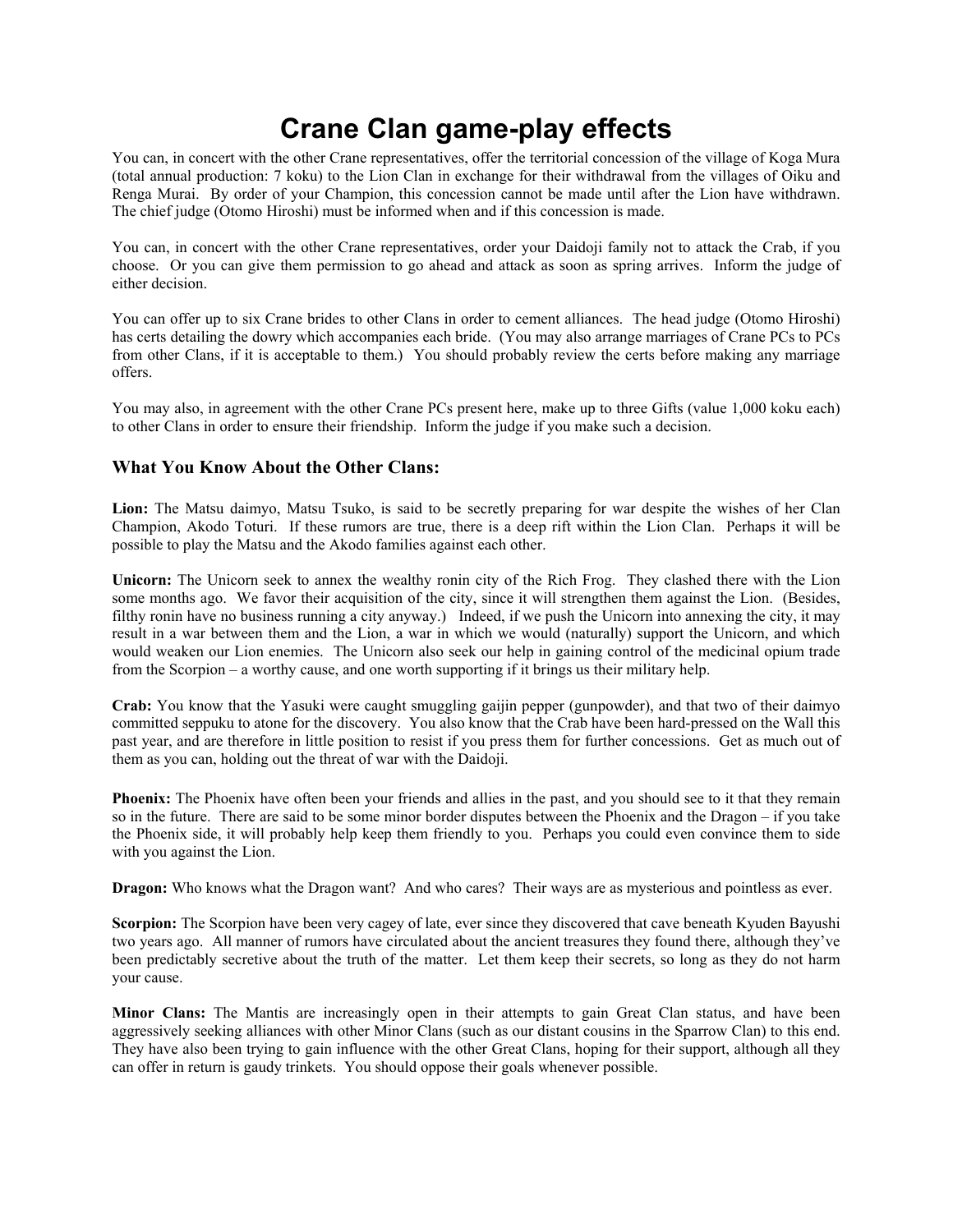### **Crab Clan: Your Objectives**

From Kuni Yori, daimyo of the Kuni family and advisor to Clan Champion Hida Kisada, greetings:

The Crab Clan has but little interest in the foolish games which obsess the other Clans at these winter gatherings. Our sole concern is the threat of hostilities on our inland border, where the Crane are threatening to "chastise" (as they so arrogantly put it) our Yasuki family over some trivial matter last year, an accusation of smuggling gaijin pepper through Crane coastal lands. Two Yasuki daimyo committed seppuku to atone for this evil, but apparently the Crane are more interested in grabbing territory than in satisfying Honor.

We cannot afford a war with the Crane now, not when the Shadowlands are more aggressive and militant than they have been at any time since the rise of the Maw. However, we see no need for further apologies or concessions when two of our daimyo have already made the ultimate apology. Therefore, no further apology will be made. Instead, we should seek alliances with the Crane's neighbors (such as the Lion and Phoenix, or even the Scorpion) to discourage them from waging war against us. In particular, the Lion would be glad of the financial help which we could offer them for their own conflicts with the Crane.

Finally, it has come to the attention of our Lord Hida Kisada that the Mantis Clan, under its aggressive daimyo Yoritomo, is actively seeking to gain Great Clan status. Although many of the Great Clans oppose this, we see things in a more practical light. The Mantis have much wealth and economic power, more than many others suspect, and an alliance with them could strengthen our own Clan greatly, not to mention offsetting the power of the Crane. And as for their demand for Great Clan status… why not? After all, they are descended from the blood of our own founder, Hida himself.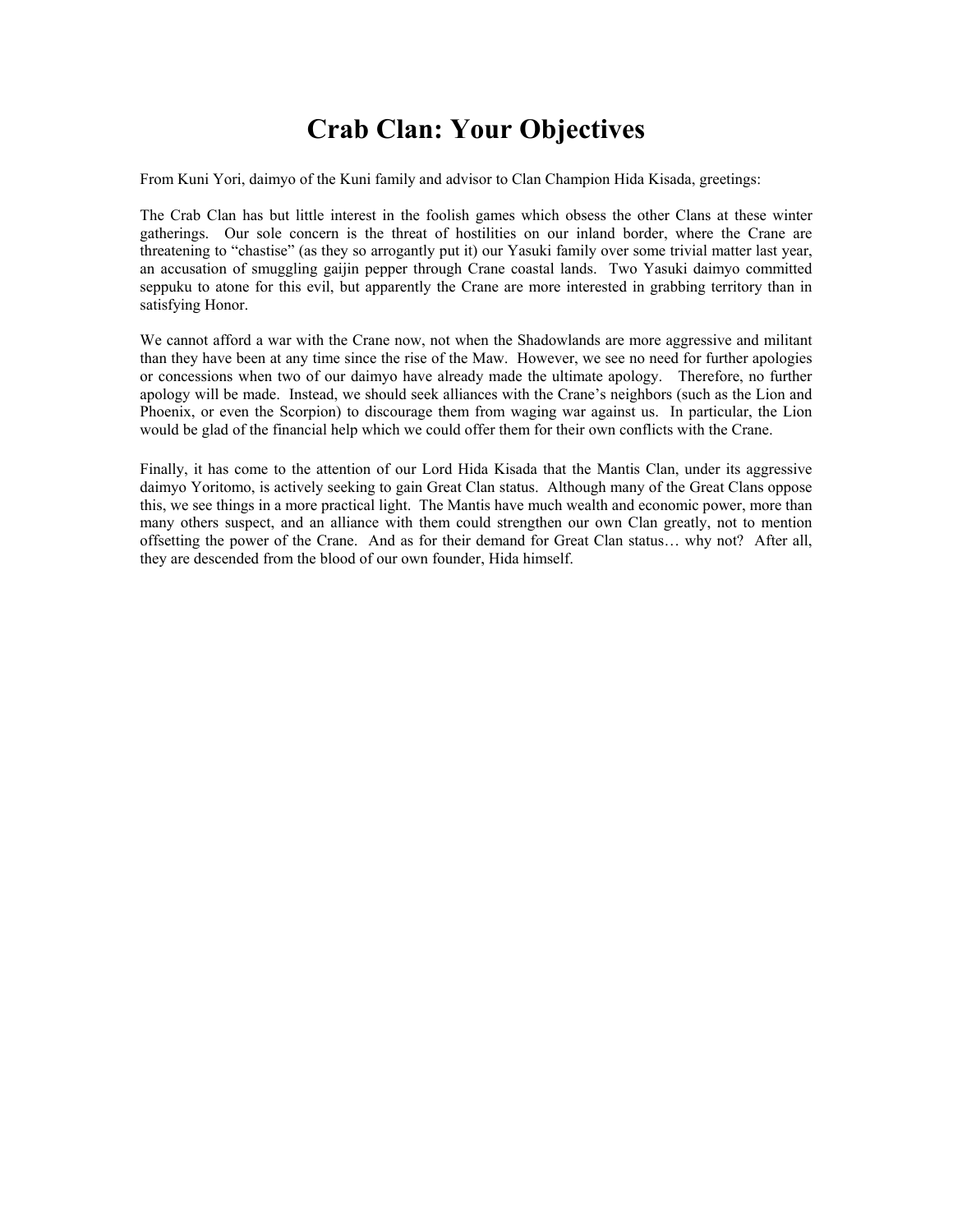### **Crab Clan game-play effects**

You can, in concert with the other Crab Clan representatives, offer a gift (food, weapons, and supplies) totaling 1,000 koku in value to any one of the three Clans bordering the Crane territories (Lion, Phoenix, and Scorpion) in order to encourage them to take action against the Crane Clan.

You can also offer two Crab brides to cement any alliance which you manage to form with any of the other Clans. (You can also negotiate the marriage of Crab PCs to other Clan PCs, with their permission.) The chief judge (Otomo Hiroshi) has certs which detail the dowry which accompanies each bride. You should probably review these before negotiating any marriages.

#### **What you know about the other Clans:**

**Lion:** The Lion are divided – the Matsu family are clearly preparing for war with the Crane, but their Akodo rulers seek to hold them back. Perhaps we can encourage the Matsu in their warlike fever. The Lion are also upset about the Unicorn Clan's plans to annex the City of the Rich Frog, but that is hardly our concern.

**Crane:** The Crane are foolish, arrogant children who care nothing for the price we pay to keep the Empire safe. They will, as usual, try to buy their way out of any troubles that face them, bribing the other Clans with gifts and pretty brides. With the Lion threatening their borders, they should be avoiding trouble with us, but instead they court it – a clear sign of their foolish pride. However, you should beware of their skills in the courts – they will try to make you look foolish and dishonorable, even though they are clearly the ones at fault.

**Unicorn:** The Unicorn are too close to the Crane, and they still remember how our general Hida Tsuru humiliated their vaunted cavalry. Perhaps we can mend our relations with them now, and drive a wedge between them and the Crane. They wish to annex the City of the Rich Frog – what do we care about a ronin city? Let them have it.

**Phoenix:** The Phoenix have lived in peace and security for so long that they have forgotten that the Shadowlands even exist. How else to explain that they let the Bloodspeaker Yajinden slip into their library last year? Now they seem to be having some border troubles with the Dragon. Perhaps if we support them on this matter, we can turn them against the Crane.

**Dragon:** As usual, the Dragon as a whole are mysterious and distant. Although they claim to seek peace, their Mirumoto family seem eager for trouble with the Phoenix. The daimyo of the Mirumoto is a foolish girl named Hitomi, who is obsessed with some sort of vendetta against Hida Yakumo, our Clan Champion's eldest son. A humiliation at the hands of the Phoenix might teach her to stay home and mind her own business, rather than seeking quarrels with us.

**Scorpion:** Do not trust a Scorpion. Do not listen to a Scorpion. They live with lies, treachery, and cowardice every day of their lives. We may have to seek their help against the Crane, but that should be a last resort.

**Minor Clans:** The Mantis have ambitions to become a Great Clan, and seek to unite the other Minor Clans behind them. We should support them on this. Their wealth, allied to us, would be a useful counter to the Crane.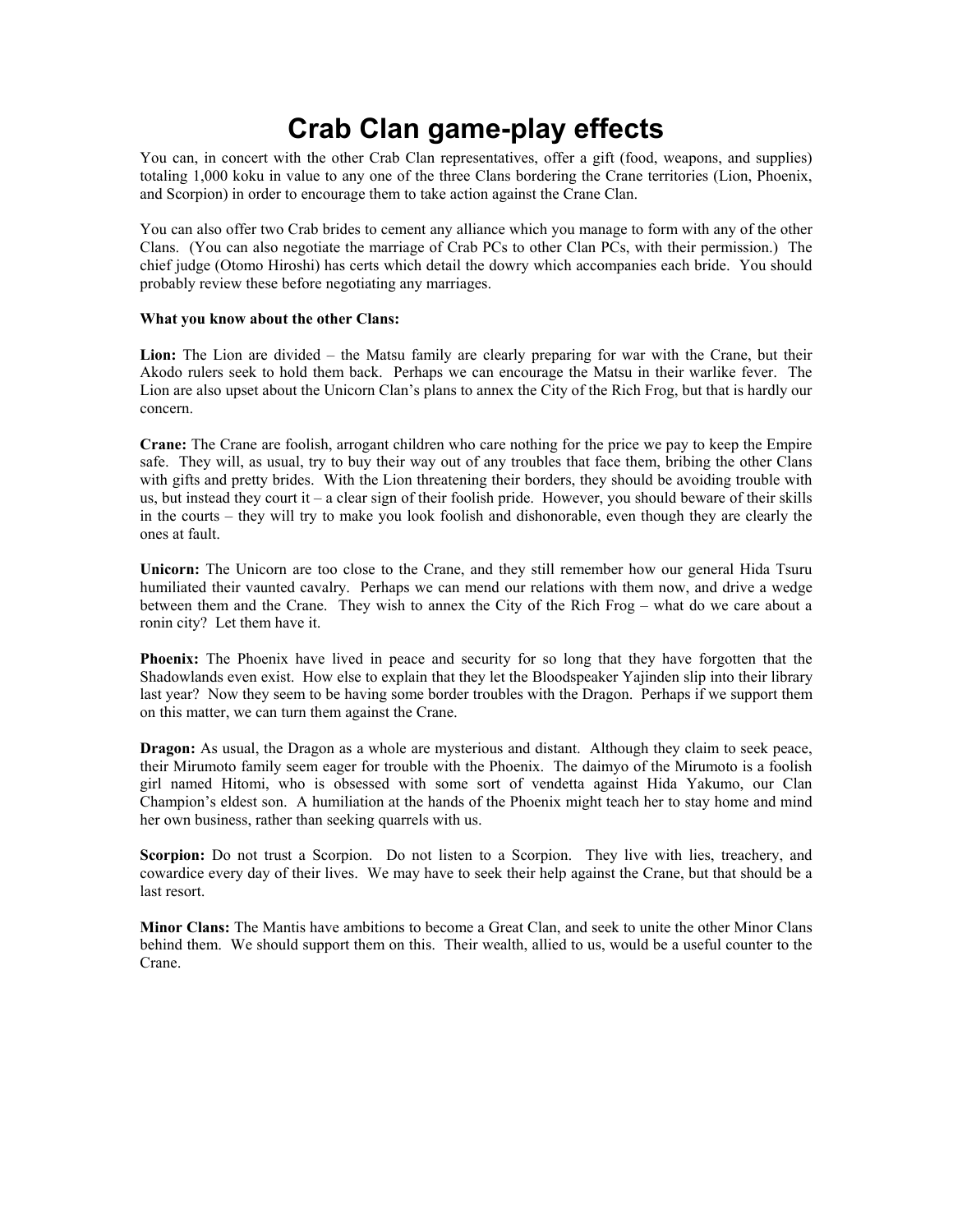### **Special Additional Material for Kuni-family Characters**

**From Kuni Yori's Letter:** It is well-known, as a rumor at least, that the Scorpion have uncovered some ancient relics and documents in a cave beneath Kyuden Bayushi. I have reason to believe (from my own sources) that these items pertain to the rising threat from the Shadowlands and the possible threat of the Dark One, Fu Leng, returning to the Empire after his thousand-year banishment. If the Scorpion can be quietly appraised of my knowledge, perhaps we can convince them to let the Kuni family see their discoveries first-hand. The Kuni have much wisdom in these matters, and the Scorpion would be foolish to refuse our help. In return, we could pledge to keep such matters absolutely secret from the rest of the Empire, whose foolish citizens are incapable of understanding the threat from the darkness.

**In Game Terms:** You know that the Scorpion discoveries beneath their castle deal with ancient prophecies of the return of Fu Leng. You also know they are keeping this information secret from the rest of the Clans, including the Hantei Emperor himself.

You can share this information as you see fit, but your objective is to convince the Scorpion to let the Kuni family "in on the secret" and gain access to the secrets in that cave for your family and Clan. Only the Kuni can be trusted to deal with such secrets properly.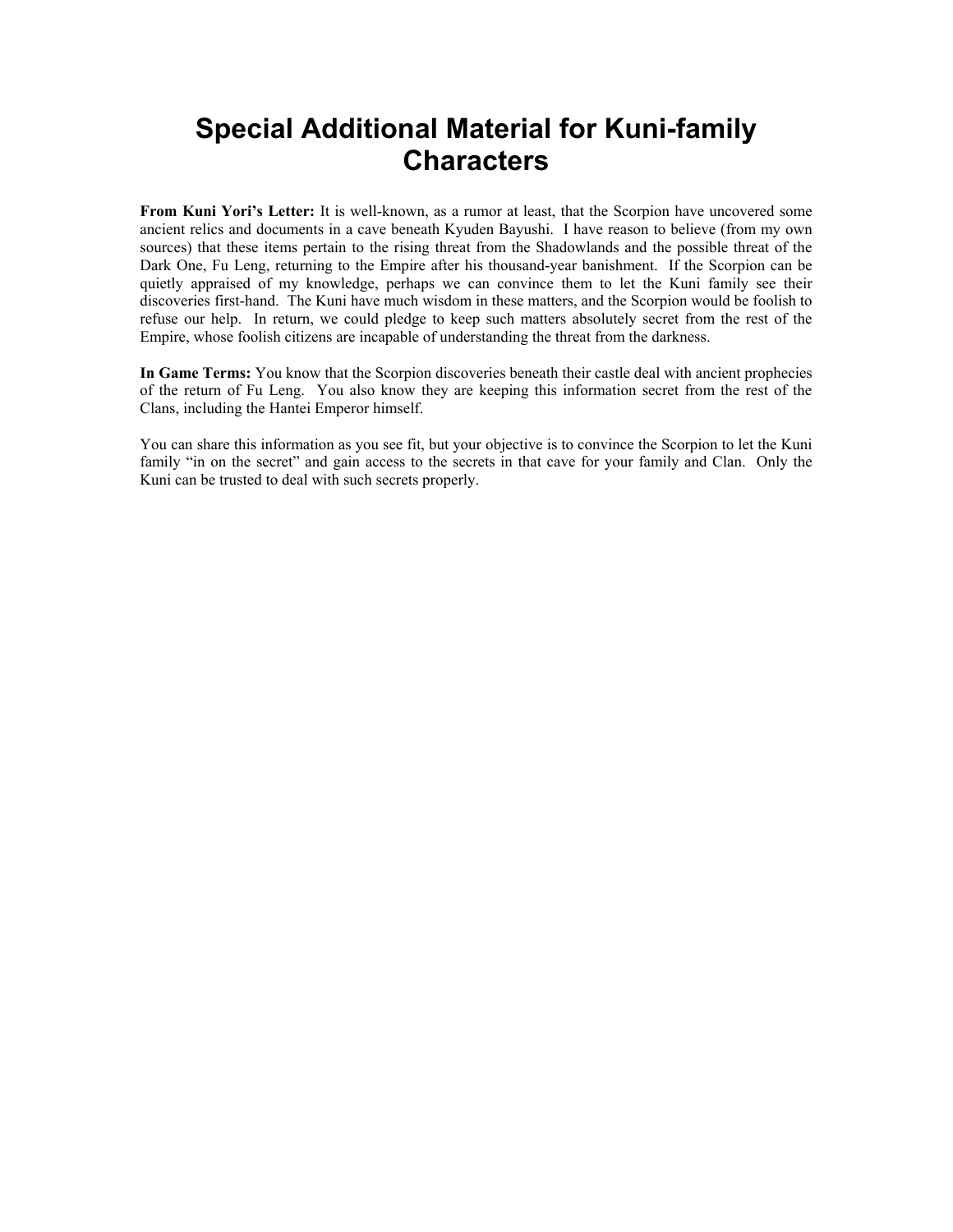# **Unicorn Clan: Your Objectives**

From Ide Tadaji, ambassador to the court of the radiant Emperor Hantei XXXVIII, greetings:

Our Clan stands ready, as always, to prove that we are the true defenders of the peace and security of the Empire. To this end, we seek to annex the City of the Rich Frog, a ronin settlement which lies between our territory and that of the Lion. The City is a major center for criminal activity, especially the trade in illegal opium, and both he city and the Empire would benefit if it were placed under the administration of our skilled and honorable magistrates. However, the Lion Clan seems hostile to our proposal. It is the nature of the Lion to see threats and challenges where none exist. We must convince the Lion that our taking the city would actually be of benefit to them, since it would help control the opium trade. Above all we must prevent the Lion from annexing the city themselves, for this would only encourage the most warlike elements of their Clan.

It does not help, of course, that recently one of our magistrates in that city was accused of murdering the Lion ambassador. Although we proved his innocence, the Lion are always reluctant to forgive when they believe themselves wronged. No doubt they would still seek a war, given the chance. We must therefore also assemble many allies in support of our annexation of the City, so that the Lion will see the wisdom of avoiding conflict. Alliances through marriage will assist this effort greatly.

In a related matter: we also seek to convince the Empire that the Scorpion can no longer be trusted to administer the medicinal opium trade. The so-called "Opium War" in the Scorpion city of Ryoko Owari suggests that the illegal opium trade operates through the same routes as the legal one, and the Scorpion have done little or nothing to crack down on these dishonorable crimes. If we were to share control of the medicinal trade with the Scorpion, our magistrates could see to it that no criminal activities took place. No doubt the Scorpion will resist this proposal, so we must seek help and assistance from the other Clans. If enough of them support our position, the Scorpion will have no choice but to agree.

We seek only peace and open trade with the other Clans of the Empire. If they need our assistance in maintaining peace, law, and order in Rokugan, we will be happy to provide it. We should try to avoid being drawn into their quarrels.

Finally, we have learned that the Minor Clan of the Mantis seeks allies to support its petition to gain Great Clan status. We neither favor nor oppose their efforts. If they prove themselves worthy of being a Great Clan, let it be granted, for their bloodline is descended from Hida himself. Only their deeds will tell the tale.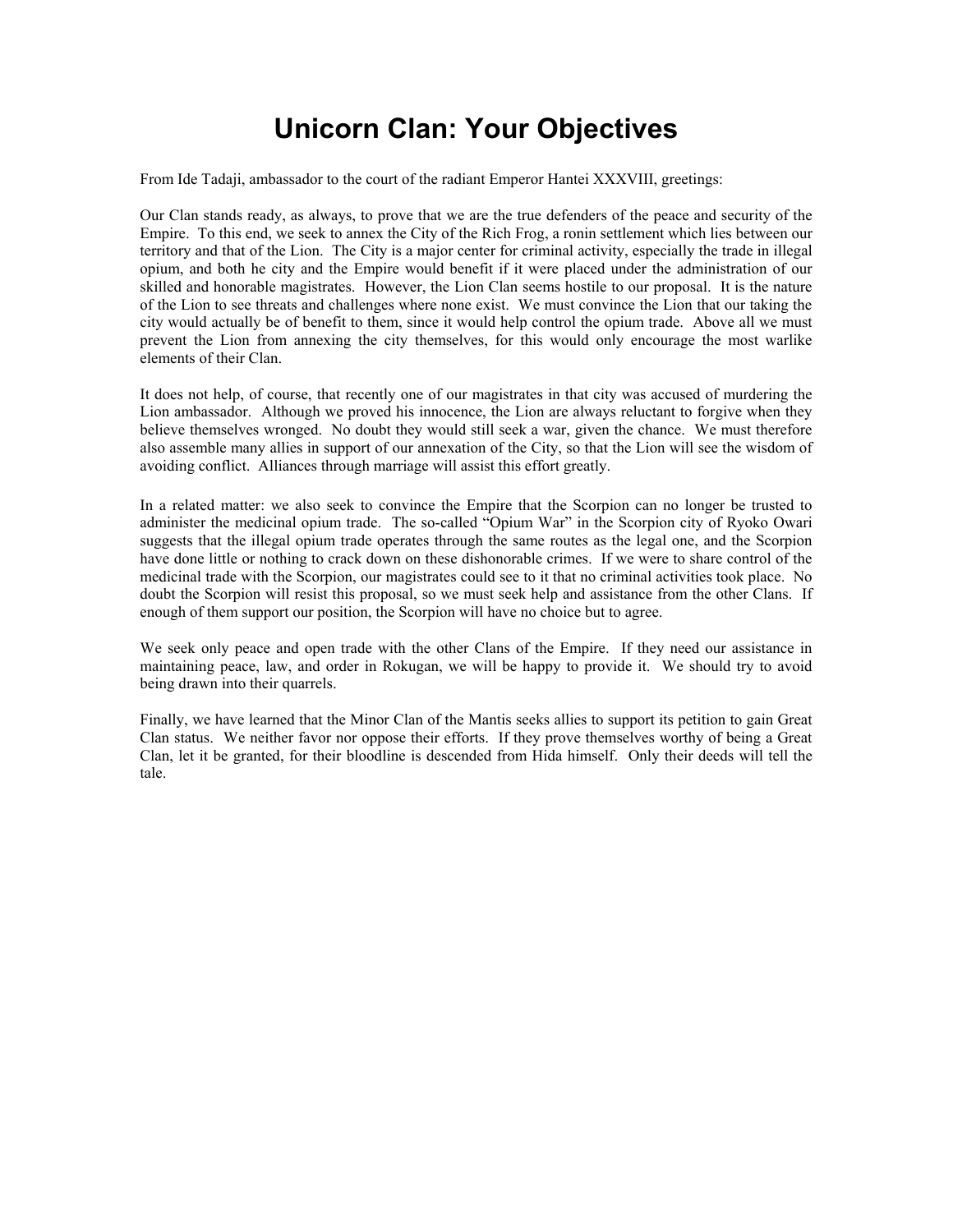# **Unicorn Clan game-play effects:**

You can, in concert with the other Unicorn Clan representatives here, agree to dispatch troops to occupy and annex the City of the Rich Frog. Inform the chief judge (Otomo Hiroshi) if you take this action. You can also agree to dispatch troops to oppose a Lion annexation of the city, should that occur.

You may also, in agreement with the other Unicorn here, form military alliances with other Clans, or take military action against other Clans, should it seem justified for the good of the Unicorn Clan and the Empire. In particular, you may take military action to suppress the illegal opium trade.

You may offer two Unicorn brides to cement agreements or alliances with other Clans. The chief judge (Otomo Hiroshi) has the certs for these two brides, listing the dowry and benefits which come with them – you may wish to review them before making any offers. You may also arrange marriages for Unicorn PCs, with their permission.

You may collectively offer two "gaijin gifts" in value equal to 800 koku each to cement alliances or agreements with other Clans. Inform the chief judge of any gifts you make.

#### **What you know about the other Clans:**

**Lion:** The Lion are still resentful about the assassination of their ambassador, and angry that we may acquire the wealth of the City of the Rich Frog. However, they are also clearly eager for war with the Crane Clan. You may be able to use this to turn their wrath aside from us.

**Crane:** The Crane have always been our friends. They are quarreling now with the Crab Clan, over certain activities of the Yasuki family, and we should support them in this – the dishonorable Yasuki make our own merchants look as respectable as Imperial courtiers. In return, we should seek the help of the Crane in our campaign to annex the City of the Rich Frog and to share control of the opium trade. However, we should also be wary of letting the Crane drag us into a war against the Lion.

**Crab:** Although the Crab are valiant, they are also crude and brutal. We should not forget how cruelly their general Hida Tsuru treated our defeated bushi a few years ago, forcing them to cut the throats of their own precious mounts. Let the Crab stay on the Wall where they belong, and all will be well. Otherwise, we may have to teach them a lesson in Honor.

**Phoenix:** The Phoenix are peaceful and enlightened, close friends to the Crane, and we should seek their support in our efforts this winter. We have heard that they have some border troubles with the Dragon – perhaps we can be of help in that matter.

**Dragon:** We have never understood the Dragon, and perhaps we never will. The City of the Rich Frog lies close to their borders, so we should at least try to make sure they will not intervene if we annex it.

**Scorpion:** The Scorpion are not to be trusted, which is why they should be forced to share the medical opium trade with us. We suspect they are involved in the illegal opium trade as well, but we have never been able to prove this. If we ever gain such proof, the Scorpion will feel the righteous wrath of our mighty cavalry.

**Minor Clans:** The Mantis seek to gain Great Clan status. Indeed, all of the Minor Clans hold the seeds of future greatness in their hearts. If such seeds ever germinate, they will be worthy additions to the ranks of the Great Clans.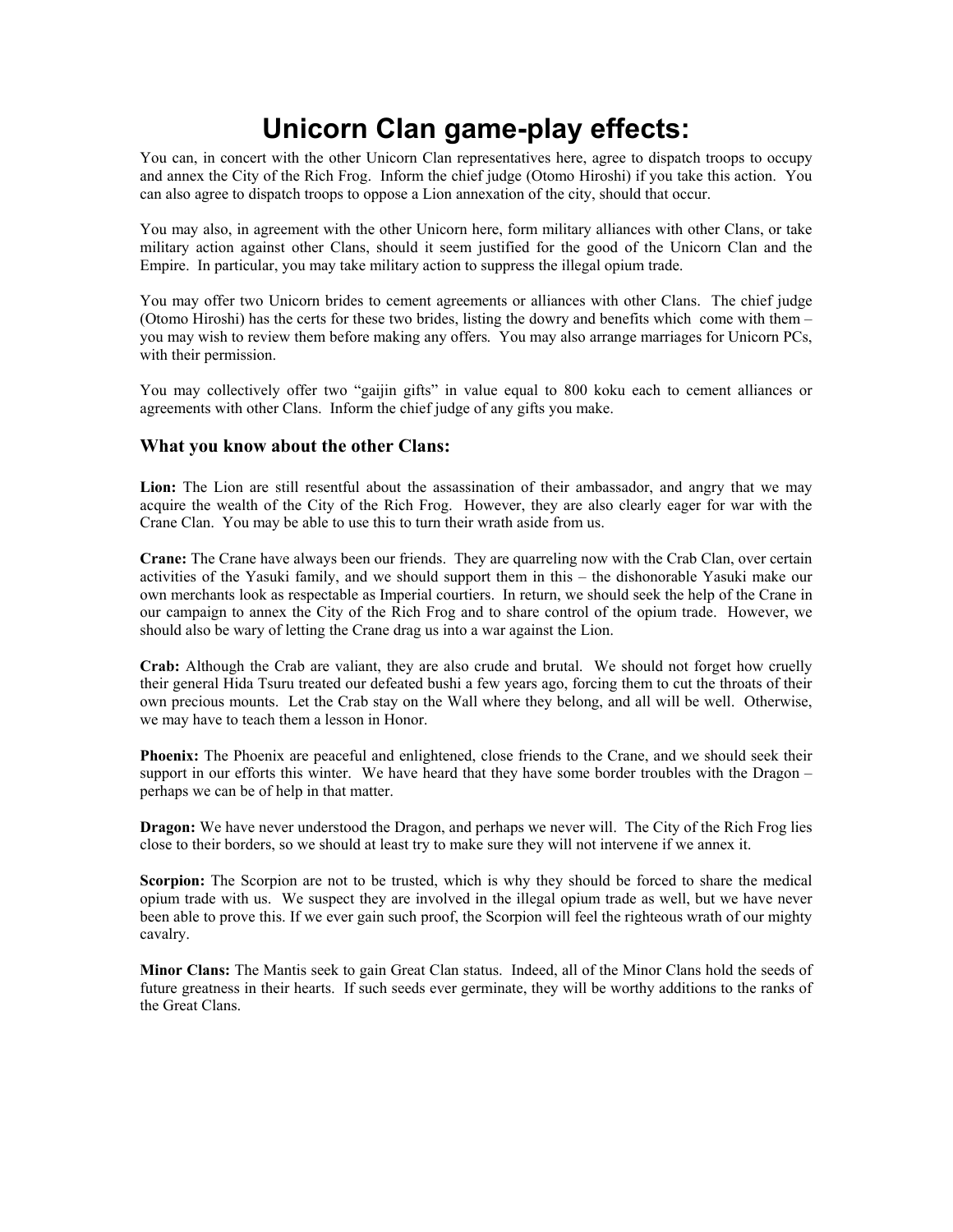### **Scorpion Clan: Your Objectives**

From Bayushi Kachiko, wife of our Champion Bayushi Shoju, speaking with his voice, greetings:

We have but little concern in the affairs which distract the other Clans at this Winter Court. After all, it is not the peaceful Scorpion who threaten to shatter the Empire with war.

The Lion and Crane speak bravely of war. Let them continue to speak, and if possible, encourage them to act on their impetuous words. Such a war would weaken two of our enemies to no loss of our own.

The Unicorn Clan resents our control of the medicinal opium trade, suspecting that we use it to support the larger illegal opium trade. We would never admit to such a crime, of course. Now it is said the Unicorn seek to take joint control of the medicinal trade, to watch over us more closely. They will try to persuade the other Clans to back them in this venture. Do not permit them to succeed in this insult to our honor and duty. Perhaps a war with the Lion will distract them from such things.

Many Clans have heard rumors of what we may (or may not) have discovered in an ancient cave beneath our stronghold of Kyuden Bayushi. Such rumors should be denied and encouraged at the same time, so long as they do not approach the truth. What we have actually discovered is a secret so vital and deadly that not even the Emperor Himself can be allowed to see it, lest it threaten His purity and safety. The future of the Empire and the continued imprisonment of the Dark One may rest on keeping this secret. If anyone should come even close to the secret, seek to distract them with false hints or courtly games. If they persist, you may contact me through the senior member of your party and I shall instruct you further.

No other matters at the Winter Court concern us directly, so Lord Shoju directs you simply to pursue what course seems most prudent and effective at building the influence and power of the Scorpion Clan. One other directive he sends: the Three-Man Alliance (the minor clans of the Sparrow, Wasp, and Fox) have never paid the full price for their military defeat of one of our armies a few years ago. Anything which can discomfit or weaken these Clans will be welcome. We are told that the Mantis seek an alliance with these Clans, so you should attempt to disrupt their plans as much as possible.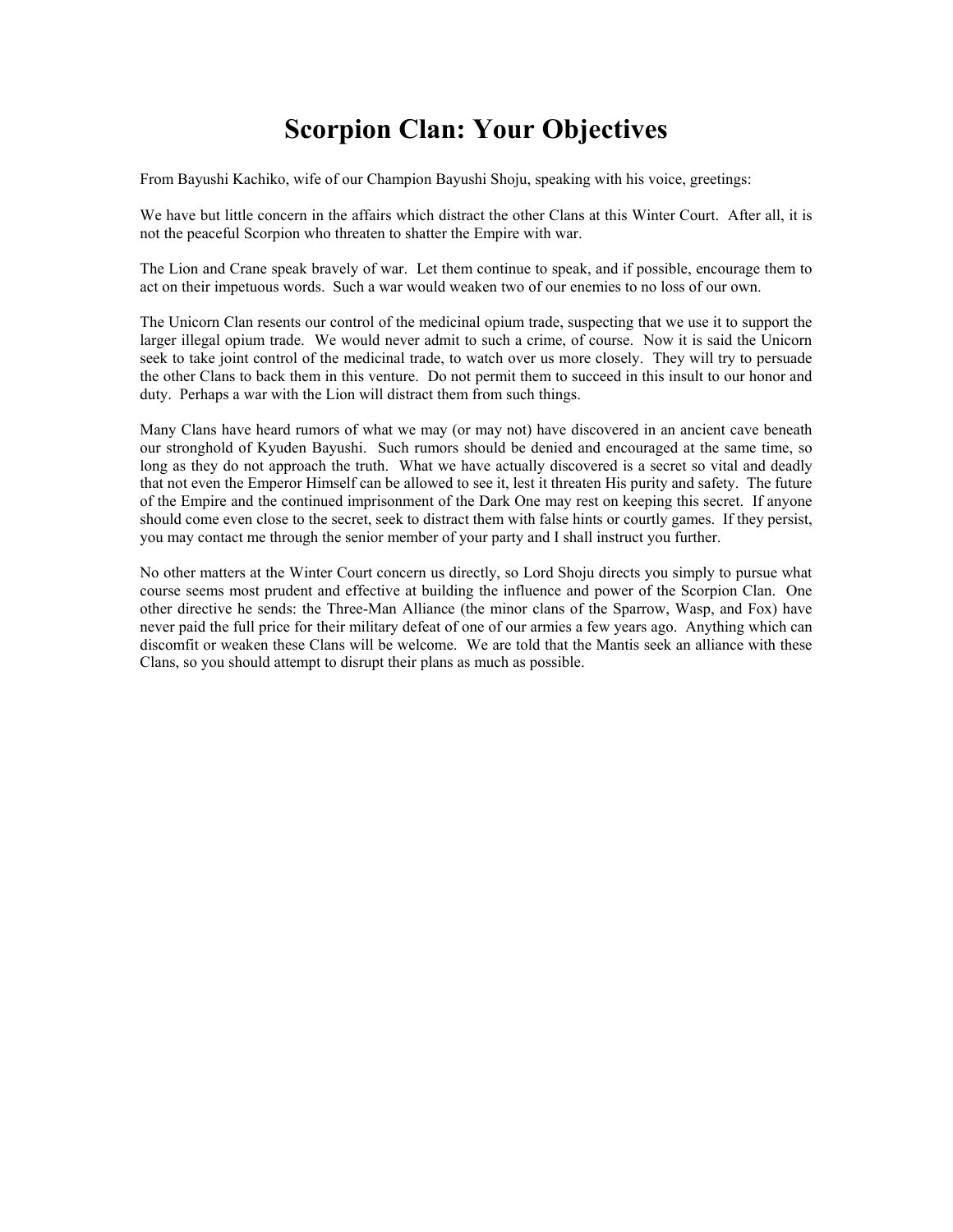# **Scorpion Clan game-play effects:**

The Scorpion PC (or NPC) with the highest Glory has been entrusted with a valuable nemuranai (magical item), the Obsidian Pendant. This item allows you to speak with Bayushi Kachiko, the wife of the Scorpion Clan Champion, for information or instructions. Inform the chief judge (Otomo Hiroshi) if you wish to contact Kachiko.

You know that the secret beneath Kyuden Bayushi concerns the possible return of Fu Leng. You also know that not even the Emperor has been informed of the secret. If anyone should learn of the secret, and you are unable to distract them, you must contact Bayushi Kachiko for instructions.

With the agreement of your fellow Scorpions, you can offer one Scorpion bride to any Clan PC who seeks alliance with the Scorpion Clan. The chief judge, Otomo Hiroshi, has the cert which details the dowry and other benefits for this bride. (You should check the cert before making any marriage offers.) You are also free to negotiate any Scorpion PC marriages to other PCs, with their permission.

Over the course of the Winter Court, you can learn SECRETS about the other PCs or NPCs. You can learn about their Advantages or Disadvantages, their Clan objectives, or the information they have. Each Scorpion PC at the Winter Court may learn one such SECRET for free, simply by asking a judge. You may learn additional SECRETS by rolling **Courtier/Awareness**, **Stealth/Agility**, or **Investigation/Perception** (your choice) in front of one of the judges. The TN for the first SECRET is 20, +5 for each additional SECRET. (Place a check-mark on this sheet for each SECRET you learn.)

| <b>SECRETS</b> learned: |  |  |  |  |  |  |
|-------------------------|--|--|--|--|--|--|
|-------------------------|--|--|--|--|--|--|

#### **What You Know About the Other Clans:**

**Lion:** The Matsu family is eager for war with the Crane, and equally eager to gain control of the ronin City of the Rich Frog before the Unicorn can take it. If we encourage them, they will rush headlong into wars with our enemies in the Crane and Unicorn Clans. Such useful tools, the Lion!

**Crane:** The Crane have always been our greatest rivals in the courts, and some of them are almost as skilled in intrigue as we are. It will be useful for them to be distracted by a war with the militarily superior Lion Clan.

**Unicorn:** Besides their designs on the opium trade, the Unicorn also wish to take control of the ronin city of the Rich Frog, which lies between their lands and those of the Lion. Such a move would almost certainly lead them into a war with the Lion Clan. Perhaps you can encourage them to annex the city. For example, if they were deceived into thinking that other Clans would support them against the Lion.

**Crab:** The Crab are busy with their war against the Shadowlands, and their quarrels with the Crane. Let them continue to fulfill their duties and they will not trouble us.

**Phoenix:** The Phoenix, above all others, must not be allowed to learn what we have under Kyuden Bayushi. After all, they stole three of the Black Scrolls from us many generations ago, and their lust for such dark knowledge has not abated. Distract them with mundane concerns, such as their border quarrel with the Dragon.

**Dragon:** The Dragon are as mysterious as ever. However, we have learned that one of their generals has conceived an enmity with a Phoenix daimyo across the border. Fanning the flames of this little dispute should keep those Clans from meddling in our own affairs.

**Minor Clans:** The ambitious fool Yoritomo dreams of Great Clan status for the Mantis, and to that end seeks friendship with the Three-Man Alliance. Indeed, his agents were even able to take advantage of our maneuver against a recent Crane-Sparrow marriage to arrange a Mantis-Sparrow marriage instead. It is time for him to learn that it would be better to remain in Minor Clan obscurity.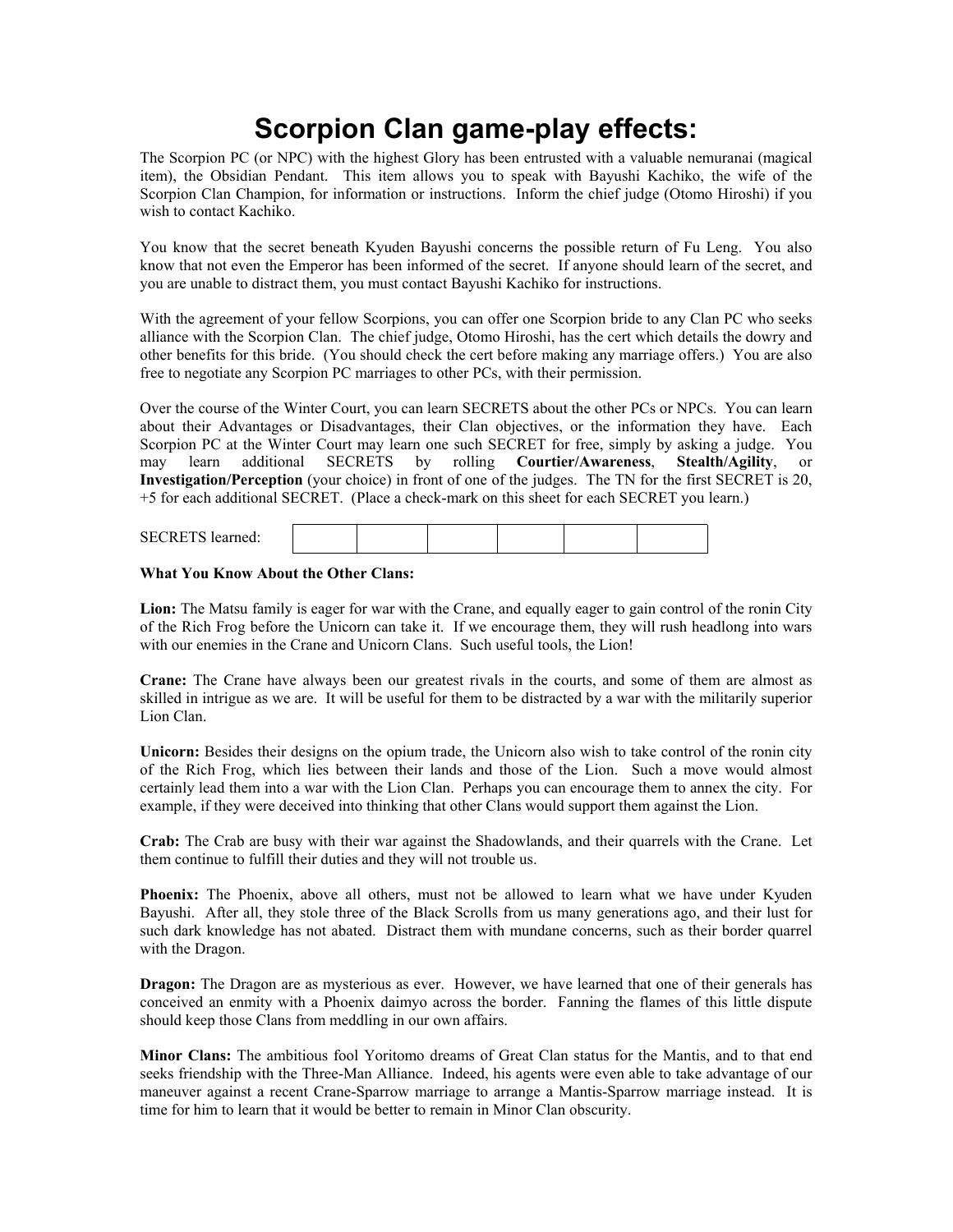## **Phoenix Clan: Your Objectives**

From Shiba Ujimitsu, champion of the Phoenix, expressing the wishes of the Isawa elemental council:

It has been a difficult year for the Empire. The kidnapping and rescue of the Divine Hantei Emperor's son has shaken the Empire to its foundations. And the Elemental Council senses that a great evil is rising, an evil of which this was just the first taste. Now is not the time for war – now is the time for the Clans to unite in peace, to protect the Empire from threats both external and internal, and to soothe the growing fears of the peasants and the other common folk.

The Lion and Unicorn seem almost eager for conflict, and the Crane are little better. We should encourage all three Clans to seek the path of peace instead. In particular, a war between the Lion and the Crane would be disastrous, since it would inevitably draw in other Clans as well – perhaps even our own. Such a war should be prevented at all costs. Perhaps we may serve as mediators between those two Clans, or offer a marriage which might encourage them to a peaceful resolution.

Unfortunately, we ourselves have recently become involved in a border conflict with the Dragon, although it is a minor one compared to the Lion-Crane struggles. One of our lesser daimyo, Shiba Tsumenitsu, has fought several border skirmishes with an aggressive Dragon general, Mirumoto Sanbe. Although the Dragon claim that Tsumenitsu-san is to blame for the troubles, I have spoken with him and have learned that the true cause of the problem lies in Winter Court two years ago, when Sanbe-san insulted Tsumenitsusan's swordsmanship. An apology from Sanbe-san would easily resolve the problem. Perhaps others can encourage Sanbe-san to follow the honorable course.

Finally, we are curious about the recent reports that the Scorpion have unearthed some sort of ancient secrets beneath their castle of Kyuden Bayushi. The Elemental Council would greatly like to learn more of this matter, and whether it has any connection to their own growing concerns for the future of the Empire.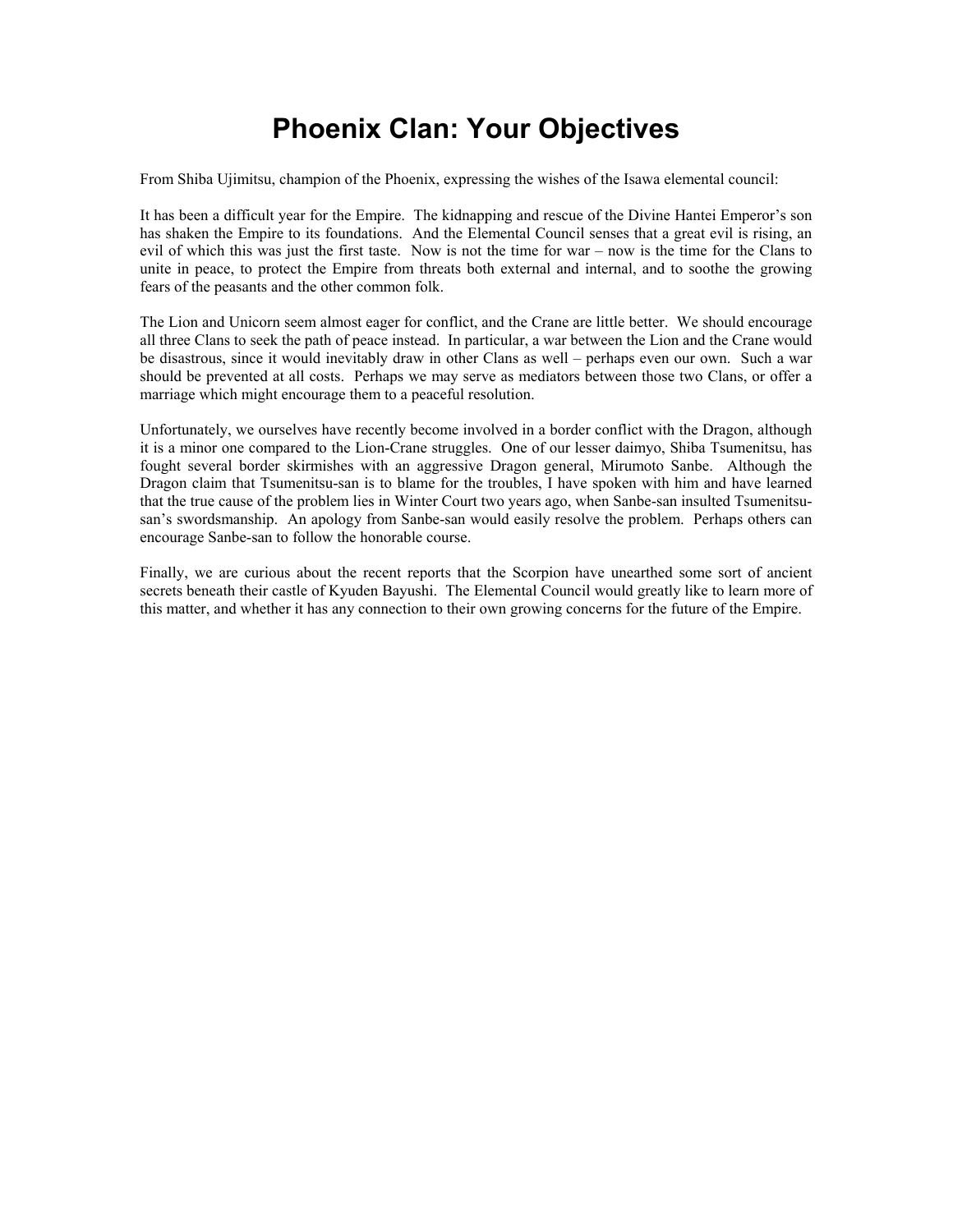### **Phoenix Clan game-play effects:**

You are empowered, in concert with the other Phoenix at the Winter Court, to offer an Isawa shugenja spouse (either male or female) to one of the other PCs. The chief judge (Otomo Hiroshi) has the cert listing the dowry and other benefits associated with this spouse (you should review the cert before making any marriage offers). PC to PC marriages will also be useful, if all agree to them.

Such offers should most likely be made to cement a political agreement which you favor – for example, rewarding a Clan which has chosen the path of peace rather than war. They could also be done to encourage someone to put pressure on Mirumoto Sanbe to apologize for his insults to Shiba Tsumenitsu.

Shiba Tsumenitsu will not issue an apology to Mirumoto Sanbe, or in any way accept blame for the recent border troubles, unless all the Phoenix PCs and NPCs at the Winter Court agree that he should do so.

#### **What You Know About the Other Clans:**

**Lion:** The Lion armies are eager for war, whether with the Unicorn or the Crane does not seem to matter to them. Fortunately, their Clan Champion Akodo Toturi has a more enlightened approach, and seeks to avert war. You should assist him by urging the Lion to accept peaceful compromise on both fronts.

**Crane:** The Crane have always been our brothers in seeking the path of peace and enlightenment. We should support their efforts, while guiding them away from their arrogance and pride. In particular, their Daidoji family seem eager to provoke a conflict with the Crab, whose defense of the Empire would be weakened badly by a conflict with the Crane. Here again, we should urge a peaceful compromise.

**Unicorn:** The Clan of the Ki-Rin are still too enamoured of their barbaric steppe-riding ways to truly understand the ways of the Empire. They seek to annex the City of the Rich Frog and to take joint control of the medical opium trade. Although such actions might seem laudable, they upset centuries of tradition and stability. The Unicorn must be made to see that their actions are, in their own way, bringing war just as surely as the militance of the Lion and the arrogance of the Crane.

**Crab:** The Crab fulfill an important duty by protecting the border. Sadly, they too often lose sight of honor and enlightenment while following their path. Small wonder that the Yasuki fell into smuggling Gaijin Pepper. You must make the Crab see that their actions brought the wrath of the Daidoji upon themselves, so that they and the Crane can find the way to peace together.

**Dragon:** The Dragon are, as always, unknowable. However, the insults and aggression of Mirumoto Sanbe are easily understood. Sanbe must apologize if our own Shiba bushi are to feel that their honor is protected.

**Scorpion:** The Scorpion love their secrets. While they have not been able to conceal the discovery they have made in the tunnels beneath Kyuden Bayushi, they have prevented any from learning just what that discovery is. We must persuade them that if it concerns the prophecies of the return of Fu Leng, it is just as much our business as theirs.

**Minor Clans:** The Minor Clans are unimportant, and will always be unimportant. We have heard that the Mantis dream of attaining Great Clan status, but this foolish dream can never be. The sooner they give it up and accept their station, the better for all.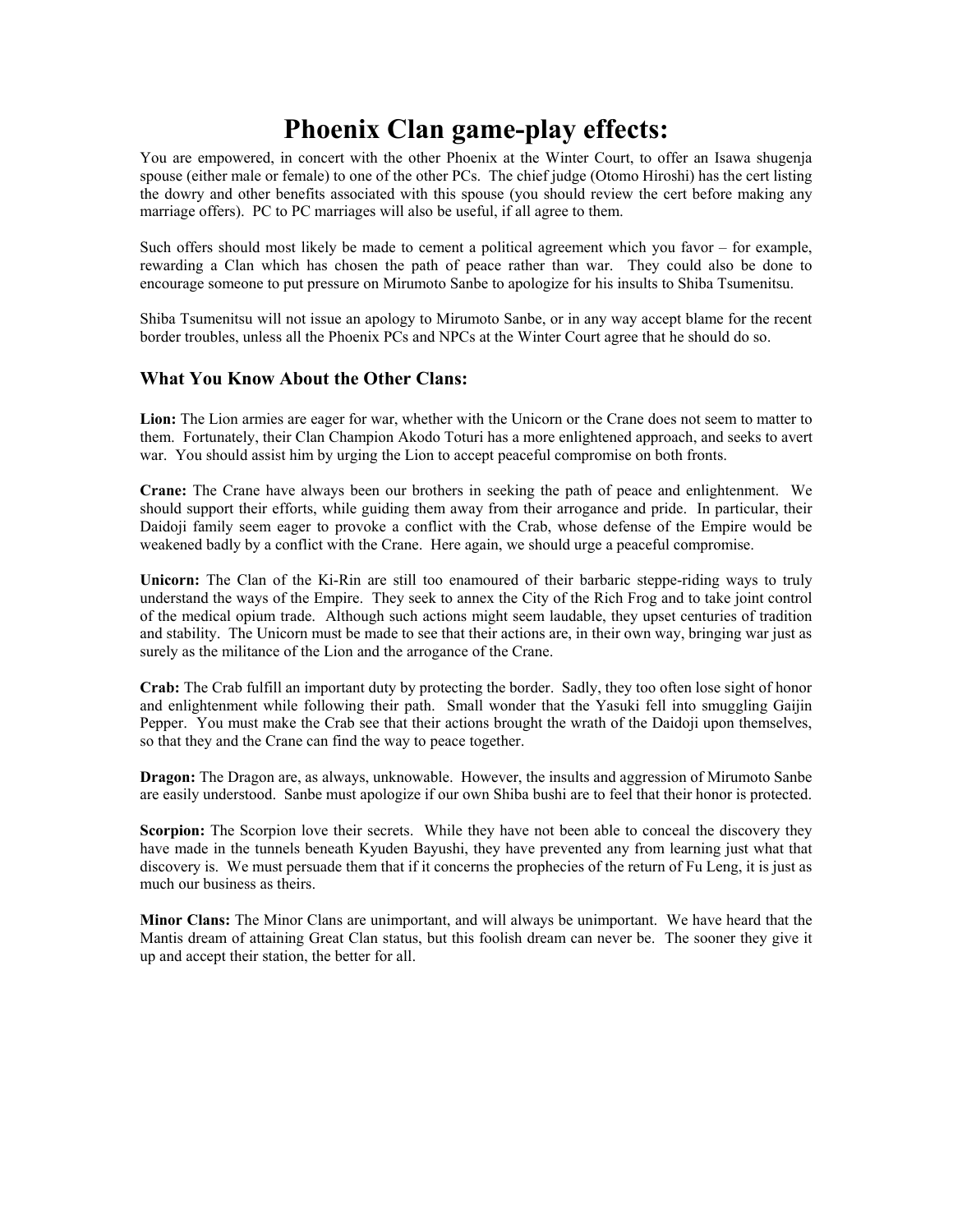# **Special Note for Shiba Family PCs**

Although the Elemental Council desires peace with the Dragon Clan, many in the Shiba family feel that Mirumoto Sanbe's insults go beyond anything which can be resolved with a mere apology. Perhaps another duel could settle the matter, if Sanbe were willing to fight one rather than spitting insults and leading his men across the border to harass Tsumenitsu-sama's lands. Or perhaps the matter will have to be resolved on the battlefield. In any case, this matter cannot be sweot aside by the sweet words of courtiers. Even we Shiba have the pride of a bushi.

#### **Game-Play effects:**

You have been directed to seek allies for a possible military clash with the Dragon. If the Shiba can show such allies now, it may force Sanbe's superiors to act against him. It does not matter which Clan you ally with, so long as you can be confident of their support.

In order to secure such an alliance, you can offer a Shiba bride. The chief judge (Otomo Hiroshi) has the cert listing the dowry and other benefits associated with this spouse (you should review the cert before making any marriage offers).

With the agreement of all the Shiba PCs here, you can also reinforce such an alliance with a promise of military support from the Shiba family. Inform a judge if you make such an offer.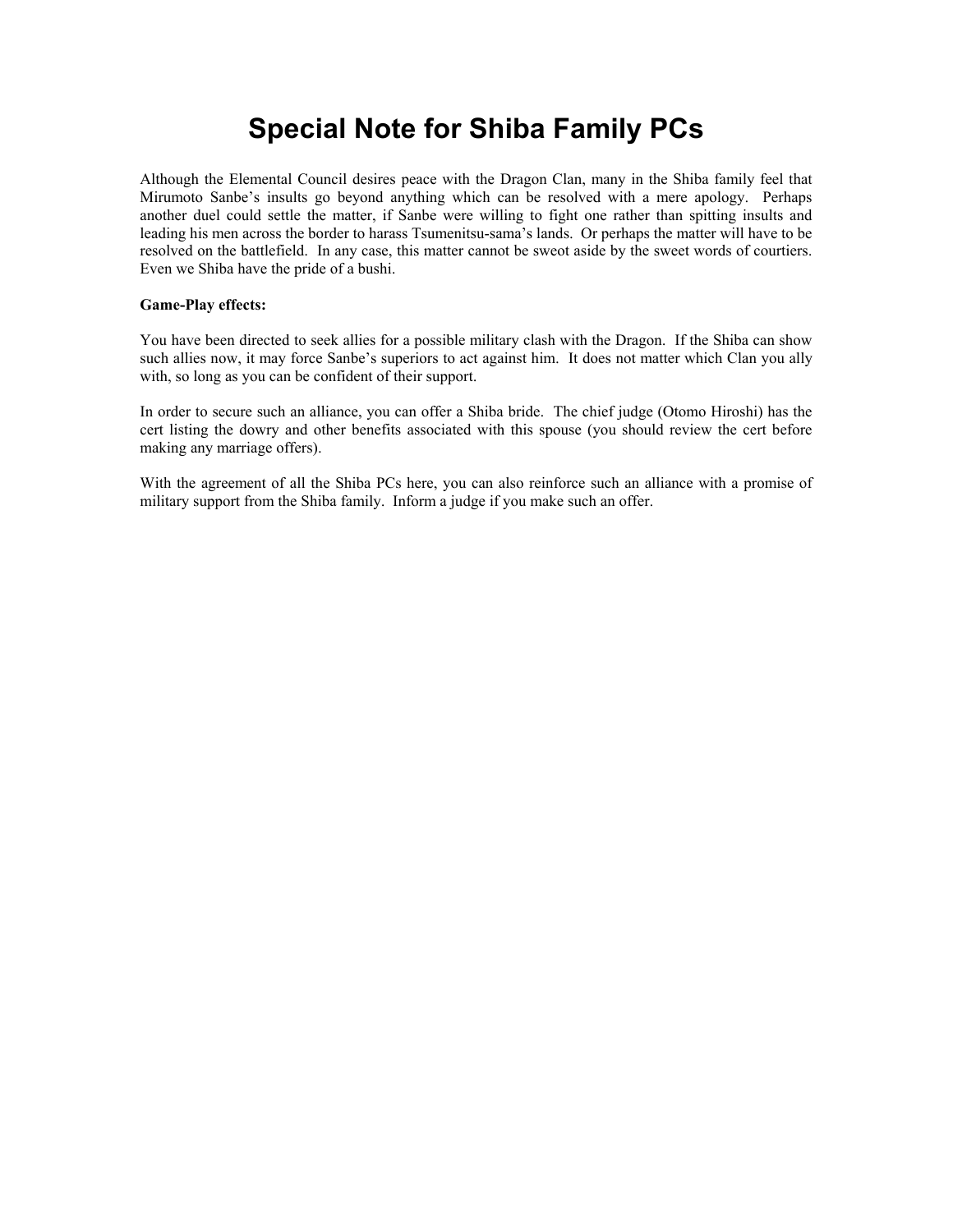# **Dragon Clan: Your Objectives**

From Mirumoto Sukune, honored uncle to our family daimyo Mirumoto Hitomi, greetings:

We wish you good fortune for your journey to Shiro Kyotei. It is the desire of our Clan and our Champion to avert any war between the Clans, for these are dangerous times and the Empire can ill-afford such a conflict. In particular, a war between the Lion and the Unicorn Clans over the City of the Rich Frog is much to be avoided, since such a conflict would lie upon our very borders and could easily spill over into our lands.

We do not wish either Clan to annex the City of the Rich Frog, for our Lord Togashi Yokuni has directed us that the city should remain neutral. He has not instructed Hitomi-san or myself to actually intervene with force, but it cannot hurt to *appear* as though we are willing to fight anyone who tries to seize the city.

Our only personal concern at this court is with the recurrent incidents which plague our border with the Phoenix Clan. The Phoenix daimyo, Shiba Tsumenitsu, has repeatedly picked quarrels with on of our generals, Mirumoto Sanbe. This Tsumenitsu seems to believe that his swordsmanship is superior to the daisho technique, and when Sanbe rightly rejected this claim, picked a duel. Although the duel was not resolved (both combatants were too badly injured to proceed), Tsumenitsu has been unwilling to let the matter drop, and continues to provoke border incidents and skirmishes where his lands adjoin ours. He insists that Sanbe must apologize for insulting his swordsmanship. We believe, however, that it is Tsumenitsu who must apologize for his continuing provocations.

Apart from these two matters, we have no concerns at this Winter Court. As our Clan Champion commands, our only concern should be to maintain peace in the Empire.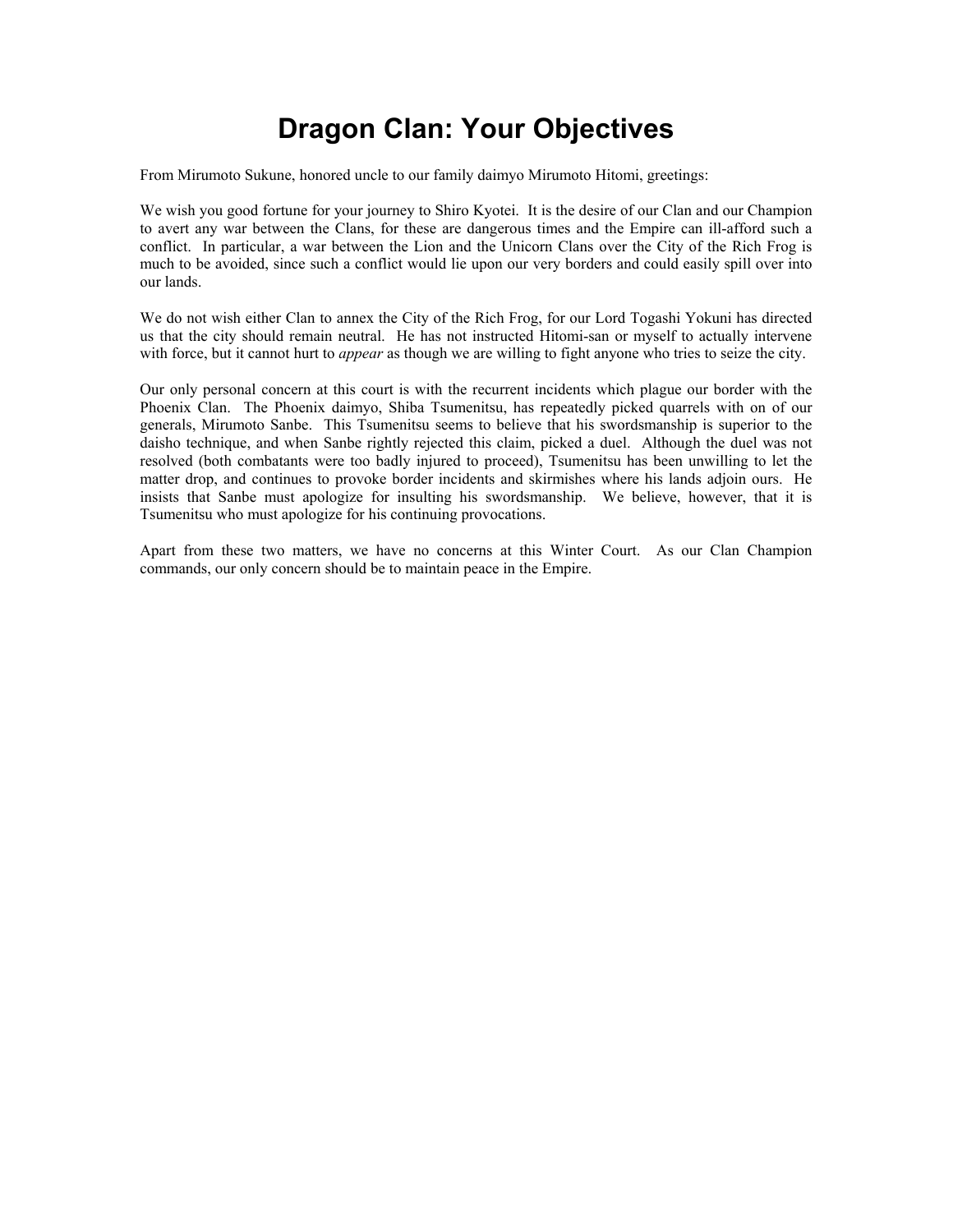### **Dragon Clan game-play effects:**

You must not allow the Dragon Clan to be drawn into war, but you can threaten war to try and bring others to their senses. You can, however, offer a reward – an Ise Zumi tattoo – to another Clan which takes the path of peace. Only one PC may receive this reward, and it must be agreed on by all Dragon PCs at the interactive. The chief judge (Otomo Hiroshi) has the cert for this tattoo; inform him if you are giving it to someone.

Mirumoto Sanbe will not apologize to the Phoenix unless all the Dragon PCs and NPCs agree that he should do so. Inform the chief judge (Otomo Hiroshi) if you come to this agreement.

Over the course of the Winter Court, you can learn one SECRET about any of the following: the other PCs and NPCs (their Advantages or Disadvantages), their Clan objectives, or the information they have. Each Dragon PC at the Winter Court may learn one such SECRET for free, simply by asking a judge.

#### **What you know about the other Clans:**

**Lion:** The Lion are goaded to war by their Matsu family, and while Akodo Toturi tries to restrain him, his efforts may be in vain. The Lion long for vengeance against the Crane, and they see all obstacles as having only a military solution. War, if it comes, will be disastrous for the Empire. Perhaps there is still time to turn the Lion aside from this path, if they will listen.

**Crane:** The Crane dream that the protection of the Hantei Emperor will always shield them for their enemies. But if they continue to provoke the Lion and the Crab alike, they may find that even the Divine Hantei's power has limits. It may be futile to enlighten these dancing courtiers, but we must try.

**Unicorn:** The Unicorn mean well by trying to take the City of the Rich Frog, but their efforts will most likely only serve to drag them into war with the Lion. Their exuberance and courage are powerful weapons, but they must be tempered with wisdom. If we support them on lesser matters, perhaps they can be convinced to turn away from the lure of that ronin city, which our lord Togashi Yokuni has commanded to remain independent.

**Crab:** Our Mirumoto daimyo, Hitomi, seeks a duel with the Crab heir, Hida Yakamo, but he disdains her and treats her like a child. Thus, while our Clan has offered the Crab respect in the past, for now we must treat them as enemies. Hopefully this will soon change.

**Phoenix:** You know that Shiba Tsumenitsu is now a minor daimyo, controlling territories on the border with Dragon lands. He was appointed to this position after winning a swordsmanship contest in Phoenix lands last winter. Since then, border incidents have occurred almost constantly. Clearly Tsumenitsu is a man divorced from the Phoenix tradition of peace, enlightenment, and honor. Perhaps his shugenja masters can be persuaded to bring him to heel and deliver the required apology.

**Scorpion:** The Scorpion embrace their secrets as a child embraces its mother. But they do not have as many secrets as they might wish, and they show too much contempt for less devious Clans. They, like the Crane, have need to learn humility.

**Minor Clans:** Yoritomo of the Mantis seeks to elevate his Clan to our own level. While his energy and spirit are to be commended, he reaches too high. A mountain cannot be built in a year. He must learn patience.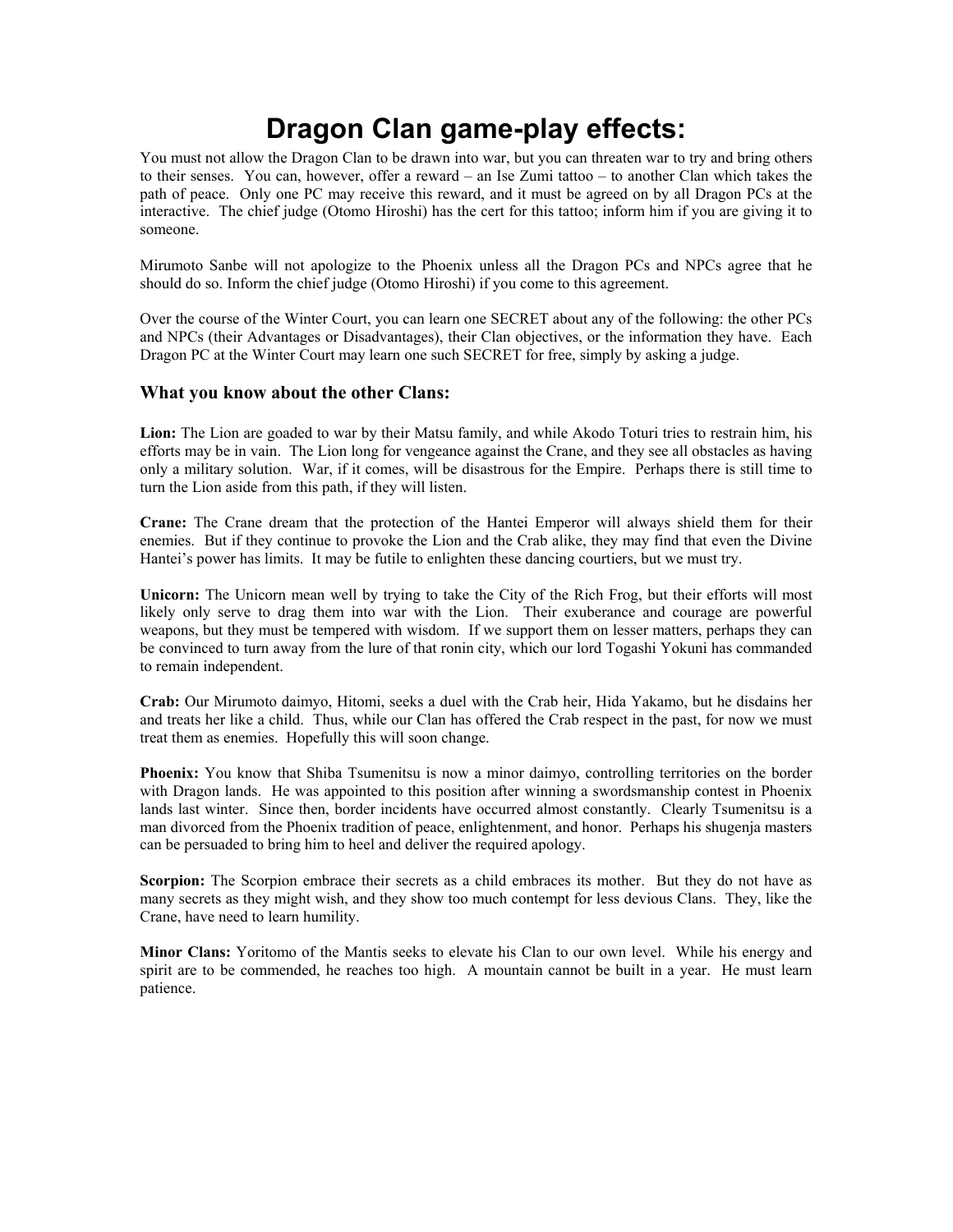# **Additional notes for Mirumoto Family PCs**

#### **Letter from Mirumoto Hitomi:**

The insults and arrogance of this Shiba daimyo, Tsumenitsu, can no longer be endured. Although others in our Clan prefer the path of peace, we believe that ultimately, our pride as the greatest swordsmen in the Empire can only be maintained through proof of our superior arms. This Tsumenitsu dares to believe that the feeble Shiba technique can match the fearsome perfection of the Daisho!

Peace with the Shiba can only come if Tsumenitsu humbles himself and apologizes for his arrogance. Otherwise, if war is sought, war will be given.

#### **Game-Play notes:**

You have been directed to sabotage any agreement with the Phoenix that does not involve an apology from Shiba Tsumenitsu. You have also been directed to prevent any apology by your own Clan's Mirumoto Sanbe.

A closer alliance with the Lion or the Crane might be useful in the event that the Phoenix seek war.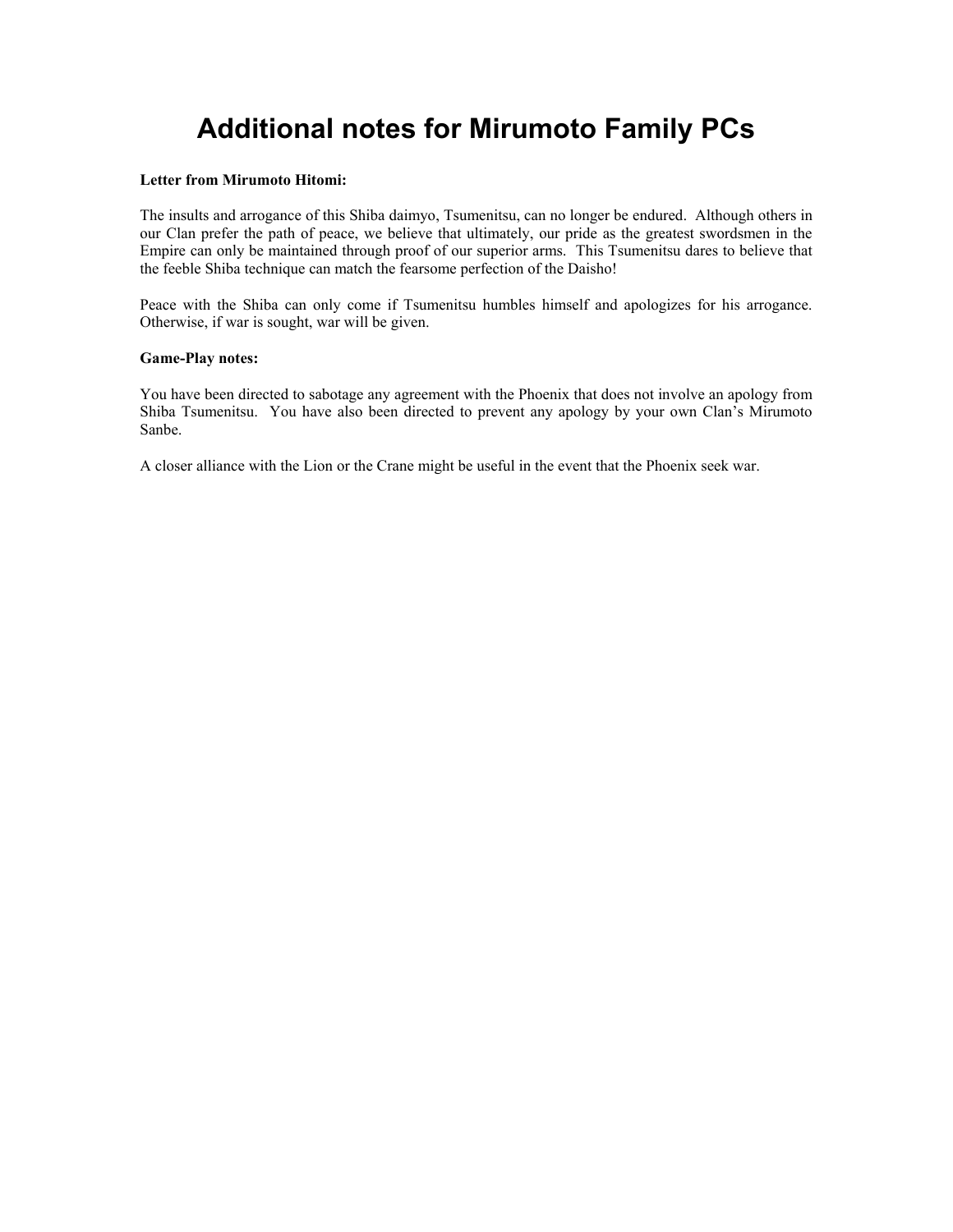### **Mantis Clan: Your Objectives**

From the desk of Yoritomo, greetings:

Our invitation to this special Winter Court is an opportunity not to be missed. The diplomats of all the Clans will be gathered, ready to trade favors and seek alliances. In such an environment, we can take a great stride forward toward our goal of Great Clan status.

Many of the Clans will seek wealth or military assistance. The gifts and tools which I entrust to you will be much coveted by their diplomats. The help of the Mantis Clan, with our fleets of ships and our great wealth, could be vital to any one of the seven Great Clans. By skillfully making offers to different factions, it should be possible to win the support of at least one of the seven for our petition.

If there are any of the other Minor Clans in attendance, seek alliance with them. Ultimately, I believe that we will not be respected until we stand together. One need only look at the example of the Hare Clan, wiped out by the Scorpion just three years ago. Would the Scorpion have dared to contemplate such a thing if the Hare were allied with all the other Minor Clans? Of course not.

The Three-Man Alliance (the Clans of the Wasp, Fox, and Sparrow) should be of especial concern to us, for together they have the power to control a large part of southern Rokugan. We have already strengthened our ties to the Sparrow, and if we can bind the Fox and Wasp to us as well, the Three-Man Alliance could instead become the Yoritomo Alliance, a power to match any of the Great Clans.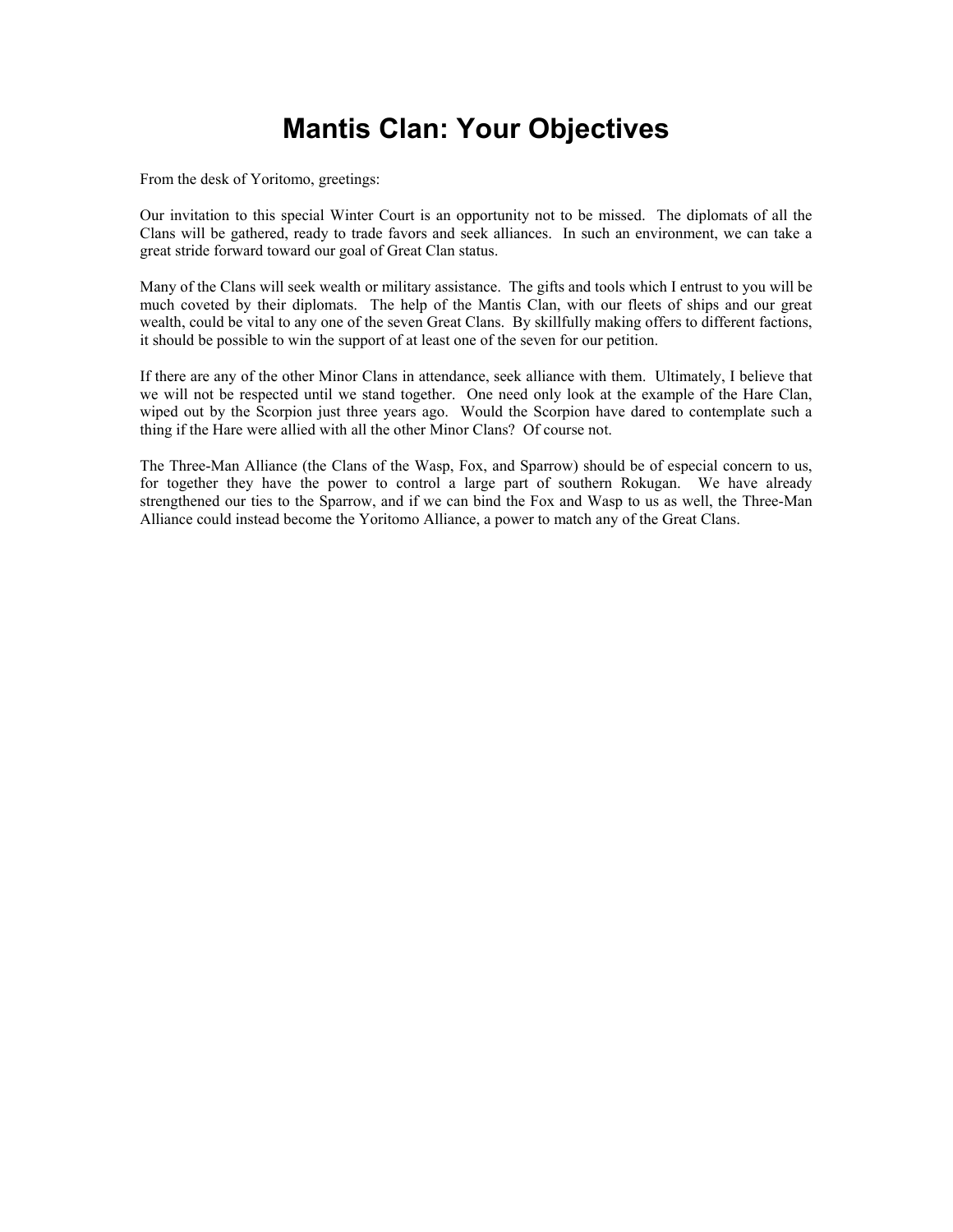# **Mantis Clan: Game-Play Effects**

You can, in concert with any other Mantis PCs and NPCs here, offer a preferential trade agreement (value 1200 koku) to any one of the Great Clans. Inform the chief judge (Otomo Hiroshi) if you make such an agreement.

You can also offer secret access to gaijin gear, to the same Clan or a different one. Again, inform the judge if you do so.

You may agree to a military alliance with any one Great Clan, and/or with any number of Minor Clans.

Finally, you can offer one Mantis bride to cement an alliance or agreement. The chief judge (Otomo Hiroshi) has the cert outlining the dowry and benefits of marriage to Yoiko. (You might wish to consult it before making any marriage offers.) You can also negotiate the marriage of Mantis PCs, with their permission.

#### **What you know about the other Clans:**

**Lion:** The Lion are eager for money and military support so that they can go to war with the Crane. However, they also despise us as "Minor Clan trash." They must learn to show us respect before we offer them our help.

**Crane:** The Crane will never respect us, and they believe their own wealth and influence is more than sufficient to protect them. Perhaps if the Lion crush them, they will look on our help with more favor. In the meantime, avoid their pleasant smiles, which hide only mockery.

**Unicorn:** The Unicorn might be willing to support our petition, if they were not so distracted with their own affairs, such as this attempt to annex the City of the Rich Frog. They also seek to share control of the medical opium trade with the Scorpion. Perhaps we can use them as weapons against the Scorpion.

**Crab:** Of all the Clans, the Crab are most in need of our help, and most likely to support our petition for Great Clan status. After all, our Champion Yoritomo is descended from their own great Hida Osano-Wo. With the Crane threatening their northern border, the Crab will probably be eager for allies, so this is fruitful ground to explore.

**Phoenix:** The Phoenix are too secure in their own power and wisdom to ever respect us and our goals. Something will have to humble them before we can treat with them as equals. In the meantime, treat them with polite distance.

**Dragon:** The Dragon seem to actually seek the betterment of the whole Empire, so perhaps they may be persuaded to support us. Unfortunately, they are also interfering with our goal of uniting the Minor Clans, both by their direct influence over the Dragonfly and by their betrothal to the Centipede Clan heir last year. We must convince them to let us be the true protectors of the other Minor Clans.

**Scorpion:** The Scorpion are our enemy, and also the enemy of the Three-Man Alliance. They will crush our ambitions, given half a chance. Find some way of distracting or hurting them. They have discovered some great secret under their city of Kyuden Bayushi – perhaps that is a weakness we can exploit.

**Minor Clans:** The other Minor Clans – especially the Three-Man Alliance – must be convinced to join with us. The Dragonfly are probably a lost cause, and the Falcon and Badger are too distant, but all the other Minor Clans – even the foul Tortoise – should rightly join their strength to ours.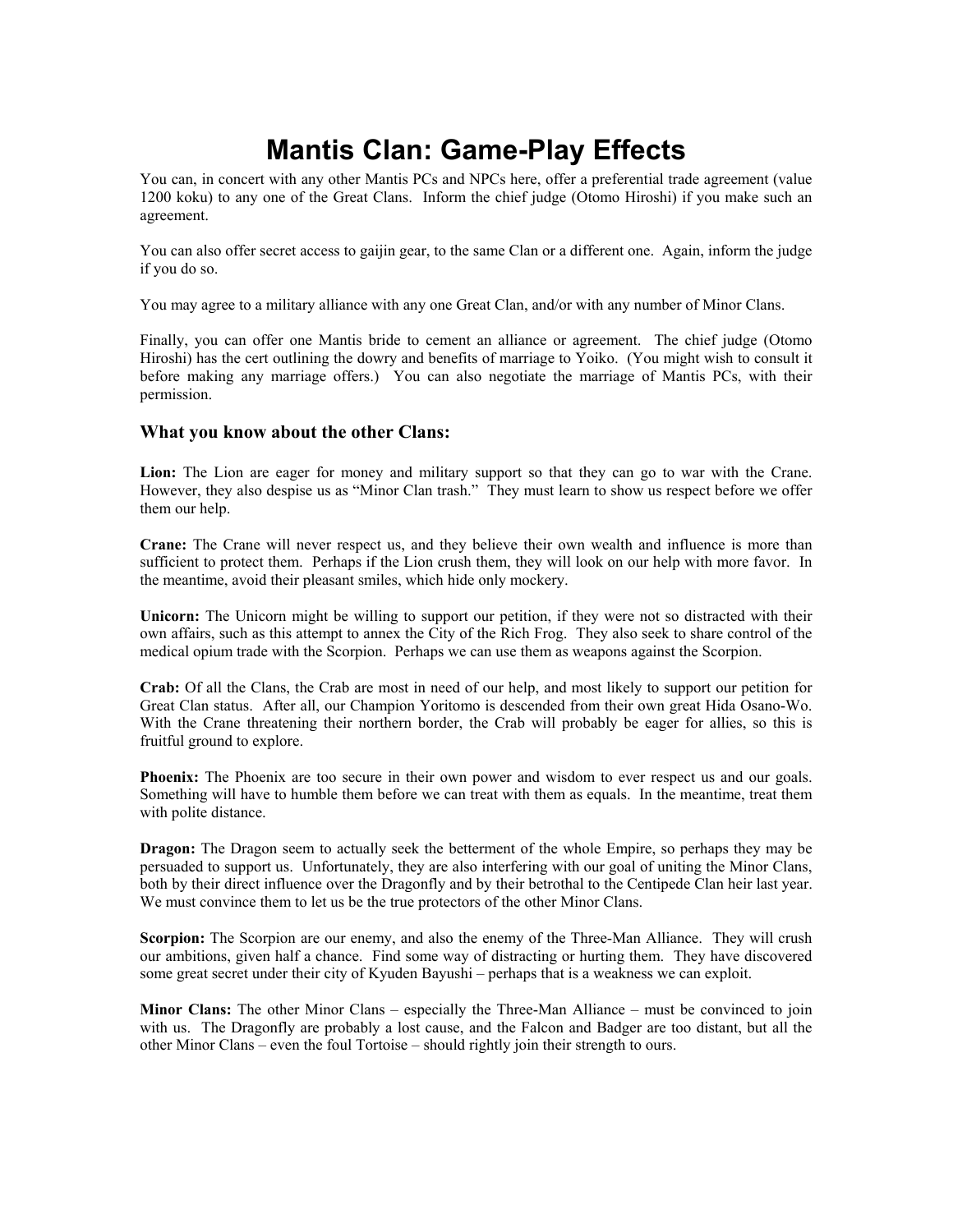# **Ronin: Your Objectives**

From Ichiko, Magistrate to the Kaeru, rulers of the City of the Rich Frog, greetings:

Thanks you for taking our commission, ronin-san. In exchange for your efforts on behalf of the Kaeru, you will be paid four koku at the conclusion of the Winter Court.

My masters the Kaeru are greatly concerned over the talk of a Great Clan annexing their city. Both the Lion and the Unicorn cast covetous eyes on the City of the Rich Frog, but it is the wish of the Kaeru to remain independent of both, and to continue to live peacefully in the neutral ground between them. We ask that you pursue this goal on our behalf at the Winter Court.

Although we would prefer that both Clans be peaceably deterred from seizing our territory, we are prepared to take extreme steps to ensure our independence. If need be, we would encourage you to drive these two Clans into war, with each other or with different Clans, rather than allow one of them to take our city unmolested. To this end, we are prepared to offer a sizable gift  $-$  a bribe  $-$  to a Clan of your choosing.

The City of the Rich Frog must remain independent. Seek allies wherever you can find them. We pray for the success of your efforts.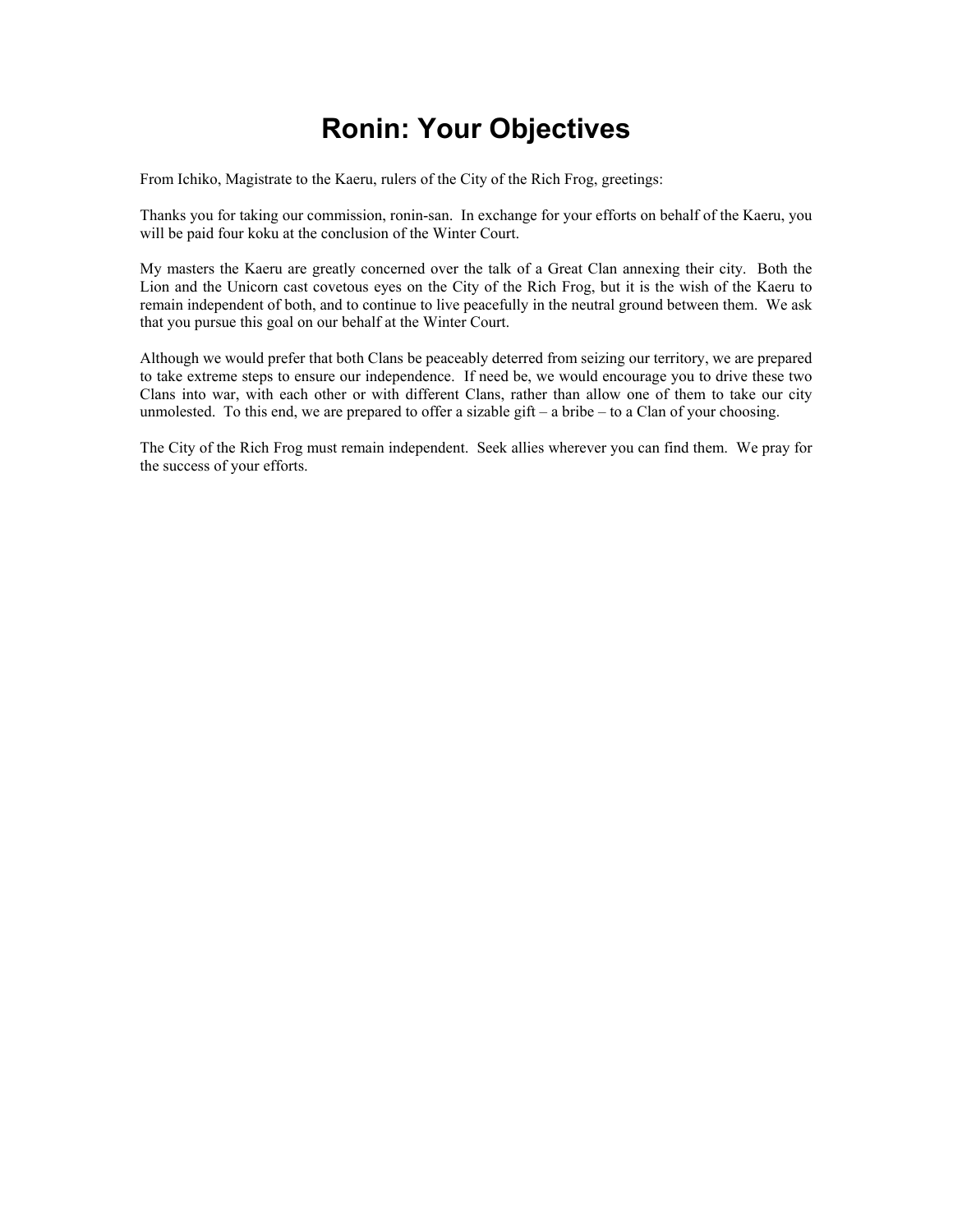### **Ronin: Game-Play Effects**

You can offer a bribe/gift in a value of 500 koku to any one Clan. You must agree with the other ronin here (if any) before making the gift. Inform the chief judge (Otomo Hiroshi) if you make this gift.

#### **What you know about the Clans:**

**Lion:** The Lion are eager for war with the Crane, but lack the wealth and resources to prosecute it to their full strength. They are also furious at the thought that the Unicorn might take control of the City of the Rich Frog. No doubt they would like the city's resources for themselves, but perhaps we can arrange for them to gain wealth from other sources.

**Crane:** The Crane, as always, seek alliances through gifts and marriages. They have no designs on our city, of course, and are much concerned by the threat from the Lion. They seek the help of the Unicorn Clan to counterbalance the Lion. Perhaps they can be led into dissuading the Unicorn from annexing our city.

**Unicorn:** The Unicorn are eager to annex the City of the Rich Frog, believing they can administer it better than the Kaeru. This must not be allowed. Perhaps they can be distracted with war, with the Lion or maybe the Scorpion or Crab.

**Crab:** The Crab, as usual, have little care for anything but their war with the Shadowlands. We have heard that they have border troubles with the Crane, and so would be eager for another Clan to strike the Crane Clan. Can we use this in some way?

**Phoenix:** The Phoenix are peace-loving, but they are unlikely to help us, since they look down on ronin as filthy, uncultured thugs. We do know that they have some border troubles with the Dragon.

**Dragon:** The Dragon seem to support the idea that the City of the Rich Frog must remain independent. Perhaps they can be persuaded to ally with us and protect us from both the Unicorn and the Lion.

**Scorpion:** We know the Scorpion run opium smuggling routes through our city. We can even offer some evidence of this to others. We may be able to use this to distract the Unicorn or the Lion.

**Minor Clans:** The Minor Clans are not our concern, unless the Mantis are willing to support our independence.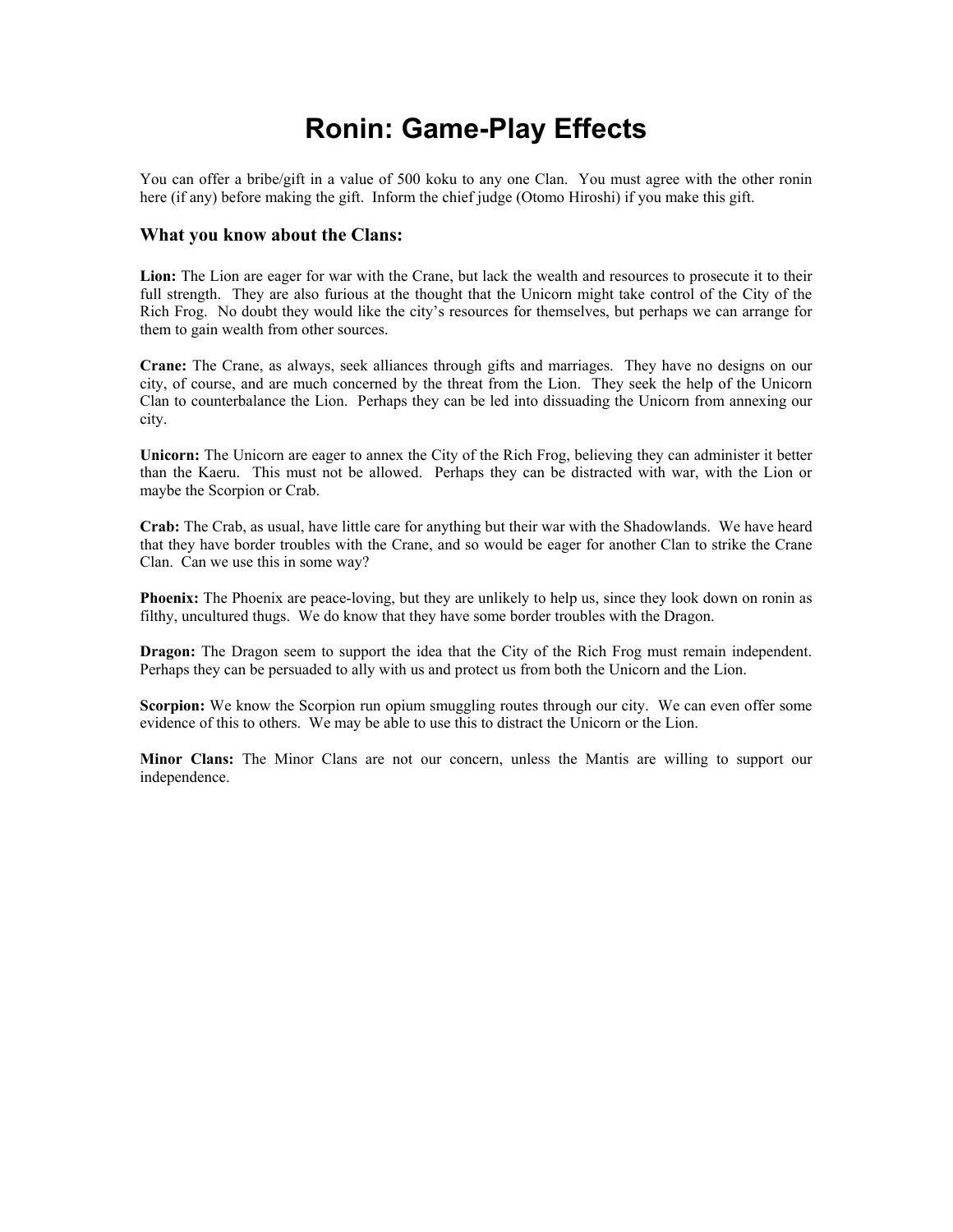### **Imperial Family: Your Objectives and Game-Play effects:**

From the desk of Otomo Sorai, daimyo of the Otomo and advisor to his serene majesty Hantei XXXVIII:

The Clans are at each others' throats, and this is as it should be. So long as they quarrel, they cannot threaten the reign of the Divine Hantei. Encourage their quarrels wherever possible, but do it subtly, so that they do not recognize the hand which guides them. Let the Scorpion and the Crane believe that all dance to their will, while you direct their actions as surely as a Kabuki play.

#### **What you know of the Clans:**

**Lion:** The Lion lust for a war of vengeance with the Crane, a war they will surely win, growing too strong to be acceptable. Fortunately, they are also on the brink of a war with the Unicorn over the City of the Rich Frog. Push them into a two-front war which will exhaust their strength while also weakening both their foes.

**Crane:** The Crane think that the Divine Hantei is their personal protector, and therefore do not fear a war with the Lion and Crab at the same time. But even the Hantei can lose patience with Crane games. A war which weakens both the Crane and their rivals is to our benefit.

**Unicorn:** The Unicorn are splendid tools, too honest and forthright to avoid being manipulated. If only they could learn proper etiquette and civilized ways! Until then, use them, but hold them at arm's length, lest their gaijin ways compromise your honor.

**Crab:** The Yasuki family have broken Imperial law and smuggled gaijin pepper into the Empire. It is only fitting that they be chastised by the Crane. That will also help to remind the rest of the Crab that their role on the Wall does not exempt them from the Emperor's law. Their Champion, Hida Kisada, grows altogether too open in his disrespect of the Hantei line.

**Phoenix:** The Phoenix have a quarrel with the Dragon. Encourage the quarrel. Their power has too few checks as it is, and a war with the Dragon may be just the thing to bring them back to heel.

**Dragon:** It is difficult to know how to deal with the Dragon as a whole. However, their Mirumoto family seems eager to continue their quarrel with the Phoenix, so encourage them as much as possible.

**Scorpion:** The Scorpion are the Emperor's loyal Under-Hand, but sometimes they forget who is the servant and who the master. Perhaps forcing them to give up one of their secrets – such as the nature of what they have found beneath Kyuden Bayushi – will be a proper humbling lesson for them.

**Minor Clans:** Bah! The Minor Clans have no importance and offer no threat. Ignore them.

#### **Special Note for Miya characters:**

You have received two sets of orders. The first yet, from your aging daimyo Miya Yoto, directs you to seek peace and compromise wherever possible. The second set, from his son and heir Miya Satoshi, directs you to support the Lion against the other Clans, no matter what the result.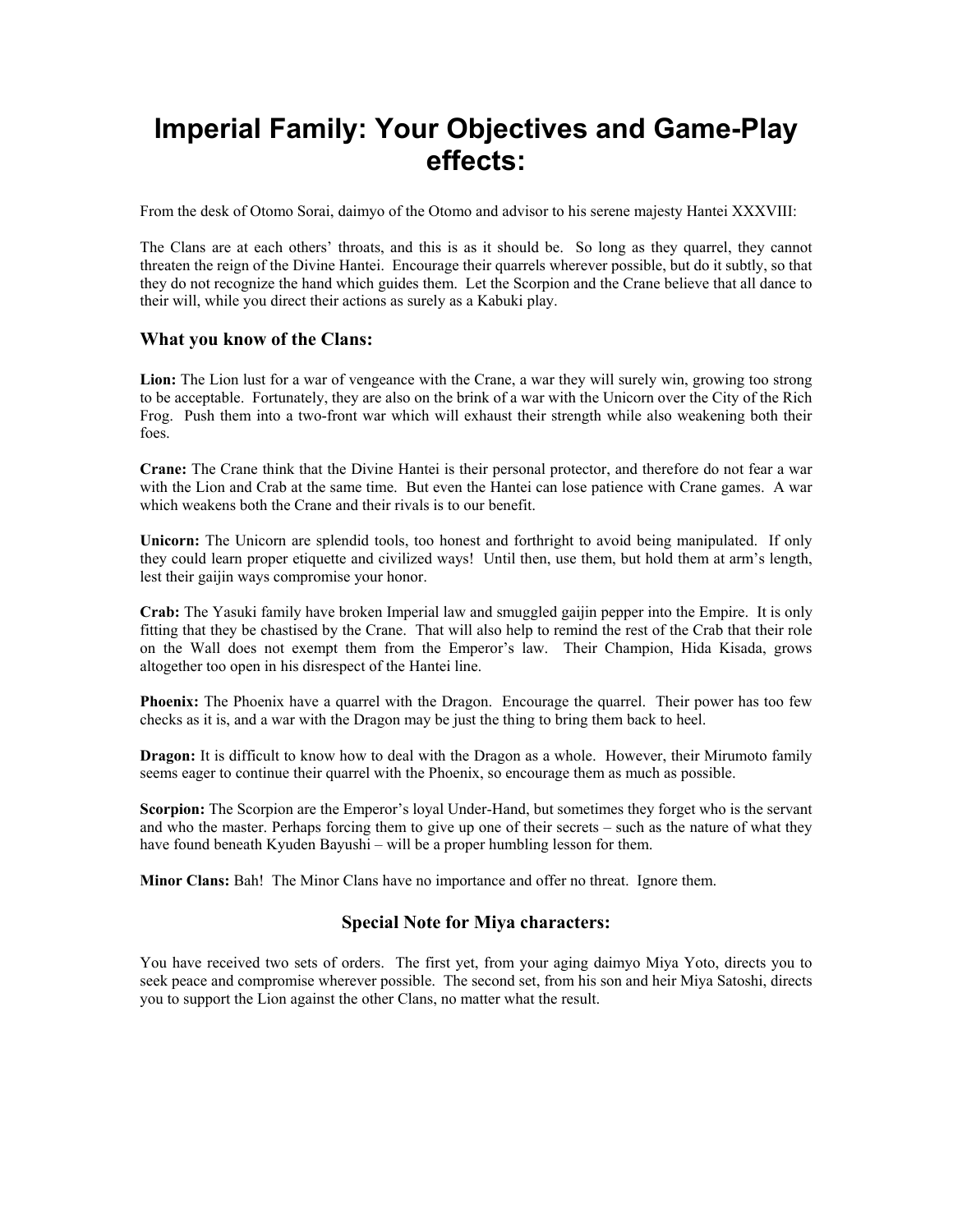### **Zurui, ruthless Mantis ambassador**

| FIRE 3             | AIR <sub>2</sub> |  |
|--------------------|------------------|--|
|                    | Reflexes 3       |  |
|                    |                  |  |
| EARTH <sub>3</sub> | <b>WATER 2</b>   |  |
|                    | Perception 3     |  |
|                    |                  |  |
| VOID <sub>2</sub>  |                  |  |

**TN to be Hit:** 15 **School/Rank:** Mantis bushi 2 **Honor/Glory:** 1.2/1.6 **Skills:** Athletics 4, Battle 3, Commerce 6, Courtier 5, Defense 4, Etiquette 4, Kenjutsu 5, Nofujutsu 6, Sailing 4, Sincerity 5, Stealth 3 **Advantages/Disadvantages:** Crafty, Storm Legion

**Appearance:** Zurui is a deceptively heavy-set man who usually wears a pleasant smile, but the perceptive will note the powerful muscles beneath his fat and the calculating glint in his dark, observant eyes.

**Personality/Background:** Zurui is a completely loyal servant of Yoritomo, the Champion of the Mantis Clan. He is a practical and ruthless man, perfectly prepared to bend the rules of Honor in the name of his Clan. He will not hesitate to employ stealth, blackmail, and other dishonorable methods in pursuit of his goals – as far as he is concerned, the good of the Mantis Clan outweighs his own personal Honor.

**Goals:** Zurui's goal is to gain political and military allies for the Mantis Clan. In particular, he is trying to get members of the Great Clans to pledge support for the Mantis Clan's quest to gain Great Clan status itself.

He is also here to strengthen the Mantis Clan's ties with the other Minor Clans, especially the Sparrow, Wasp, Fox, and Centipede.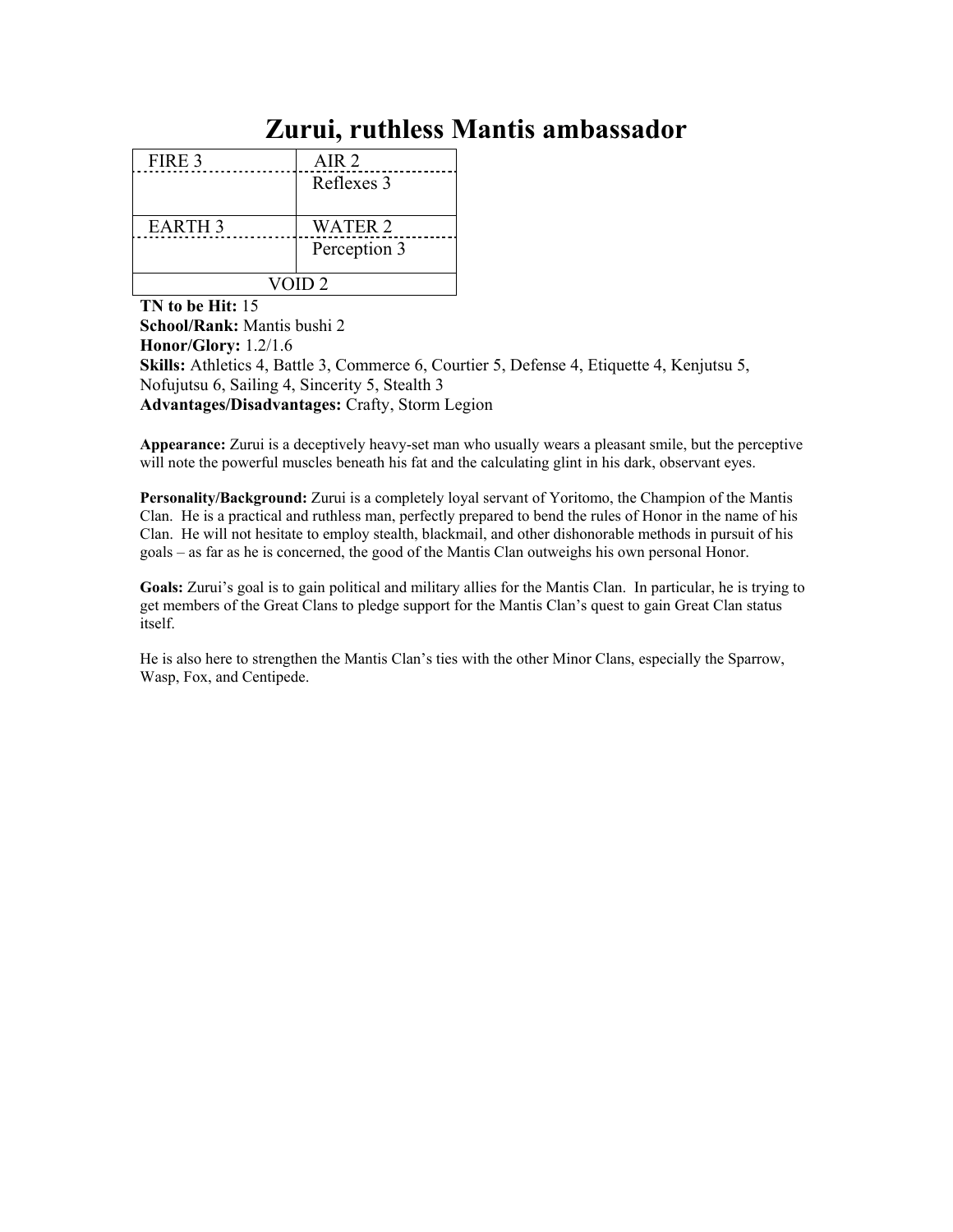## **Hida Rokotsu**

| FIRE 3        | AIR <sub>3</sub> |  |
|---------------|------------------|--|
|               |                  |  |
|               |                  |  |
| <b>EARTH4</b> | WATER 3          |  |
|               | Strength 4       |  |
|               |                  |  |
| VOID 3        |                  |  |

**TN to be Hit:** 15 **School/Rank:** Hida bushi 3 **Honor/Glory:** 0.4/3.2

**Skills:** Acting 5, Archery 4, Athletics 6, Battle 5, Defense 5, Etiquette 1, Hand-to-Hand (kubo) 5, Horsemanship 3, Kenjutsu 5, Lore (Kolat) 9, Lore (Shadowlands) 6, Sincerity 5, Sleight-of-Hand 5, Stealth 6, Tsubojutsu 7, Yarijutsu 4.

**Advantages/Disadvantages:** Allies (Kolat, Daidoji family), Apparent Honor (1), Large, Strength of the Earth (rank 3)/Bad Reputation (anti-social), Dark Secret (Kolat)

**Appearance:** Rokotsu is a big, gruff Hida bushi in the classic mold, with little time for the prancing and manners of the other Clans. Even the Unicorn strike him as fancy and foolish. He will dismiss most friendly approaches with scowls and insults. Aside from fellow Crab, the only people he seems to get along with are Daidoji and any others who have served time on the Kaiu Wall.

**Personality/Background:** There is much more to Rokotsu than meets the eye. He is a high-ranking Kolat, probably their highest-ranking Crab operative. He was recruited as a child and is completely devoted to the Kolat's ultimate goal of overthrowing the Hantei line and the Celestial Order. Of course, Rokotsu keeps this well-hidden and always maintains his public persona of the crude, dim, sake-swilling Crab.

**Goals:** Rokotsu's secret goal is to encourage the Crane-Crab troubles on the Yasuki border, while appearing in public as though he is trying to deter that war. The Kolat have decided that it would be useful to weaken the Crab and allow some of the Shadowlands' strength into the Empire – the chaos and fear this would create would serve the Kolat's long-term goals nicely.

Rokotsu knows that Yasuki Taka is a fellow Kolat who he can call upon at need. He will also know if anyone else here has alliances or enmities with the Kolat, and will help or hinder them accordingly (so long as it does not conflict with his primary goal above).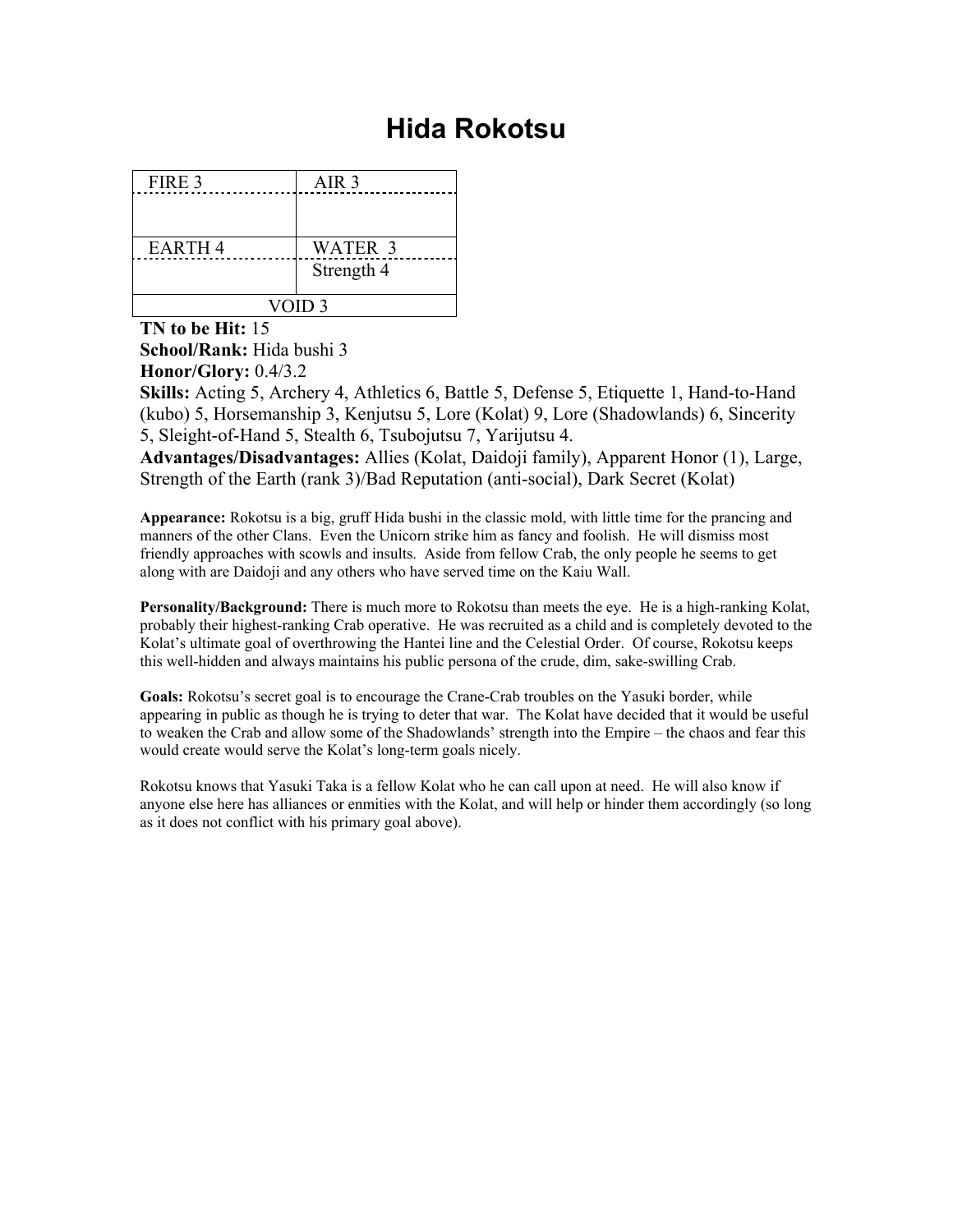# **Matsu Ketsui, Lion Clan bushi and duelist**

| FIRE 3            | AIR <sub>3</sub> |  |
|-------------------|------------------|--|
|                   | Reflexes 4       |  |
|                   |                  |  |
| <b>EARTH 2</b>    | <b>WATER 3</b>   |  |
| Willpower 3       |                  |  |
|                   |                  |  |
| VOID <sub>4</sub> |                  |  |

**TN to be Hit:** 20

**School/Rank:** Matsu Bushi 2 **Honor/Glory:** 3.8/2.1

**Skills:** Athletics 3, Battle 3, Defense 2, Etiquette 2, History 4, Iaijutsu 6, Jiujutsu (hand to hand) 3, Kenjutsu 5, Lore (bushido) 4, Meditation 2, Sincerity 4

**Advantages/Disadvantages:** Ancestor (Matsu Hitomi – spend a Void to re-roll an attack or damage roll), Death Trance, Higher Purpose (swordsmanship), Quick/Can't Lie

**Appearance:** Matsu Ketsui is an athletic young woman in her late teens, muscular and fit, stronger than some men her own age. Her stance is always militant and proud, and her hands are never far from the hilt of her katana. Although her face is pretty, she usually conceals it beneath a cosmetic "war mask" of white paint, with red arrows pointing down her cheeks. This is her way of showing her dedication to the Lion Clan: she is a bushi, not some simpering courtier.

**Personality:** Matsu Ketsui is a proud bushi, a warrior of the Lion Clan who has sworn an oath of chastity and means every word. She despises the more peaceful Clans of the Phoenix and Crane, believing that they are not true followers of bushido. Bushido is the Way of the Warrior, not the Way of the Courtier! Those who spend their time writing poetry or trading delicate insults are wasting time and energy that would be better spent in the dojo, practicing kenjutsu. Ketsui has dedicated herself to the sword, not only on the battlefield but in the art of dueling, and is widely regarded as the most promising young duelist in the Lion Clan. Ketsui is usually a cheerful girl (unlike many Lion), and she is never happier than when her sword is in her hand.

Ketsui is the niece of Matsu Tsuko, the daimyo of the Matsu family, and is here as Tsuko's personal representative, a duty she takes very seriously. She is determined to repay Tsuko for her trust.

**Goals:** Matsu Tsuko seeks to build up the Lion Clan for the war with the Crane which she is certain must come. However, at present the Lion Clan is desperately short of the resources (money and food) needed to fight such a war. Tsuko has therefore directed you to make any sort of secret arrangement or alliance which will bring such support to the Lion Clan. She has also directed you to seize the City of the Rich Frog if you can manage to do so without provoking a war with the Unicorn. If the Unicorn take the city first, it MUST be taken back from them, even if war is the result.

You are uncomfortable with this sort of diplomatic role, especially since it involves things like negotiating marriages and fighting with words. You prefer to speak the truth and fight with steel. If someone gives you an excuse for a duel, you will take it gladly.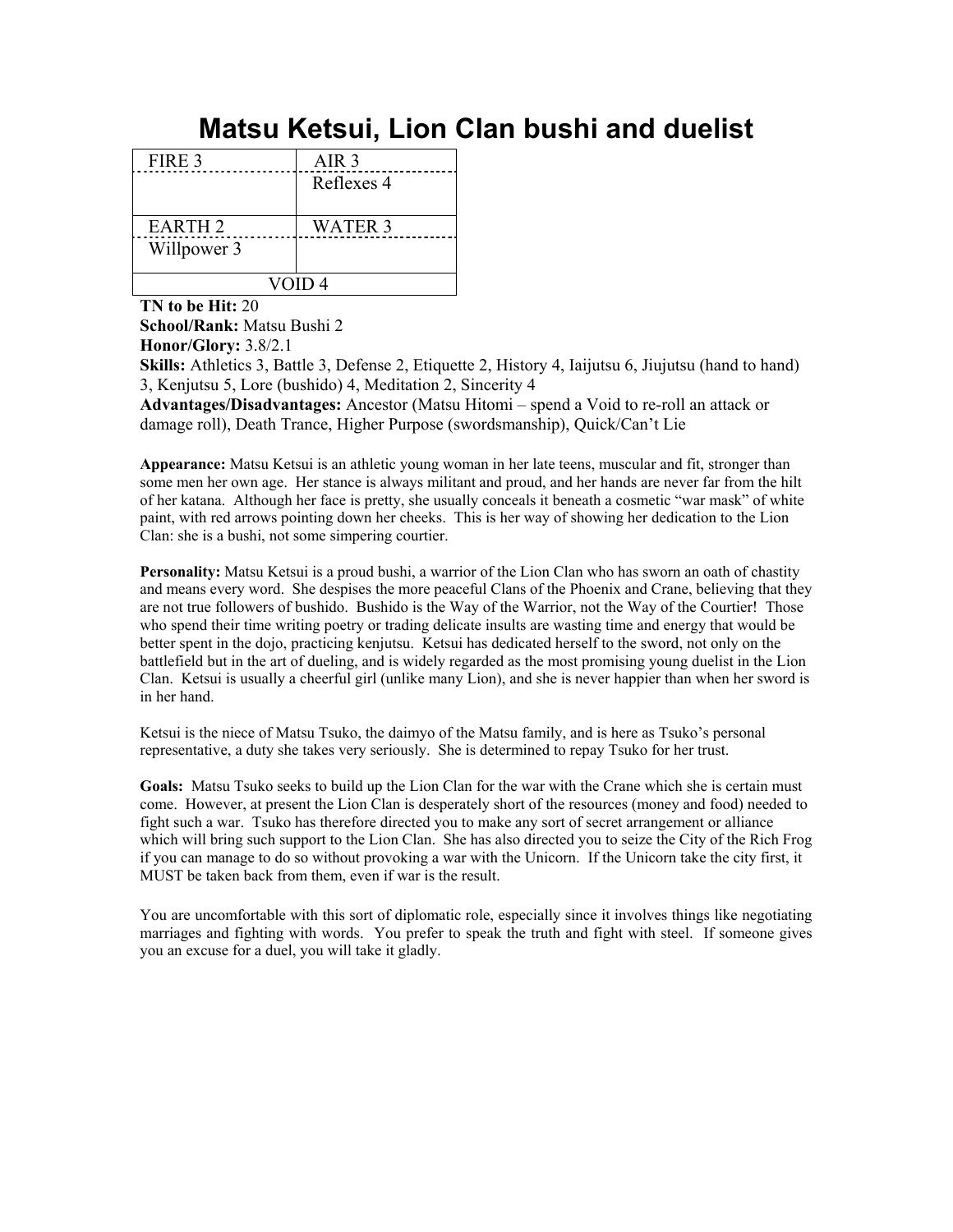# **Matsu Tagemuchi, Lion Clan general**

| FIRE 3            | AIR <sub>3</sub> |  |
|-------------------|------------------|--|
| Agility 4         |                  |  |
|                   |                  |  |
| <b>EARTH 3</b>    | <b>WATER 3</b>   |  |
|                   | Perception 4     |  |
|                   |                  |  |
| VOID <sub>3</sub> |                  |  |

**TN to be Hit:** 15 **School/Rank:** Matsu Bushi 3 **Honor/Glory:** 3.4/4.2

**Skills:** Athletics 4, Bard 3, Battle 6, Defense 3, Etiquette 2, History 3, Iaijutsu 4, Jiujutsu (hand to hand) 3, Kenjutsu 5, Lore (war) 5, Lore (bushido) 3, Oratory 4, Sincerity 4

**Advantages/Disadvantages:** Death Trance, Heart of Vengeance (Unicorn), Leadership, Social Position (general), Tactician/Brash

**Appearance:** Matsu Tagemuchi is a tall, broad-shouldered man in his thirties, with thick dark hair and a close-trimmed beard and moustache. He feels most comfortable in full battle armor, and always looks a little out of place in a formal kimono. His usual facial expression is an angry scowl, especially around Cranes or Unicorns.

**Personality/Background:** Tagemuchi is a general in the Lion armies, and proud of the fact. He has risen through the ranks from *gunso* (sergeant) to his present position, and feels contempt for those who gain political appointments based on their influence rather than their skills. He tends to speak his mind, regardless of circumstances, and often lets his temper get the better of him in courtly or diplomatic situations. In a battle, on the other hand, he is in complete control of himself, directing his troops with effortless ease and skill. His soldiers worship him like the second coming of Akodo One-Eye himself.

Tagemuchi led the Lion army which marched on the City of the Rich Frog last summer. He was determined to avenge the death of his Clan's ambassador, and was convinced that the Unicorn magistrate, Shinjo Taneka, had indeed committed the murder. After all, the Unicorn are honorless barbarians, not fit to walk the same ground as a true samurai. Tagemuchi was furious when the Unicorn managed to come up with an alibi for Taneka, and swore he would bring the Unicorn magistrate to justice some day.

Tagemuchi hates the Unicorn and the Crane Clans, and feels a distant contempt for most of the other Clans. Only the Crab get his grudging respect for their valiant defense of the Kaiu Wall.

**Goals:** Besides the general goals of the Lion Clan (and the specific goals of the Matsu family), Tagemuchi has a personal goal: to make the Unicorn Clan pay for the murder of the Lion ambassador. He will oppose the Unicorn every chance he gets. If Shinjo Taneka or one of his defenders is actually here, Tagemuchi will do his damndest to provoke them into a duel.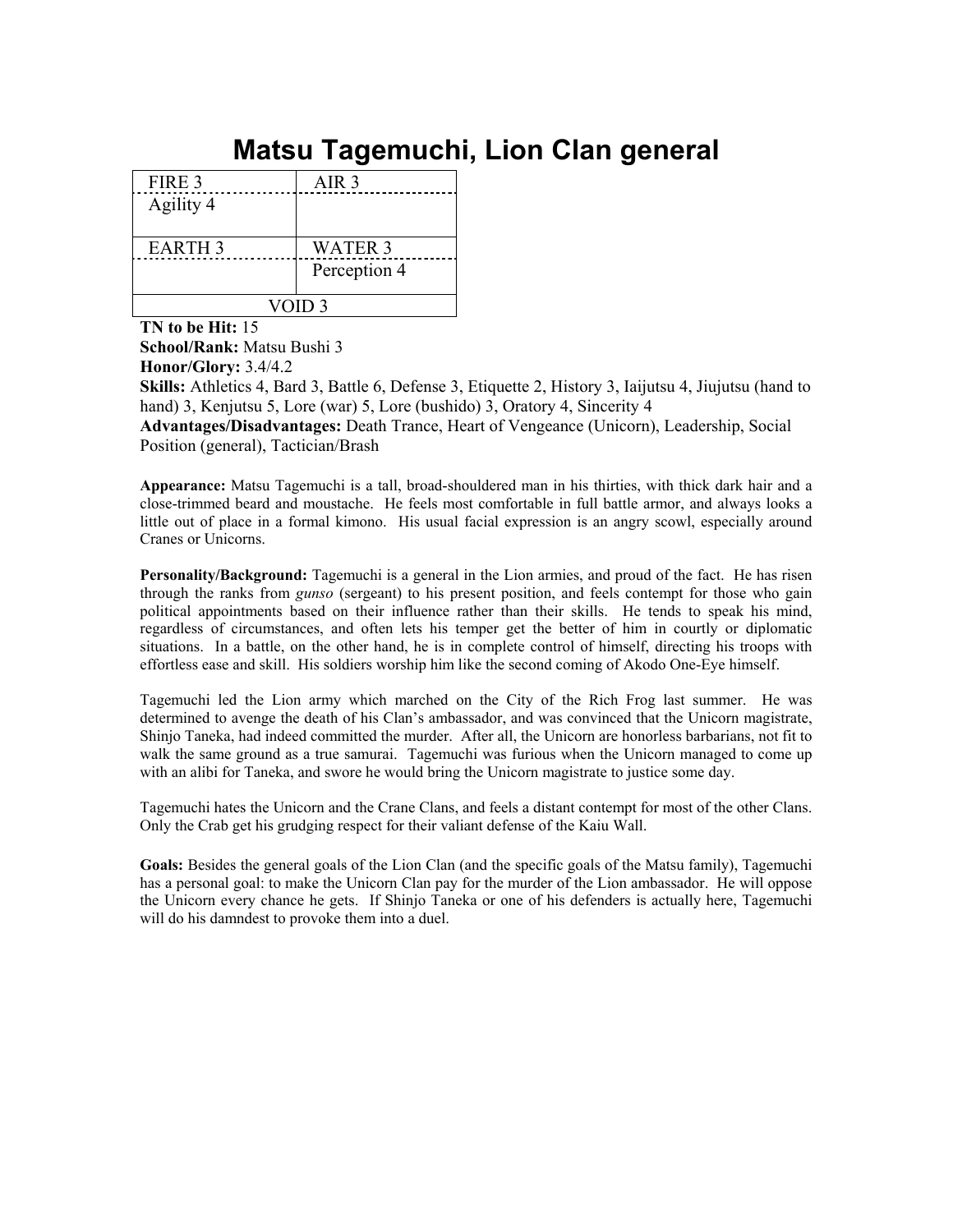# **Shinjo Taneka (Unicorn magistrate)**

| FIRE 3             | AIR <sub>2</sub> |  |
|--------------------|------------------|--|
|                    | Reflexes 3       |  |
|                    |                  |  |
| EARTH <sub>2</sub> | <b>WATER 3</b>   |  |
| Stamina 3          |                  |  |
|                    |                  |  |
| VOID <sub>3</sub>  |                  |  |

**TN to be Hit:** 15

**School/Rank:** Shinjo Bushi 2 **Honor/Glory:** 2.2/3.7

**Skills:** Athletics 3, Battle 2, Calligraphy 2, Defense 3, Etiquette 3, Horse Archery 4, Horsemanship 6, Iaijutsu 5, Investigation 5, Kenjutsu 6, Kyujutsu (Archery) 3, Law 5, Lore (Opium) 3, Poetry 2, Research 3, Sincerity 4.

**Advantages/Disadvantages:** Higher Purpose (destroy opium trade), Social Position (Clan magistrate)/Bad Reputation (suspected in murder of Lion ambassador), Bitter Betrothal (Otaku), Dark Secret (relationship with Yumi), True Love (Yumi the geisha).

**Appearance:** Taneka is a slim young man in his early twenties, of slightly below-average height. He has a somewhat haggard, driven expression, and always speaks very seriously and earnestly. His usual expression is a slight frown, and he grows tense around Lions.

**Personality/Background:** Taneka is a Unicorn Clan magistrate, obsessed with ending the threat from the illegal opium trade, which leads hundreds of samurai into dishonor every year. He is a humorless man who seldom smiles and never laughs. He is even more driven to destroy opium since the events of a few months ago, when he was framed for the murder of a Lion ambassador in the City of the Rich Frog. The city, a ronin settlement, is a major hub for the illegal opium trade, and Taneka is convinced that the frame-up (which luckily was not successful) was an attempt to block him from continuing with his investigations. The Lion Clan was only too ready to believe in his guilt, and he remains uncomfortable around them even now.

Taneka is not a man without weaknesses. The frame-up came so close to succeeding because he had fallen in love with a geisha, Yumi, and was visiting her that night. He was afraid to admit where he was because he is betrothed to an Otaku battle maiden. The Otaku view geisha as a disgusting male weakness, and if his affair with Yumi ever became known it would jeopardize the engagement and his family's future prospects. Luckily, the secret didn't get out, but he worries daily that it might. This has not prevented him from writing endless love-letters to Yumi, and sending her gifts whenever he can.

**Goals:** You are one of the primary movers behind the Unicorn Clan's current objectives (annexing the City of the Rich Frog and forcing the Scorpion to share control of the legal, medicinal opium trade). You view both these goals as vital to your personal crusade against opium. Also, annexing the City of the Rich Frog will make your relationship with Yumi much easier to maintain in secret.

If your secret relationship with Yumi is ever threatened with public exposure, you will do almost anything to protect yourself. After all, if you are dishonored, the crusade against opium will surely fail.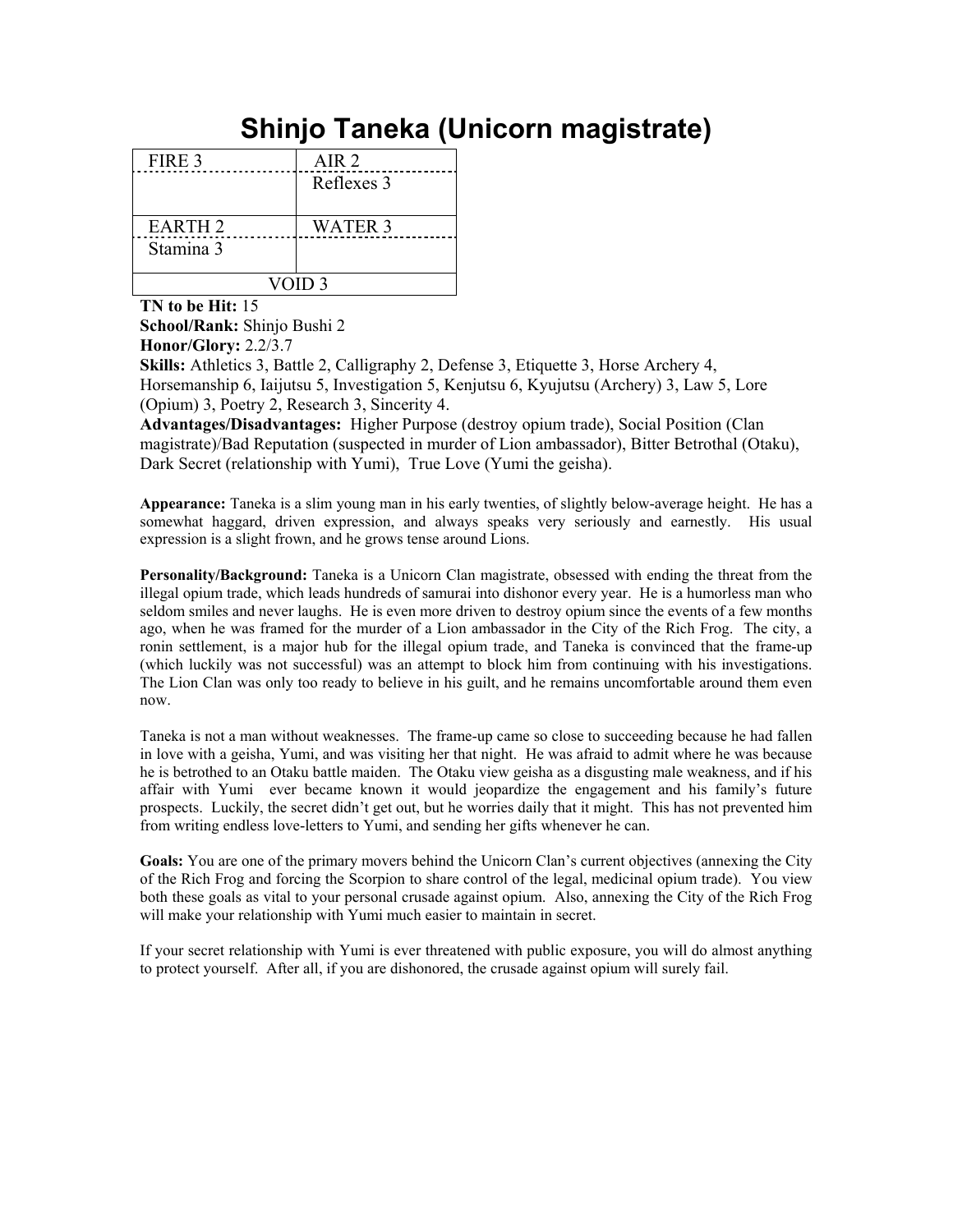## **Shosuro Tajiki**

| FIRE 4         | AIR 3          |  |
|----------------|----------------|--|
|                | Reflexes 4     |  |
|                |                |  |
| <b>EARTH 3</b> | <b>WATER 3</b> |  |
|                | Perception 4   |  |
|                |                |  |
| VOID 3         |                |  |

**School/Rank:** Shosuro Shinobi (assassin) 3 **Honor/Glory:** 0.4/3.7

**Skills:** Acting 6, Archery 6, Athletics 3, Battle 3, Defense 4, Etiquette 5, Explosives 3, Horsemanship 4, Iaijutsu 5, Investigation 3, Kenjutsu 4, Law 3, Medicine 4, Ninjutsu (shuriken) 5, Poetry 3, Poison 4, Seduction 6, Sincerity 5, Stealth 6

**Advantages/Disadvantages:** Apparent Honor (2), Dangerous Beauty, Heartless, Shadow Brand (1), Social Position (Emerald Magistrate)/Dark Secret (Shosuro assassin), Sworn Enemies (many).

**Appearance:** Tajiki is a charming, friendly Scorpion who wears a minimal silk mask which shows off his handsome features. He is almost always smiling, and makes sure to wear his Emerald Magistrate's sash where it is clearly visible. He wears the mon of the Bayushi bushi school.

**Personality/Background:** Tajiki is, in actuality, a ruthless Shosuro assassin and accomplished liar, a "trouble-shooter" who the Scorpion Clan dispatches to deal with problems that threaten their goals. He can put on a very good imitation of a bushi, but his real skills lie in stealth, assassination, blackmail, and seduction. His loyalty to the Scorpion Clan is complete and total. He regards bushido, etiquette, and the rules of Rokugani society simply as tools to be manipulated for his benefit.

**Goals:** Besides the general Scorpion Clan goals, your specific purpose here is to blackmail and compromise a member of the Unicorn Clan in order to disrupt their investigations into the Scorpion opium trade. If the NPC Shinjo Taneka is here, he should be your primary target. If he is not here, target one (or more) of the Unicorn player-characters.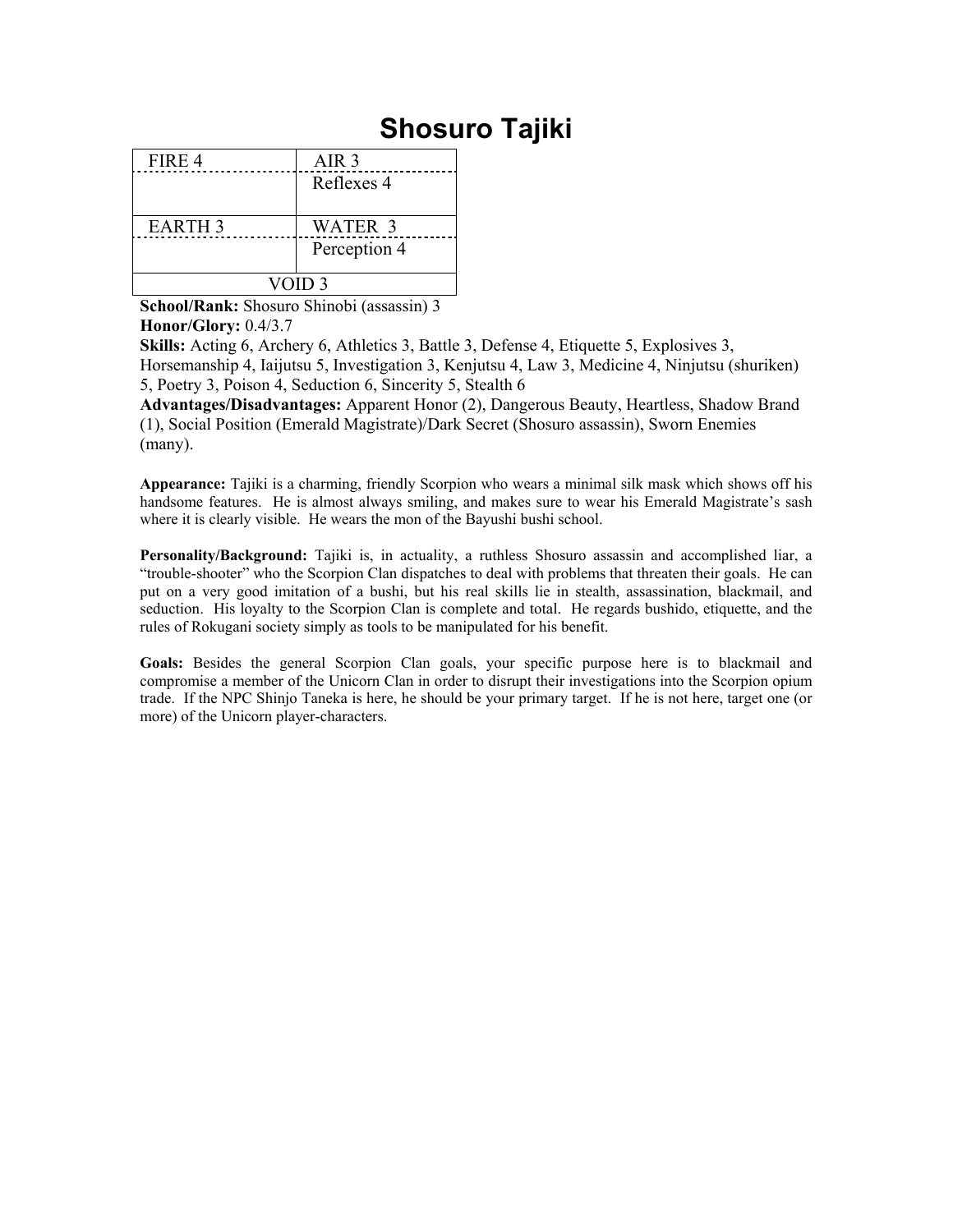### **Isawa Tomo, Phoenix Master of Water**

| FIRE 3        | AIR <sub>3</sub> |  |
|---------------|------------------|--|
|               | Reflexes 5       |  |
|               |                  |  |
| <b>EARTH4</b> | <b>WATER 6</b>   |  |
|               |                  |  |
|               |                  |  |
| VOID 5        |                  |  |

**TN to be Hit:** 25

**School/Rank:** Isawa Tensai (Water) 5 **Honor/Glory:** 2.1/4.1

**Skills:** Calligraphy 10, Cipher 6, Courtier 3, Dance 5, Defense 4, Etiquette 3, History 5, Mizu-do 2, Poison 7, Meditation 8, Shintao 10, Sincerity 4, Theology 4

**Spells:** Tomo knows all Water spells in the rulebook, plus all Earth spells of Mastery Rank 3 or less and all Air spells of Mastery Rank 2 or less. If you want to cast a spell or create some sort of magical effect, consult the Chief Judge (Otomo Hiroshi).

**Advantages/Disadvantages:** Crafty, Luck (rank 2), Social Position (Master of Water)

**Appearance:** Isawa Tomo is a cheerful, happy man in his late twenties. He keeps his head shaved like a monk, and he wears only a simple kimono in the orange of the Phoenix Clan.

**Personality/Background:** Isawa Tomo has followed the path of Water since he was a child, just as his older brother, Isawa Tadaka, has followed the path of Earth. His maturity has not dimmed his childhood sense of mischief and daring, and he often proposes unconventional or startling solutions to problems. At the same time, he partakes of the tranquility of Water. When in meditation his mind is unshakable, and he can analyze any problem the way a wave wears down stone. Although he is the Master of Water and thus one of five people who control the Phoenix Clan, he has not a trace of arrogance in his nature.

Goals: Tomo's goal is straightforward – Peace. He believes that the other Clans are all heedlessly rushing into wars which will tear the Empire apart. The enlightened Phoenix see the danger in this, for they realize that the power of Fu Leng is rising once again. Soon the survival of the Empire will be threatened, and these wars and squabbles are only lethal distractions.

Tomo has come here in the hope of serving as a "fire brigade", damping the flames of anger which are certain to spring up in the Winter Court. If everyone can be kept calm and centered, reminded of the wisdom of Shinsei, then perhaps peaceful solutions to all these problems can be found. This includes his own Clan's troubles with the neighboring Dragon Clan. Tomo hopes that calm talk and reason can turn aside the anger and arrogance which so often bring war to Rokugan. The future of the Empire may depend on his ability to persuade others to his point of view.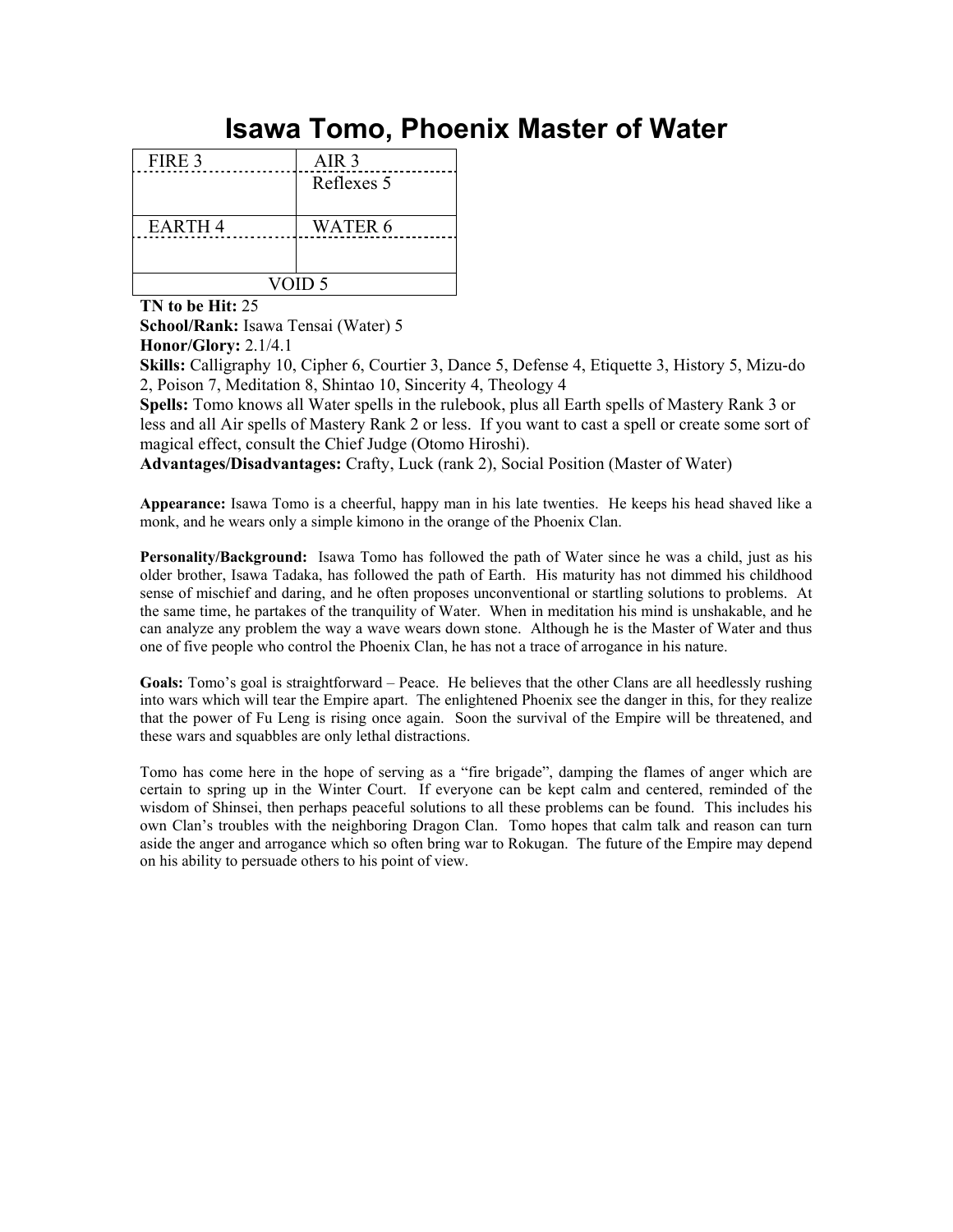# **Isawa Uona, Phoenix Mistress of Air**

| FIRE 4            | AIR <sub>5</sub> |  |
|-------------------|------------------|--|
|                   |                  |  |
|                   |                  |  |
| <b>EARTH2</b>     | <b>WATER 3</b>   |  |
|                   |                  |  |
|                   |                  |  |
| VOID <sub>4</sub> |                  |  |

**TN to be Hit:** 25 **School/Rank:** Isawa Tensai (Air) 5

**Honor/Glory:** 4.1/7.0

**Skills:** Athletics 2, Calligraphy 6, Courtier 8, Dance 6, Etiquette 4, Heraldry 7, History 4, Investigation 5, Manipulation 5, Meditation 4, Shintao 6, Sincerity 3, Spellcraft 4, Theology 4. **Spells:** Uona knows all Air spells in the rulebook, as well as all Fire spells of Mastery Rank 3 or less, and all Water spells of Mastery Rank 2 or less. If you want to cast a spell or create some sort of magical effect, consult the Chief Judge (Otomo Hiroshi). **Advantages/Disadvantages:** Meddler, Overconfident, Vanity

**Appearance:** Uona is a woman in her late twenties, with long hair which she wears loose (it often seems to be drifting in a breeze). She is pretty but remote, and does not flaunt her looks. She always dresses in the most formal manner, and her manners and etiquette are flawless.

**Personality/Background:** Uona is superficially a shy and retiring young woman of perfect manners and grace (she was trained by the Crane as a youth). Underneath, however, she possesses a considerable store of arrogance and condescension, the result of ascending to the status of Mistress of Air (one of the five Elemental Masters who rule the Phoenix Clan) at such a young age. This tends to come to the surface whenever someone questions her ability or contradicts her plans and goals.

Uona thinks little of the more warlike Clans (such as the Lion and Crab), regarding them as bad-tempered children who need lessons in humility. The Unicorn are violent barbarians in need of civilizing, and the Scorpion are treacherous fools who delight in trickery and deceit for their own sakes. Only the Crane and Dragon get her respect, for their more peaceable and enlightened ways.

Goals: Uona's goal is straightforward – Peace. She believes that the other Clans are all heedlessly rushing into wars which will tear the Empire apart. Only the enlightened Phoenix see the danger, for they realize that the power of Fu Leng is rising once again. Soon the survival of the Empire will be threatened, and these foolish wars and squabbles are only lethal distractions.

Uona sees herself as a sort of lone "fire brigade" tasked with damping the flames of anger which are certain to spring up in the Winter Court. If everyone can be kept calm and centered, reminded of the wisdom of Shinsei, then perhaps peaceful solutions to all these problems can be found. This includes her own Clan's troubles with the neighboring Dragon Clan. Everyone MUST see the wisdom of peace, and she knows she is the only one who can make sure it happens.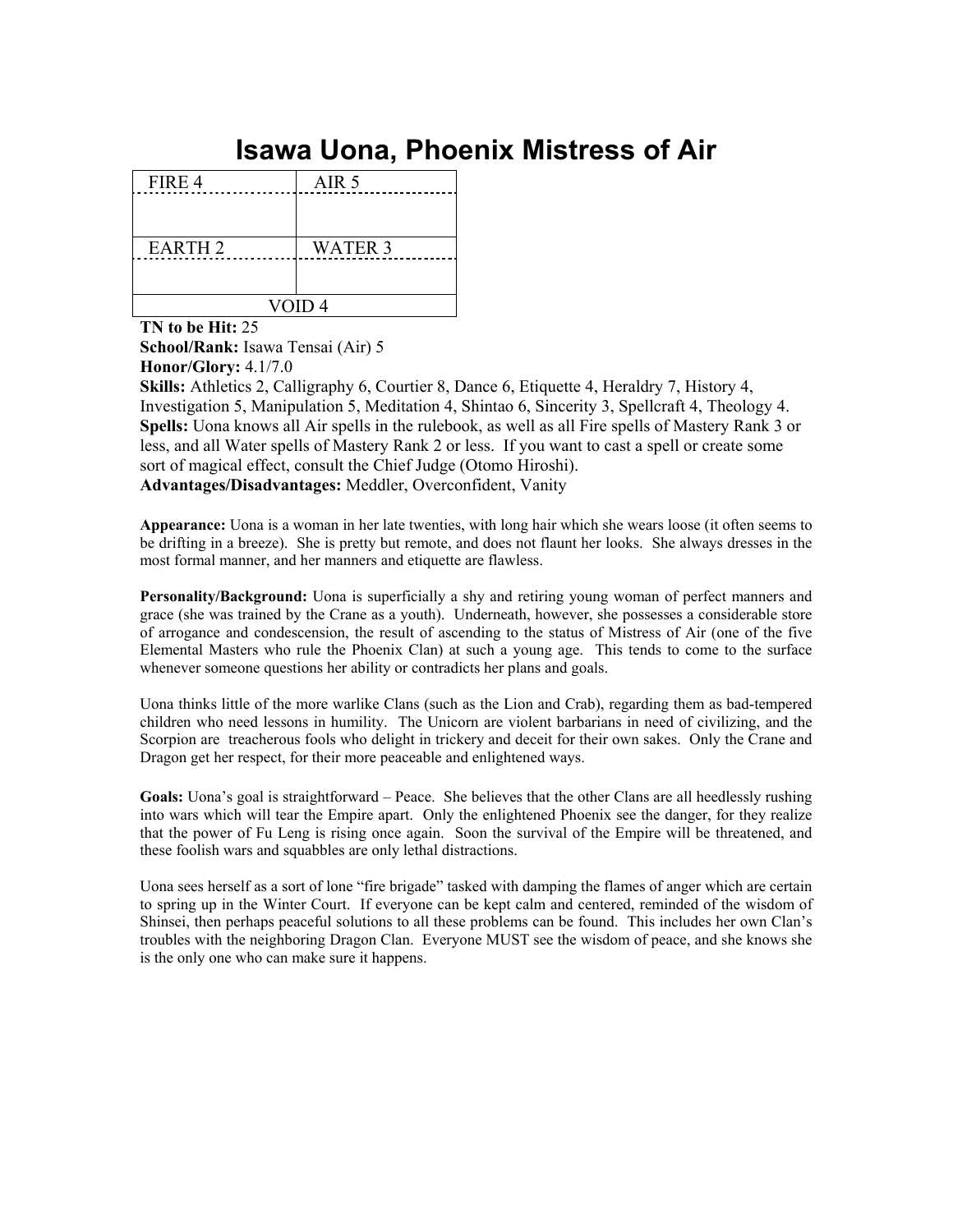### **Yogo Asami, Scorpion Clan seductress and assassin**

| FIRE 2            | AIR <sub>3</sub> |  |
|-------------------|------------------|--|
|                   |                  |  |
|                   |                  |  |
| <b>EARTH 2</b>    | <b>WATER 2</b>   |  |
|                   | Perception 4     |  |
|                   |                  |  |
| VOID <sub>2</sub> |                  |  |

**TN to be Hit:** 15 **School/Rank:** Shosuro Assassin 2 **Honor/Glory:** 1.2/1.2 **Skills:** Courtier 4, Disguise 8, Etiquette 4, Explosives 2, Investigation 5, Law 3, Locksmith 4, Mimic 10, Ninjutsu 6, Poetry 2, Poison 6, Seduction 7, Sincerity 5, Sleight of Hand 8, Stealth 8. **Advantages/Disadvantages:** Benten's Blessing/Small

**Appearance:** Asami is a beautiful young woman with a strong resemblance to Bayushi Kachiko, the Imperial Advisor and wife of the Scorpion Clan Champion. In fact, she has sometimes served as Kachiko's double. She usually wears a thin silk mask to accentuate her looks.

**Personality/Background:** Yogo Asami is a ruthless Scorpion agent and seductress. Born a peasant, she used to serve as Kachiko's double. Later she was recruited as a Shosuro assassin, and married an aging Yogo to make her a part of the Clan officially. (He died soon after.) She is completely loyal to the Scorpion Clan and especially to Bayushi Kachiko. There is nothing she won't do on behalf of her Clan and her former mistress. She is a skilled actress (not surprising, given that she used to imitate Kachiko flawlessly), adept at counterfeiting emotions, and knows how to exploit male weakness and vanity (another skill learned from Kachiko).

**Goals:** Besides the general Scorpion Clan goals, your specific purpose here is to blackmail and compromise a member of the Unicorn Clan in order to disrupt their investigations into the Scorpion opium trade. If the NPC Shinjo Taneka is here, he should be your primary target. If he is not here, target one (or more) of the Unicorn player-characters. Seduction is the easiest approach, but finding out the Unicorn's secrets might be more fruitful in the long run.

If the Unicorn seem likely to succeed with their goal of taking over the medical opium trade, you have been instructed to push them into a distracting war with the Lion Clan. If there is any threat to your own Clan, you are to divert it by any means possible.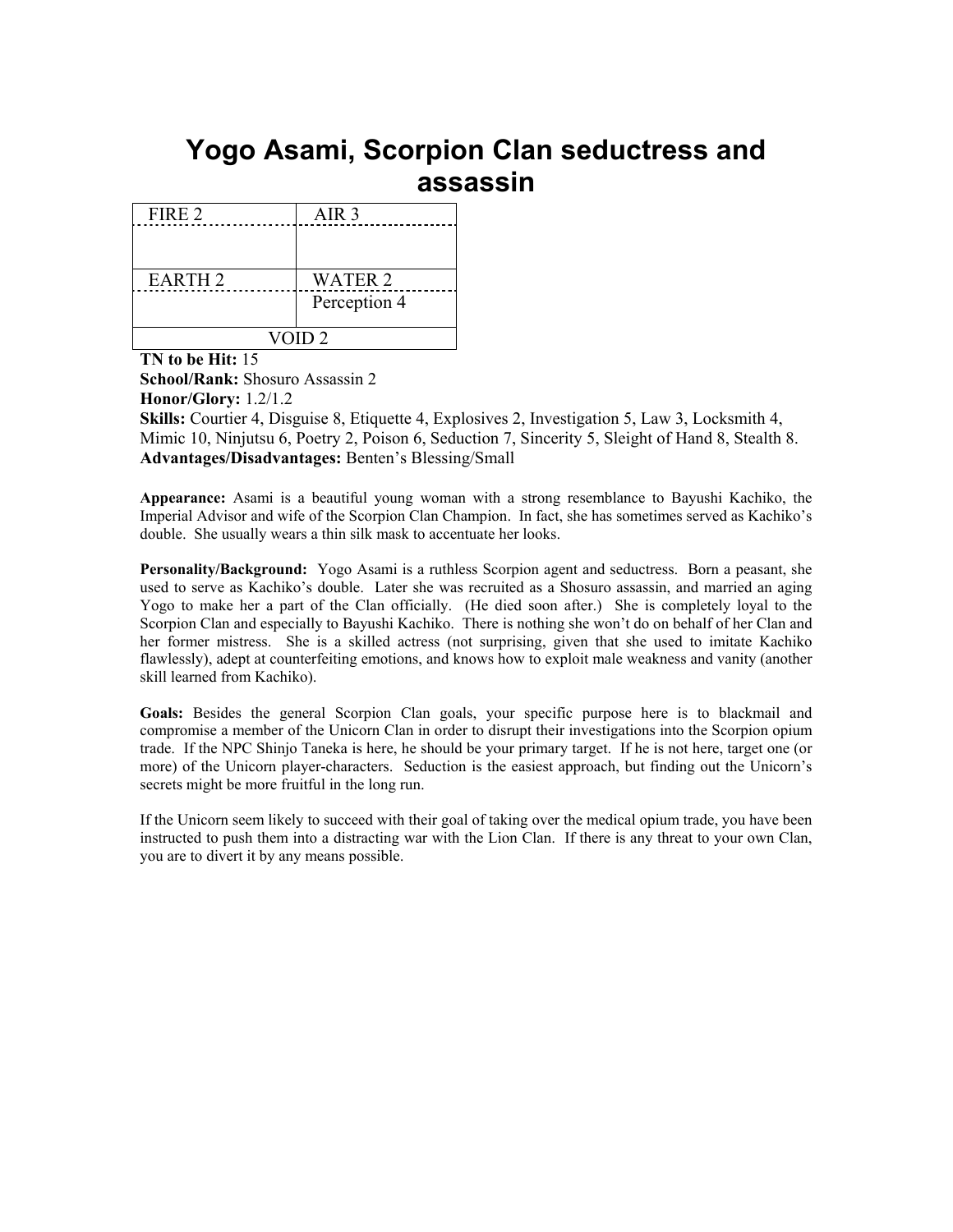# **Togashi Mitsu, Dragon Ise Zumi trickster**

| FIRE 4        | AIR <sub>3</sub> |  |
|---------------|------------------|--|
| Agility 5     |                  |  |
|               |                  |  |
| <b>EARTH4</b> | <b>WATER 3</b>   |  |
| Stamina 5     |                  |  |
|               |                  |  |
| VOID 5        |                  |  |

**TN to be Hit:** 15

**School/Rank:** Togashi Ise Zumi 3 (tattoos: Centipede, Crow, Dragon, Monkey, Tiger) **Honor/Glory:** 2.3/6.4

**Skills:** Acting 3, Athletics 6, Defense 7, Investigation 5, Jiujutsu (kaze-do) 8, Lore (heimin) 5, Medicine 4, Shintao 8, Wrestling 7

**Advantages/Disadvantages:** Ambidextrous, Clear Thinker, Great Destiny, Magic Resistance (rank 1), Quick/Brash

**Appearance:** Outwardly, Mitsu is a classic Ise Zumi, shaven-headed and covered with tattoos. He usually wears nothing more than a pair of hakama pants in Dragon green. His preferred facial expressions are either mischievous humor or thoughtful contemplation.

**Personality/Background:** Togashi Mitsu is probably the most famous Ise Zumi in the Empire today. Unlike most of his brethren, he does not usually speak in riddles, and he prefers to laugh rather than to frown. He travels all over the Empire, protecting peasants (who have a special place in his heart), driving off bandits and monsters, and humbling arrogant samurai. He is always learning new skills and trying new things. Mitsu is fearless, and seems to genuinely enjoy risking his life on his adventures.

**Goals:** Mitsu has come to this Winter Court simply to observe on behalf of his master, Togashi Yokuni, the Champion of the Dragon Clan. He finds considerable humor in the elaborate posturing of the Rokugani courts, and won't hesitate to poke fun at those he thinks deserve it. At the same time, he is aware that the decisions made here could bring about wars, wars which would inflict untold misery on the common folk of Rokugan. Thus, Mitsu will also not hesitate to berate those samurai who embrace foolish pride and pointless slaughter.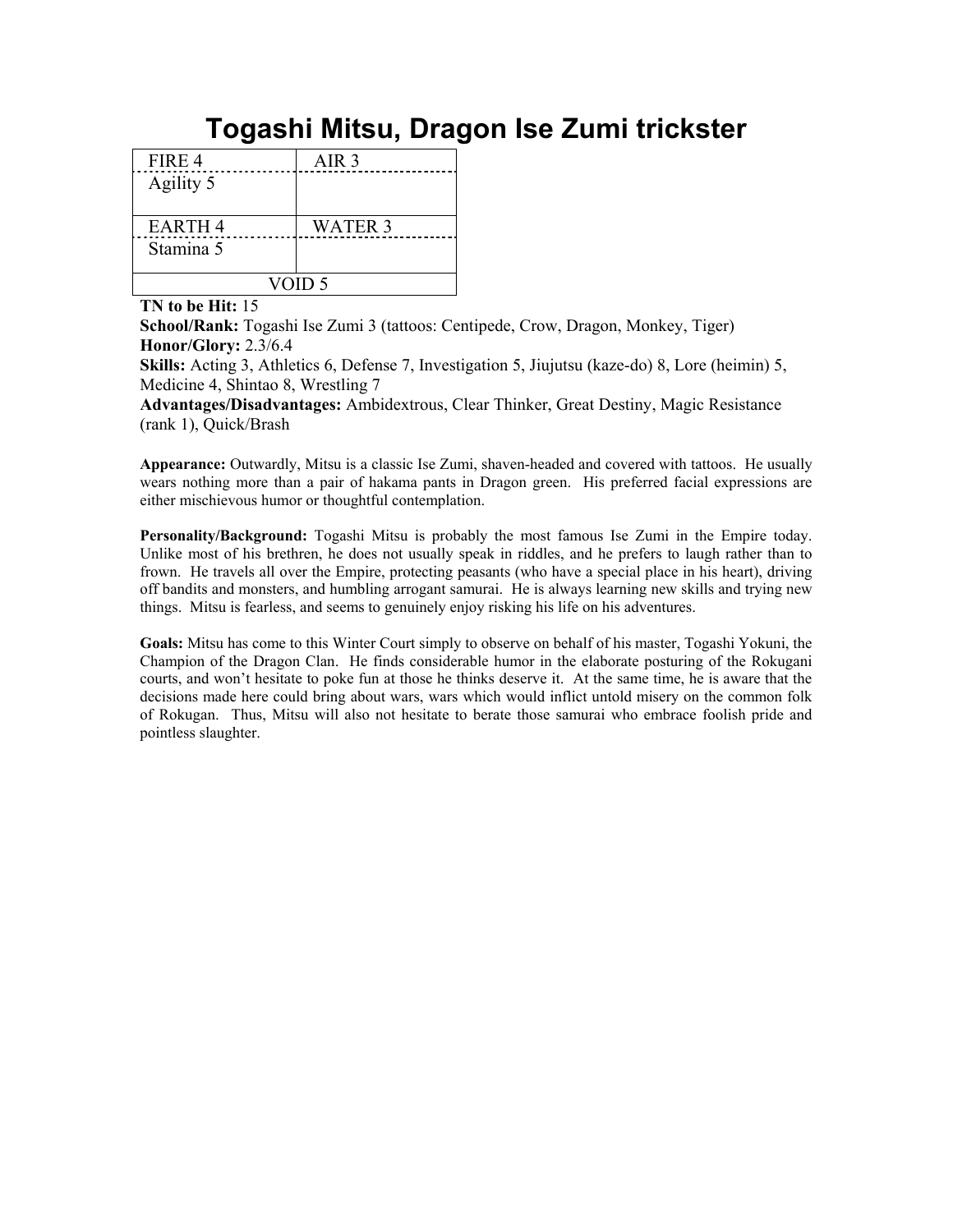## **Tsume (Doji) Takashi, daimyo of Shiro Kyotei**

| FIRE 3             | AIR <sub>3</sub> |  |
|--------------------|------------------|--|
|                    |                  |  |
|                    |                  |  |
| EARTH <sub>2</sub> | <b>WATER 2</b>   |  |
|                    | Perception 3     |  |
|                    |                  |  |
| VOID <sub>3</sub>  |                  |  |

**TN to be Hit:** 15

**School/Rank:** Kakita bushi 3 **Honor/Glory:** 3.5/6.0

**Skills:** Bard 5, Courtier 7, Defense 6, Etiquette 5, Heraldry 5, History 4, Iaijutsu 6, Kenjutsu 6, Kyujutsu 2, Lore (Crane Clan) 4, Shintao 3, Sincerity 5.

**Advantages/Disadvantages:** Gentry, Social Position (head of Tsume family)/Dark Secrets (father's debts, father's death)

**Appearance:** Tsume (Doji) Takashi is a young man, in his early twenties, and is always dressed immaculately. His manners are perfect and his every motion and gesture is carefully practiced. He never lets his true feelings show on his face, except when dealing with ronin (he finds it impossible to hide his disgust at them).

**Personality/Background:** The Tsume family earned their own name many generations ago, although they are still considered part of the larger Doji family. It was your father, Tsume Retsu, who won control of Shiro Kyotei twenty years ago, ruthlessly slaughtering the Lion family which had dwelt there before. Unfortunately, Retsu was a cruel, relentless, ambitious man who treated his peasants harshly and constantly berated his son (you) for perceived shortcomings. His own flaws he kept hidden until his death, when you discovered them – he was an inveterate gambler, and died owing a huge sum of money to a local Scorpionbacked gambling house. You were able to quietly arrange with other Cranes to have the debt paid.

Retsu died four years ago because you foolishly invited a geisha to visit you in Shiro Kyotei. You were in love with the geisha, who turned out to be a survivor of the Lion family which Retsu had destroyed. She had conspired with a ronin bushi (another former Lion) to murder Retsu in vengeance. The knowledge that you were responsible for your father's death weighs heavily on you.

You are determined to be the finest samurai possible, the ideal Crane, master of art, politics, and the sword. Your father's spirit would expect nothing less.

**Goals:** You must at all costs protect the secrets of your family. If your father's gambling debts, or the shameful manner of his death, became public knowledge, the Tsume name would be irretrievably dishonored.

You dislike Lions (although you don't show it openly) and hate ronin, especially since it was ronin (Lion ronin at that) who conspired to fool you and murder your father. You will do anything you can to bring misery on ronin, and to thwart the designs of the Lion Clan. Supporting the Unicorn Clan's claim on the City of the Rich Frog would be a good way to accomplish both goals.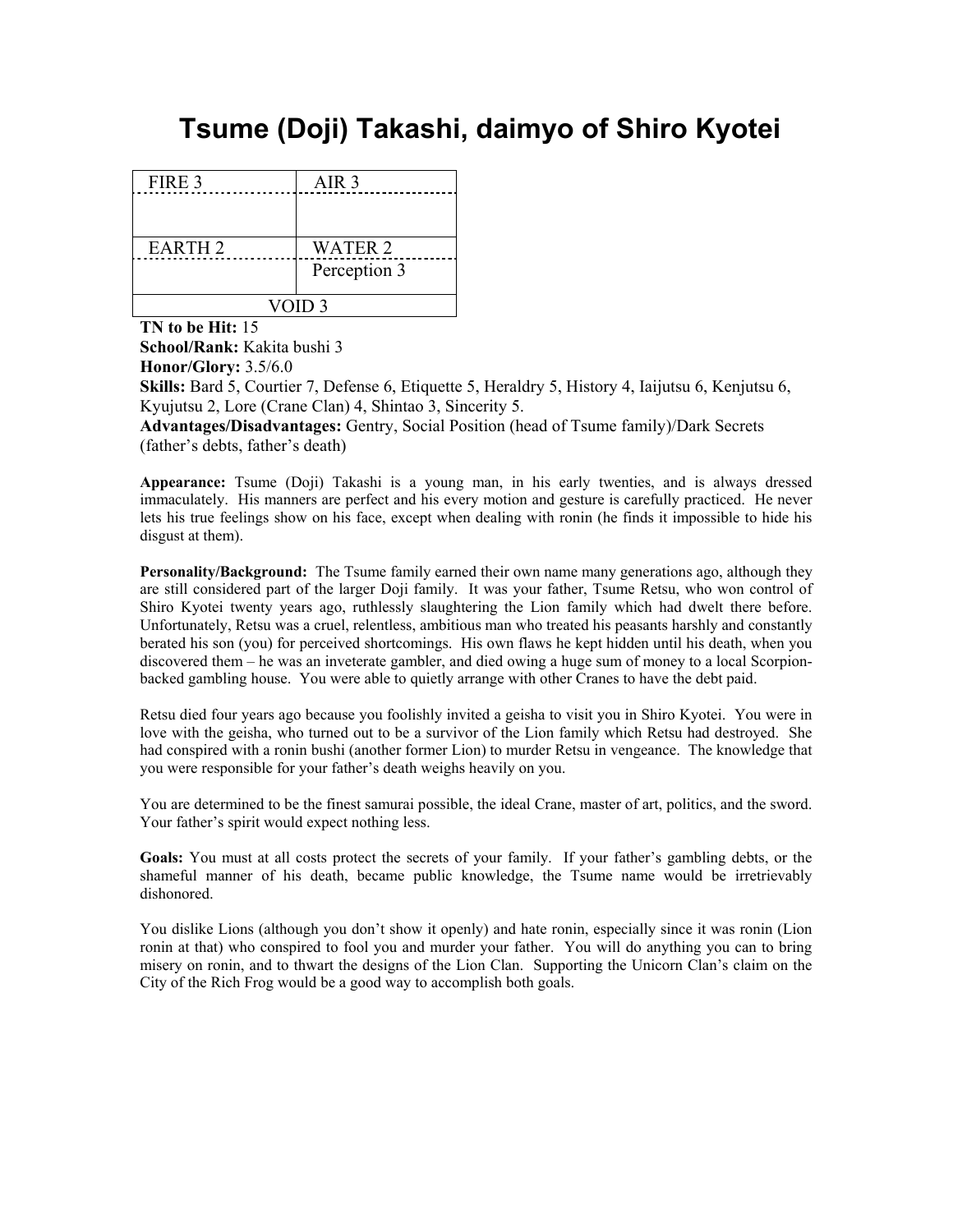# **Game Events and Goals: Tsume Takashi**

### **Poetry Contest**

About an hour through the Interactive (at a specific time chosen by the Chief Judge, Otomo Hiroshi), you will offer a poetry contest to the Winter Court. This should be introduced with a public announcement something like the following:

*"Samurai, honored courtiers, guests of Shiro Kyotei. I trust you have been enjoying the winter so far?"* [Wait for assent.] *"It has been a profound honor to me to host so many samurai here in the name of the Emperor. I wish I might have something to commemorate this splendid winter. A gift to remember it by in later years. A poem, perhaps, that captures the spirit of this magnificent winter. A guest who could offer me such a poem would have my deepest gratitude."* 

The reward for the winning poem (chosen by the vote of the three judges) will be a cert for a Wondrous Calligraphy Set, which you will present to the winner.

### Mini-Adventure: A Winter Haunting

Shortly after the start of the Winter Court, you will receive word that one of your villages is being haunted. You will need brave samurai and shugenja to deal with this problem. You should try to recruit PCs who owe you favors, or who can be relied upon to act with discretion (you want to keep this embarrassing matter quiet). Shugenja will be useful if there really is a ghost involved, and PCs with experience against the Shadowlands or Maho might not be a bad idea. Also, try to avoid duplicating PCs who are going on the other mini-adventure, "Taka's Quest."

Once you have at least three PCs recruited for your mission, inform the Chief Judge (Otomo Hiroshi) who will decide when this adventure should run.

You have the following information which you can share with the PCs:

- You have heard vague reports from the village of San no Mura (Village of Two) that an evil spirit or ghost stalks the forest, kidnapping children and leaving their frozen, bloodless corpses in the snow. This ghost is variously described as a "demon woman," a "ghost" of a woman, or a "gaki" (hungry ghost) in female shape.
- These reports were brought by Tokan, the village doshin (armed peasant), who returned to the village after delivering his message. If the PCs want more information, you should suggest they speak with Tokan or with the village headman, Kuwabara.
- You dispatched a samurai, Doji Ikari, to investigate these matters. A week has passed with no word from Ikari or the village.
- There are no previous reports of ghosts or angry spirits in this area.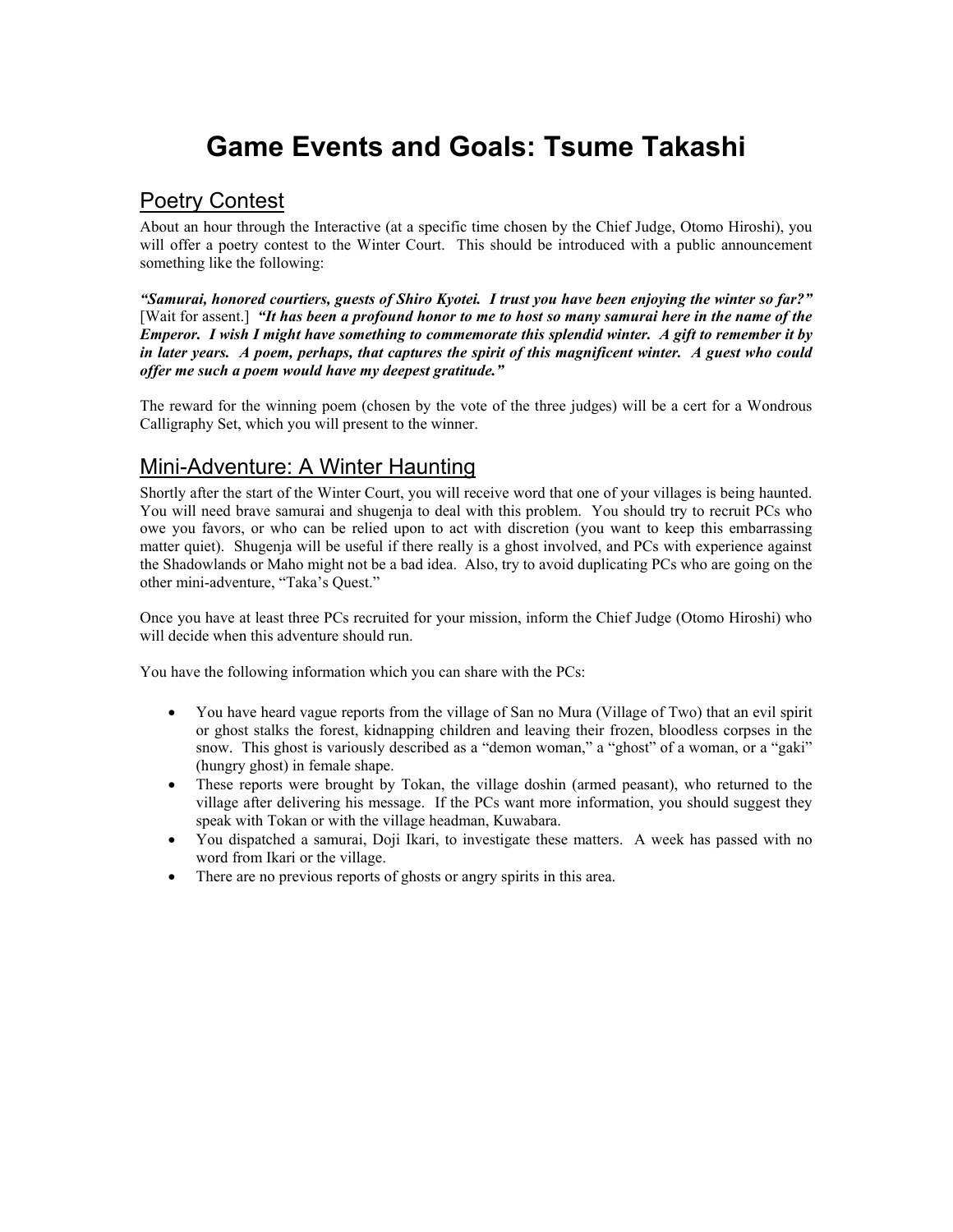# **Takuhito, Ronin emissary**

| FIRE 3            | AIR <sub>3</sub> |
|-------------------|------------------|
| Intelligence 4    | Awareness 4      |
| <b>EARTH 3</b>    | WATER 3          |
| VOID <sub>3</sub> |                  |

**TN to be Hit:** 15

**School/Rank:** None. Knows the Machi-Kanshisha technique, which lets him take a Free Raise when using a bo staff or his iron pipe as a weapon. When using either weapon, he can disarm a foe or knock them unconscious with two Raises.

**Honor/Glory:** 0.6/0.8

**Skills:** Acting 3, Athletics 4, Bojutsu 5, Courtier 4, Etiquette 5, Heraldry 3, History 3, Iaijutsu 3, Kenjutsu 3, Lore (ronin) 5, Manipulation 4, Sincerity 5.

**Advantages/Disadvantages:** Allies (rest of the Kaeru family), Benten's Blessing, Crafty, Heartless.

**Appearance:** Takuhito is obviously a ronin (he wears no Clan colors or mon), but a refined and welldressed ronin. The Kaeru have outfitted him with a fine kimono in neutral light gray and light green colors, and he wears a sword which has obviously been cared well for over the years. He also carries a heavy iron pipe, the mark of one of the Machi-Kanshisha, the ronin band organized by the Kaeru to protect the peace in the City of the Rich Frog.

**Personality:** Takuhito is actually a low-ranking member of the Kaeru family, here under a false name to pursue their goals. He comes across as a friendly, good-tempered, slightly dim-witted man who just wants to help the City of the Rich Frog. He is actually a very cunning and manipulative fellow who makes an art out of letting people underestimate him, planting ideas in others' heads, and letting others take all the credit for his ideas. In some respects, Takahito is far more skilled at manipulation than Scorpions or Cranes, since he must work without their Clan protections.

**Goals:** Takahito's goal is simple – keep the City of the Rich Frog independent by any and all means. The most obvious way is to distract the two Clans who covet it (the Unicorn and the Lion) by driving them into wars with other Clans, such as the Scorpion and Crane. Another, riskier, method would be to trick them into warring on each other, since they might then be too distracted to actually take the city. Regardless, Takahito will do whatever it takes – lie, manipulate, blackmail, bribe, bargain – to achieve his goals.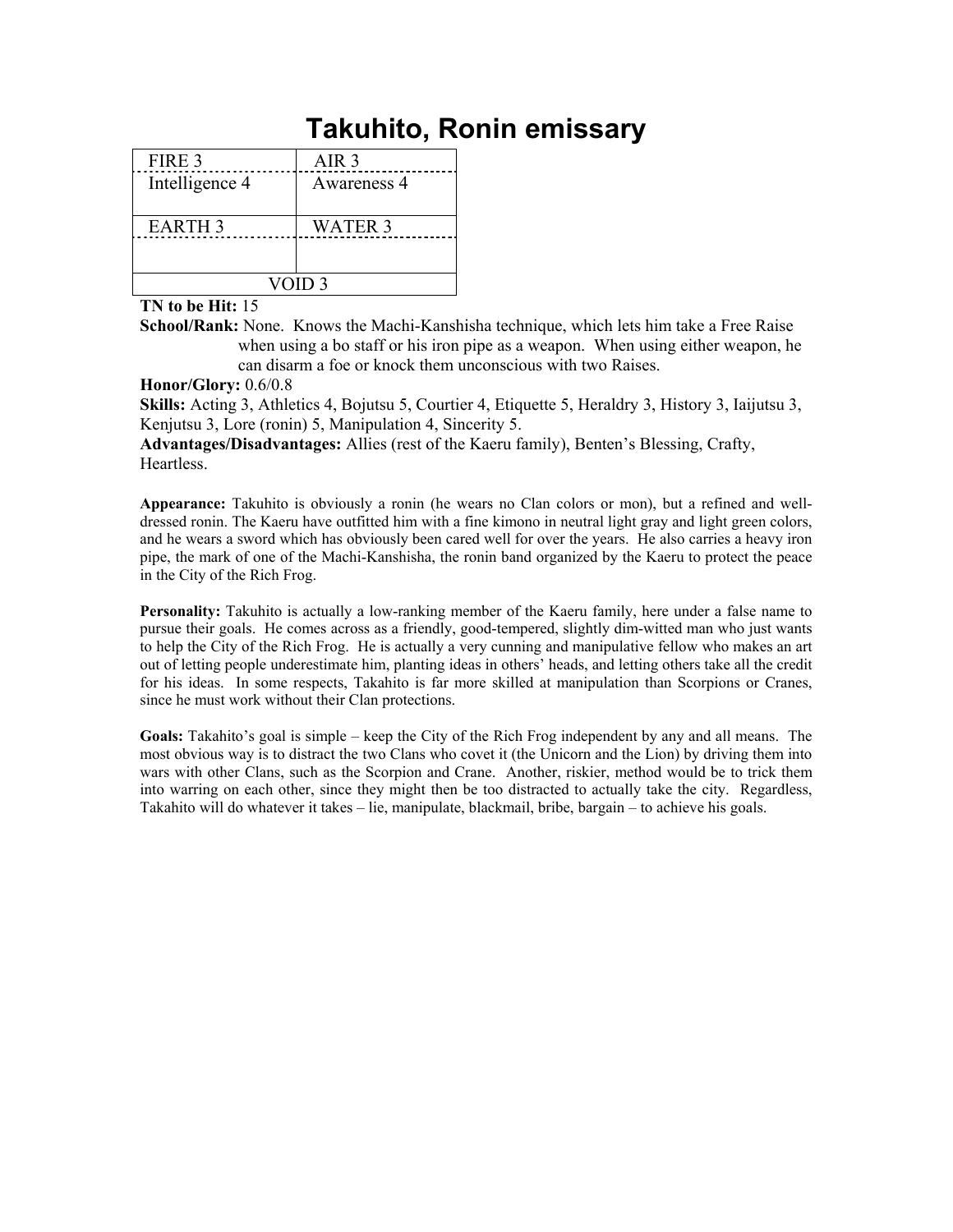# **Yasuki Taka, Crab Clan Merchant**

| FIRE 2         | AIR 3          |
|----------------|----------------|
| Intelligence 4 | Awareness 6    |
| <b>EARTH 2</b> | <b>WATER 2</b> |
|                | Perception 5   |
| VOID 3         |                |

**TN to be Hit:** 15

**School/Rank:** Yasuki Merchant 5

**Honor/Glory:** 1.2/2.7

**Skills:** Acting 5, Bard 5, Bojutsu 2, Commerce 9, Courtier 7, Etiquette 4, Gambling 6, Heraldry 5, Sincerity 8, Stealth 4

**Advantages/Disadvantages:** Absolute Direction, Blackmail (you don't want to know how many), Clear Thinker, Luck (rank 1), Read Lips, Voice/Dark Secrets (Kolat, enemy of the Kolat), Small

**Appearance:** Taka is the epitome of the "greasy merchant," a skinny man who is always perpetually smiling, rubbing his hands together, and counting his many koku. He dresses simply, more like a peasant than a samurai, although for this Winter Court he usually wears a normal kimono in Crab colors.

**Personality/Background:** Taka is the daimyo of the Yasuki family, and made his fortune on the highquality sake which he brews in his home village. He travels all over the Empire, usually bringing along a merchant's cart loaded with expensive trinkets. He is always alert for an opportunity to make more koku. Taka is somewhat nervous and cowardly, but can screw up his courage to act when he has to. He prefers to work through others whenever there is danger involved.

Beneath his harmless exterior, Taka has many depths. He is a high-ranking member of the Kolat, and at the same time one of the Kolat's greatest enemies. He secretly runs anti-Kolat operations through his huge network of contacts and allies, while at the same time serving the Kolat loyally, never letting them guess that he is their enemy. At this winter court, Taka is conducting an operation on behalf of the Kolat (see "Goals" and "Recruiting for the Mini-Mission" below) but he is also on the lookout for clever, cautious samurai who might be useful against the organization.

**Goals:** Taka's primary goal here is to sell lots of items and make lots of money. Your other handout explains what items you have to sell and for how much.

Taka's second goal is to recruit a group of samurai for a mission against the Tortoise Clan in Otosan Uchi. The tortoise are smuggling gaijin weapons into the capital city, stockpiling them in case they are ever needed to defend the Emperor. The Kolat are quite upset about this, since such radical weapons could disrupt all sorts of plans. They want only themselves to have access to such weapons, not the Tortoise or the hated Emperor. They want the weapons confiscated and destroyed. Taka's orders are to recruit a group willing to do this without asking too many inconvenient questions. Ruthless, pragmatic samurai (such as ronin or Crabs) are probably the best choices, although any easily-manipulated samurai will work. And of course Taka can play on the hatred most samurai feel for the Tortoise Clan.

Taka's third goal is to recruit new agents for the Kolat. He can do this by offering to carry out difficult and dishonorable favors for samurai who seem to be prey to their own emotions and weaknesses. He can recruit two new Kolat agents in this way, if the opportunity arises. (You have two "Owned by the Kolat" certs which you can hand out to those who accept your dishonorable offers.)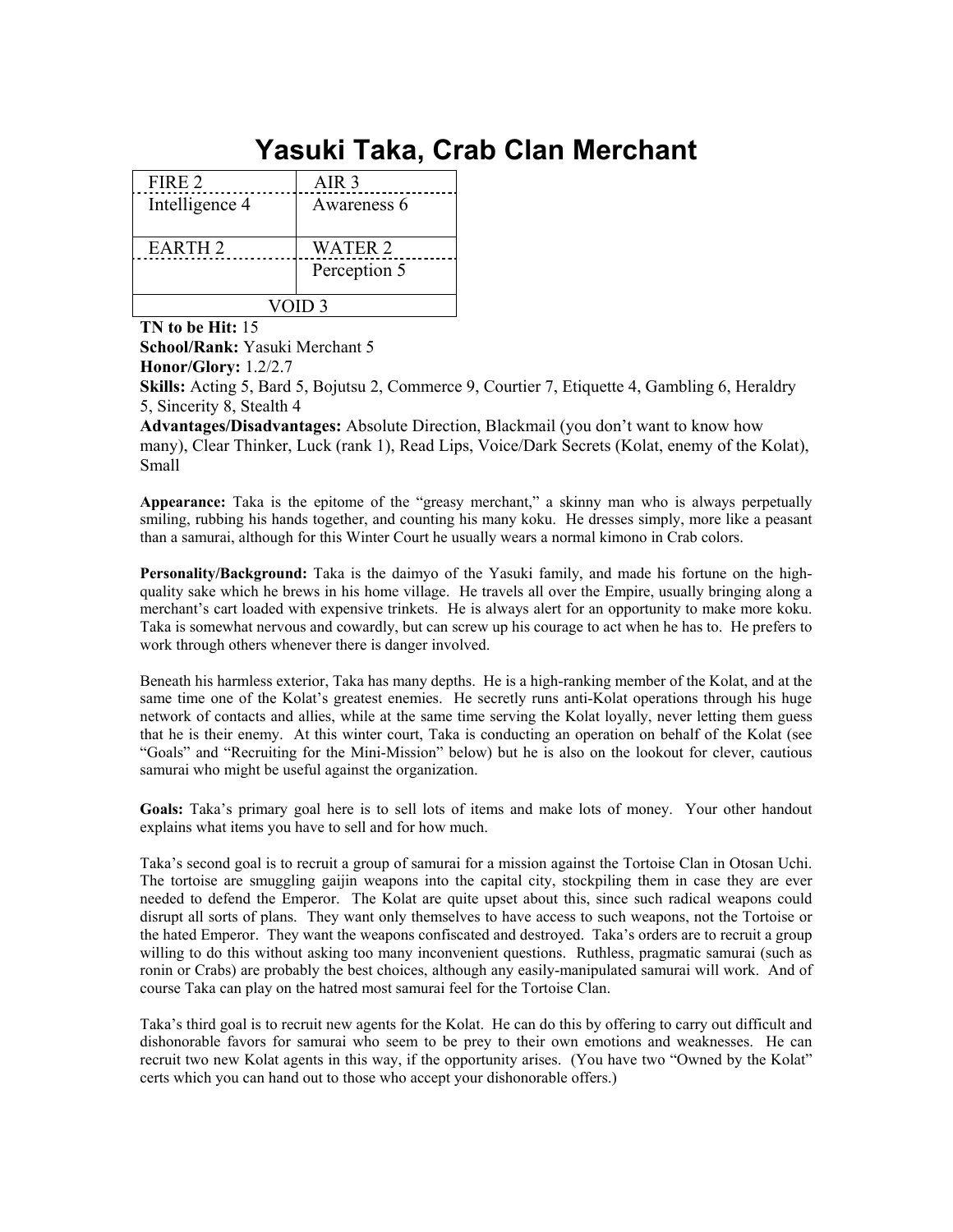Taka's fourth and final goal is to identify a few clever and resourceful samurai who might be useful against the Kolat someday. Should you find such individuals, inform them at the end of the Interactive that they have gained the advantage "Major Ally: Yasuki Taka."

### Recruiting for the Mini-Adventure:

If Taka thinks that a samurai seems a likely choice for dealing with his problem with the Tortoise Clan, he will speak as follows (more or less):

*"Ah, noble samurai, I wonder if you might do me a favor. I have a little difficulty, and need the help of some brave, resourceful samurai to solve it. In return, I could offer you the gift of one of the items on this table, regardless of price. After all, money has no meaning, ne?"* 

If the PC seems interested, continue: *"You see, one of my ships, containing some very valuable items, was attacked by pirates a few days ago, while approaching the bay to Otosan Uchi. These pirates, I have learned – yes, yes, one of the crew did escape, he swam to shore despite the freezing cold, a brave man – these pirates operate under the protection of the so-called Tortoise Clan, out of the tunnels beneath the capital city itself! Scandalous! Of course, I can't get away from here to deal with the problem myself, since there's koku to be made…"* 

*"So perhaps, you could assist me in teaching a lesson to these pirates? I'm sure they've already sold off my belongings, of course, so this is merely a mission of vengeance – but if I wait until spring, those cursed Tortoise will be able to petition the Emperor for protection against me. The Son of Heaven, bless him, is a kindly man, and has always been generous to the Tortoise – more generous than they deserve, indeed."* 

If the PC agrees to the mission, Taka says he will contact them when the time is right. The adventure will require a minimum of four PCs, a maximum of six. Keep the Chief Judge (Otomo Hiroshi) informed of how many recruits you have.